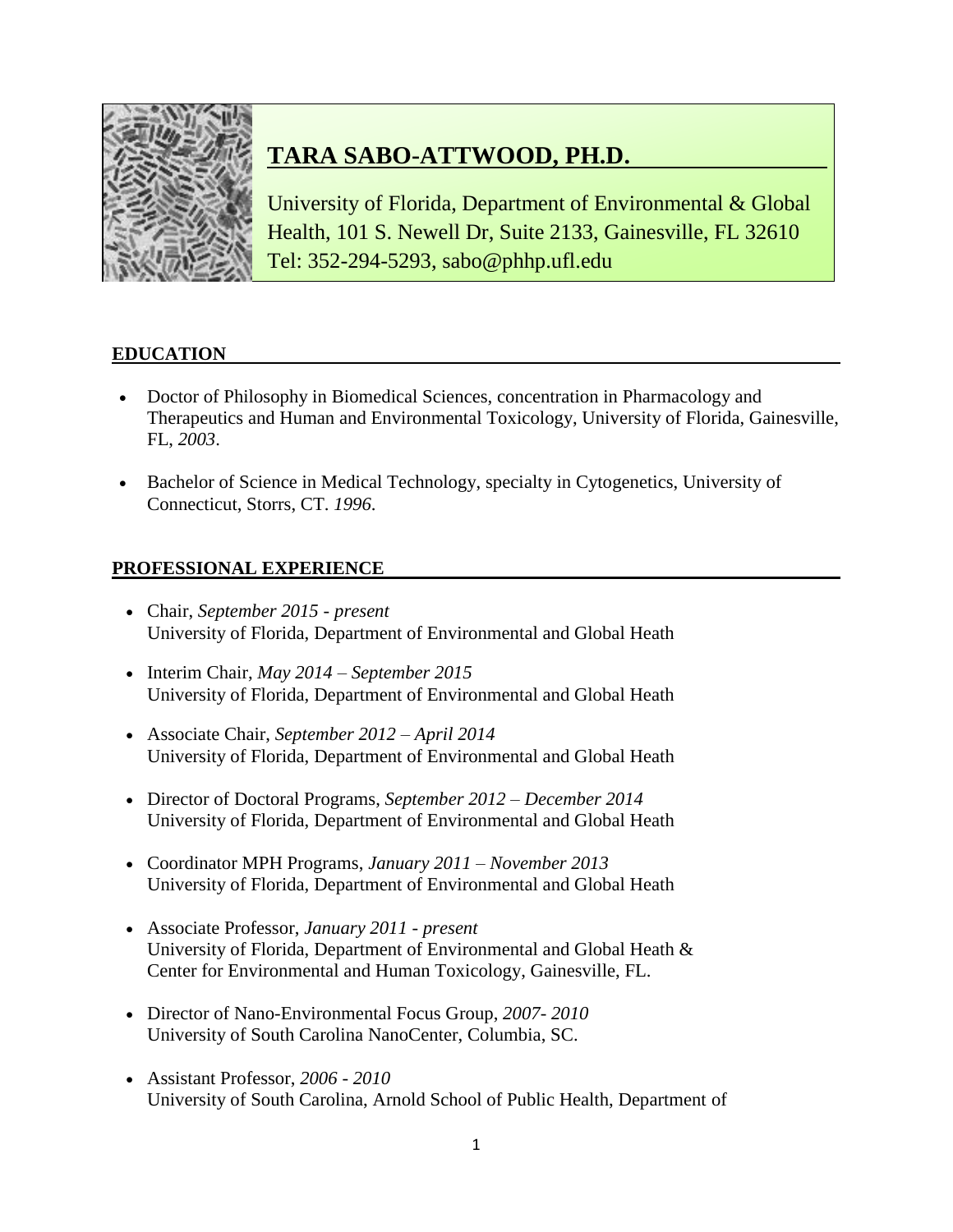Environmental Health Sciences, Columbia, SC.

- Instructor, 2005 Cell and Molecular Biology, Johnson State College, Johnson, VT.
- Instructor, 2004 Biology of Nutrition and Fitness, Champlain College, Burlington, VT.
- Post Doctoral NIH Fellow, *2003-2005* University of Vermont, Department of Environmental Pathology, Burlington, VT.
- NIEHS Superfund Graduate Research Fellow, *1998-2003* University of Florida, Interdisciplinary Program in Biomedical Sciences, Department of Pharmacology and Therapeutics and Center for Environmental and Human Toxicology, Gainesville, FL.
- Cytogenetic Technologist, *1998-2001* University of Florida Cytogenetics Laboratory, Department of Pediatric Genetics, Gainesville, FL.
- Coordinator of Genetic Research Programs, *1996-1998* University of Florida Cytogenetics Laboratory, Department of Pediatric Genetics, Gainesville, FL

# **HONORS AND AWARDS**

- Appointed to the EPA Chartered Science Advisory Board, *2015 -2018*
- Elected Councilor, Society of Toxicology Specially Section on Nanotoxicology, *2015*
- Nominated as one of the 'Next Generation of Immunotoxicologists' at the JSOT meeting in Kobe, Japan (Talk given by Mitchell Cohen), *2014*.
- Inducted into Delta Omega Public Health Honor Society, chapter [Beta Upsilon,](https://mail.ufl.edu/OWA/redir.aspx?C=EQFN2pKNFkC8I_2fuzg7YE2SuWUXFtAIvOUiuwzCot5b48kXzC4B6qp_h3Q2HDEJCTgkIu7XdJk.&URL=http%3a%2f%2fdeltaomega.mph.ufl.edu%2f) *2013*
- Graduate of University of Florida Science Communications Academy*, 2013*
- National Academy of Sciences Kavli Fellow in Nanotoxicology, *2011*
- University of South Carolina 'Rising Star' Award, *2010*
- Nomination for Arnold School of Public Health Excellence in Teaching Award, *2010*
- Nomination for University of South Carolina Teacher of the Year Award, *2009*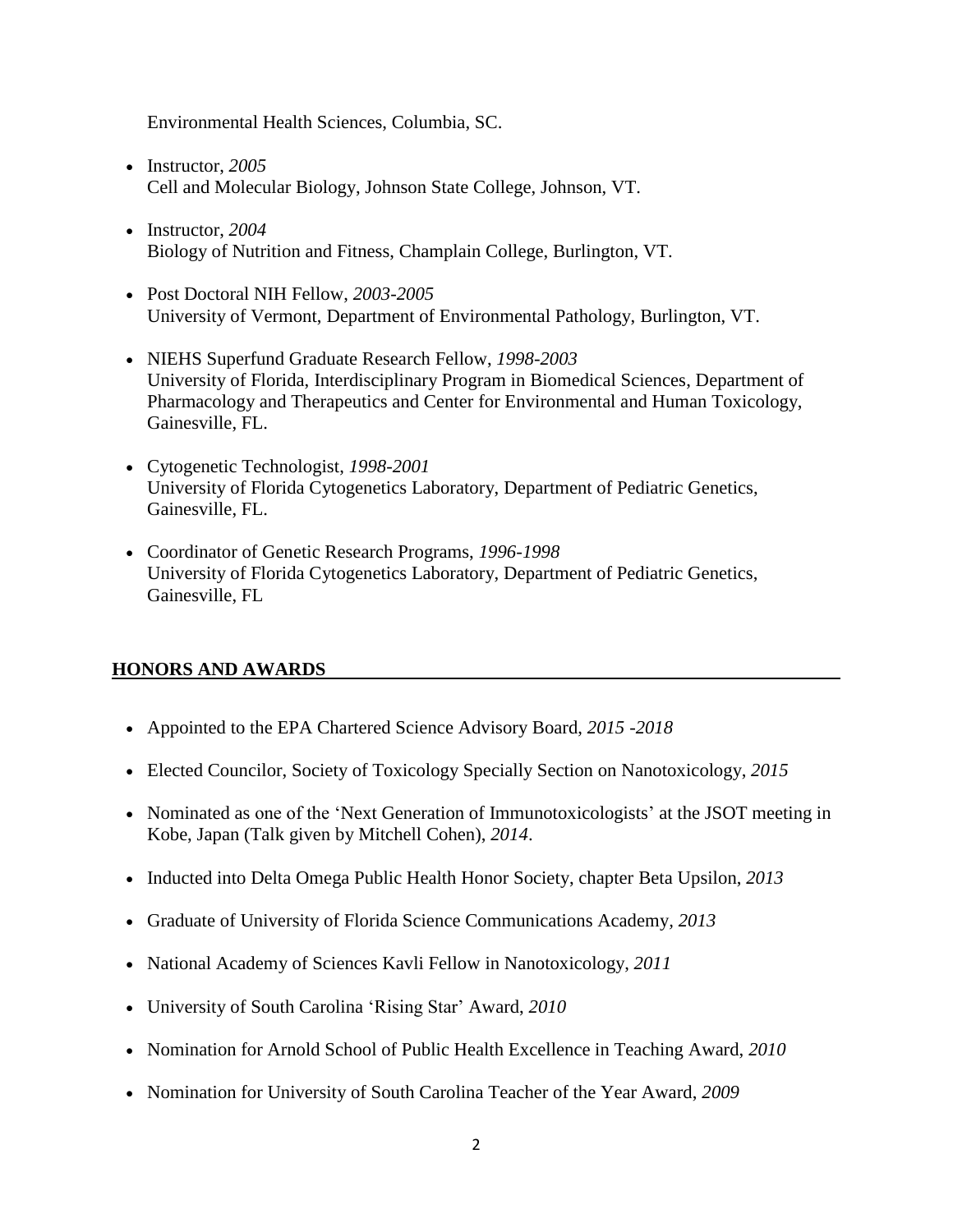- University of South Carolina Mortar Board Excellence in Teaching Award, *2008*
- Nano-Environmental Team Leader, University of South Carolina NanoCenter, *2007-2010*
- GeneSifter Travel Award, *2005*
- Postdoctoral Vermont Cancer Center Award, *2004*
- Patent for Largemouth Bass Gene Chip, University of Florida (EcoArray Inc. #20040166509), *2004*
- NIEHS Postdoctoral Fellowship, University of Vermont, *2003*
- Medical Guild Competition Award, University of Florida, *2001*
- NIEHS superfund graduate research fellow, University of Florida, *1998-2003*

# **PROFESSIONAL SOCIETIES**

- Society of Environmental Toxicology and Chemistry (SETAC)
- Society of Toxicology (SOT)
- American Physiological Society (FASEB)

# **PUBLICATIONS**

- Smith, C., Lavelle, C., Denslow, ND, Sabo-Attwood, T. (2016). Activation of the Phosphoproteome in Fish by Hormones: New Considerations for Adverse Outcome Pathways. PNAS (*In prep*).
- S.T. Humes, C.M. Lavelle, S. Hentschel, L.C. Smith, J.A. Lednicky, and T. Sabo-Attwood (2016). Overcoming interference by carbon nanotubes in qRT-PCR assessments of gene expression. Biotechniques (*IN re-review Biotechniques)*.
- Nirupam Aich, Arvid Masud, Tara Sabo-Attwood, Jaime Plazas-Tuttle, and Navid B. Saleh. Dimensional Variations in Nanohybrids: Property Alterations, Applications, and Considerations for Toxicological Implications (*In Press*).
- Natàlia Garcia-Reyero, Sumith Jayasinghe, Kevin J Kroll, Tara Sabo-Attwood, Nancy D Denslow (2016). Estrogen Signaling through both Membrane and Nuclear Receptors in Liver in Fathead Minnow (*In Press*).
- Tara Sabo-Attwood, Dipesh Das, Jaime Plazas-Tuttle, and Navid Saleh (2016). Carbon nanotubes: Sublethal and unique mechanisms of toxicity in aquatic vertebrates. Book Chapter in Toxicology of Ambient Ultrafine Particulate Matter, Nanoparticles and Nanomaterials in Terrestrial and Aquatic Environments, Wiley SETAC (*In Press*).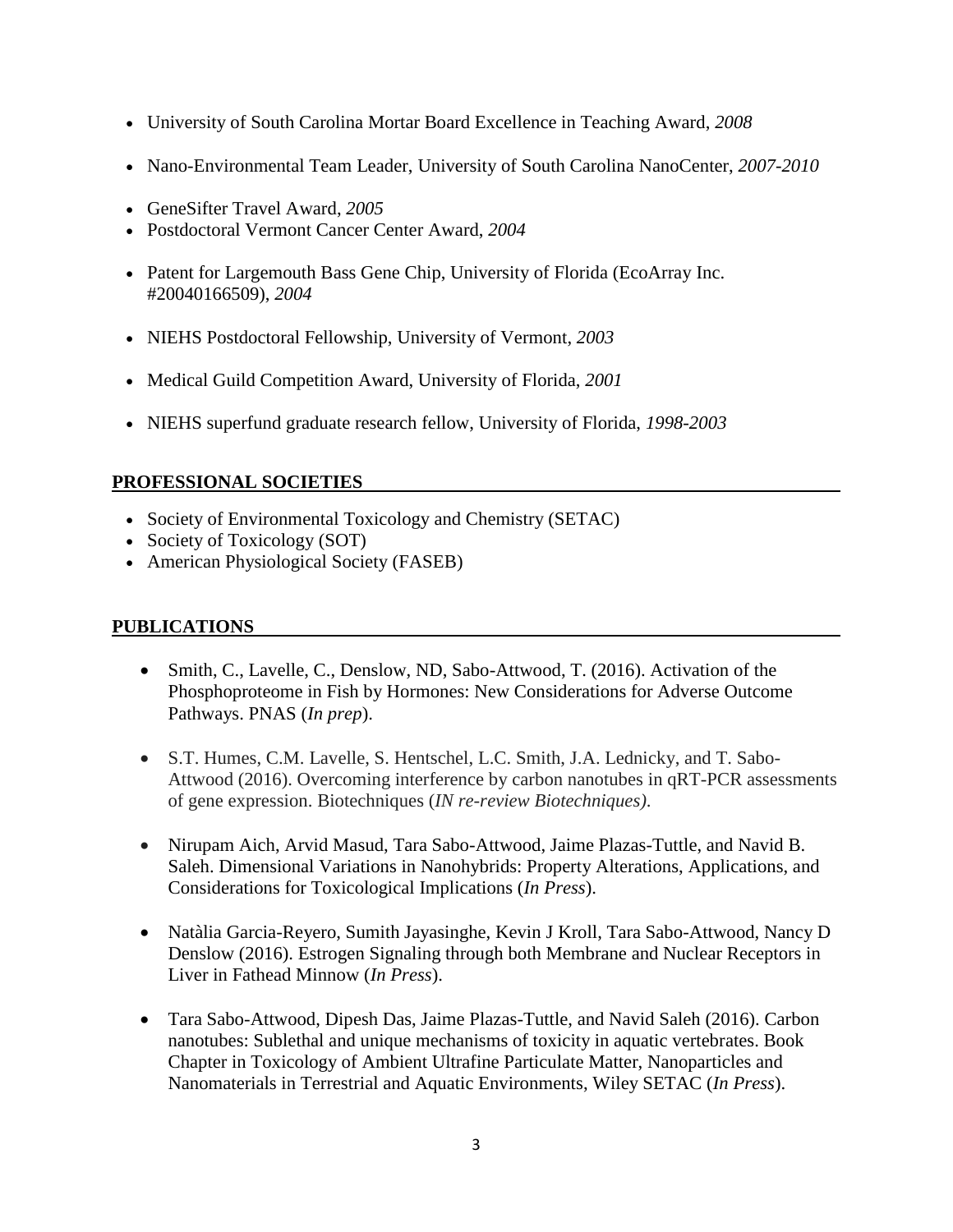- Stephen M. Roberts, Annette C. Rohr, Vladimir Mikheev, John Munson, and Tara Sabo-Attwood (2016). Influence of Airborne Particulates on Respiratory Tract Distribution of Inhaled Toluene and Naphthalene in the Rat (*In review*).
- Muhammad Sohail, Syed Ali Musstjab Akber Shah Eqani, Joel Podgorski, Avit Kumar Bhowmik, Adeel Mahmood, Nadeem Ali, Habib Bokhari, Tara Sabo-Attwood, Heqing Shen (2016). POPs emission via dust fallout throughout Pakistan: Fingerprinting of recent inputs, regional cycling and their implication for human health risks (*In Press*).
- Zechen Yu, Myoseon Jang, Huanhuan Jiang, Tara Sabo-Attwood, and Sarah E. Robinson (2016). Dose Model of Organic Aerosol onto Air-Liquid Interface Cells *in Vitro* Using Electrostatic Precipitator (*In Press*).
- Joseph Bisesi, Sarah Robinson, Candice Lavelle, Thuy Ngo, Blake Castillo, Hayleigh Crosby, Lee Ferguson, Navid Saleh, Nancy Denslow, Tara Sabo-Attwood. Influence of the gastrointestinal environment on the bioavailability of ethinyl estradiol sorbed to single-walled carbon nanotubes. Environ Sci Technol. 2017 Jan 5
- Dipesh Das, Jaime Plazas-Tuttle, Indu Venu Sabaraya, Sneha S. Jain, Tara Sabo-Attwood, Navid B. Saleh (2016). An Elegant Method for Large Scale Synthesis of Metal Oxide-Carbon Nanotube Nanohybrids for Nano-environmental Application and Implication Studies. Environmental Science: Nano (*In Press*).
- Zhang, X., Chen, H, Bisesi, J, Saleh, NB, Lednicky, J and Sabo-Attwood, T. (2016). Modulation of Toll-like receptor 3 activity by Pristine SWNTs (*In review*)
- John A. Lednicky, Matthew Bender, Kevin P. Fennelly, Chang-Yu Wu, Lewis J. Radonovich, Julia C. Loeb, Diane Wyatt, Sara B. Hamilton, Shannon Hentschel, and Tara Sabo-Attwood (2015). Facile engineering of A549, MDCK, Mv1 Lu, and Vero cells that express increased levels of  $\alpha$ 2,3 or  $\alpha$ 2,6-linked sialic acid receptors and evaluation of their suitability for the propagation of human influenza A and B viruses. Influenza Research and Treatment (*In review*).
- Smith LC, Ralston-Hooper KJ, Ferguson PL, Sabo-Attwood T (2016). [The G Protein-Coupled Estrogen Receptor Agonist G-1 Inhibits Nuclear Estrogen](http://www.ncbi.nlm.nih.gov/pubmed/27026707)  [Receptor Activity and Stimulates Novel Phosphoproteomic Signatures.](http://www.ncbi.nlm.nih.gov/pubmed/27026707) Toxicol Sci. 2016 Jun;151(2):434-46.
- Smith LC, Clark JC, Bisesi JH Jr, Ferguson PL, Sabo-Attwood T. (2016). [Differential](http://www.ncbi.nlm.nih.gov/pubmed/27156127)  [recruitment of co-regulatory proteins to the human estrogen receptor 1 in response to](http://www.ncbi.nlm.nih.gov/pubmed/27156127)  [xenoestrogens.](http://www.ncbi.nlm.nih.gov/pubmed/27156127) Comp Biochem Physiol Part D Genomics Proteomics.
- Zhang H., Huang X., Gan J., Karmaus W., Sabo-Attwood T. (2016). A Two-Component G-Prior for Variable Selection. Bayesian Analysis. 11(2); 353.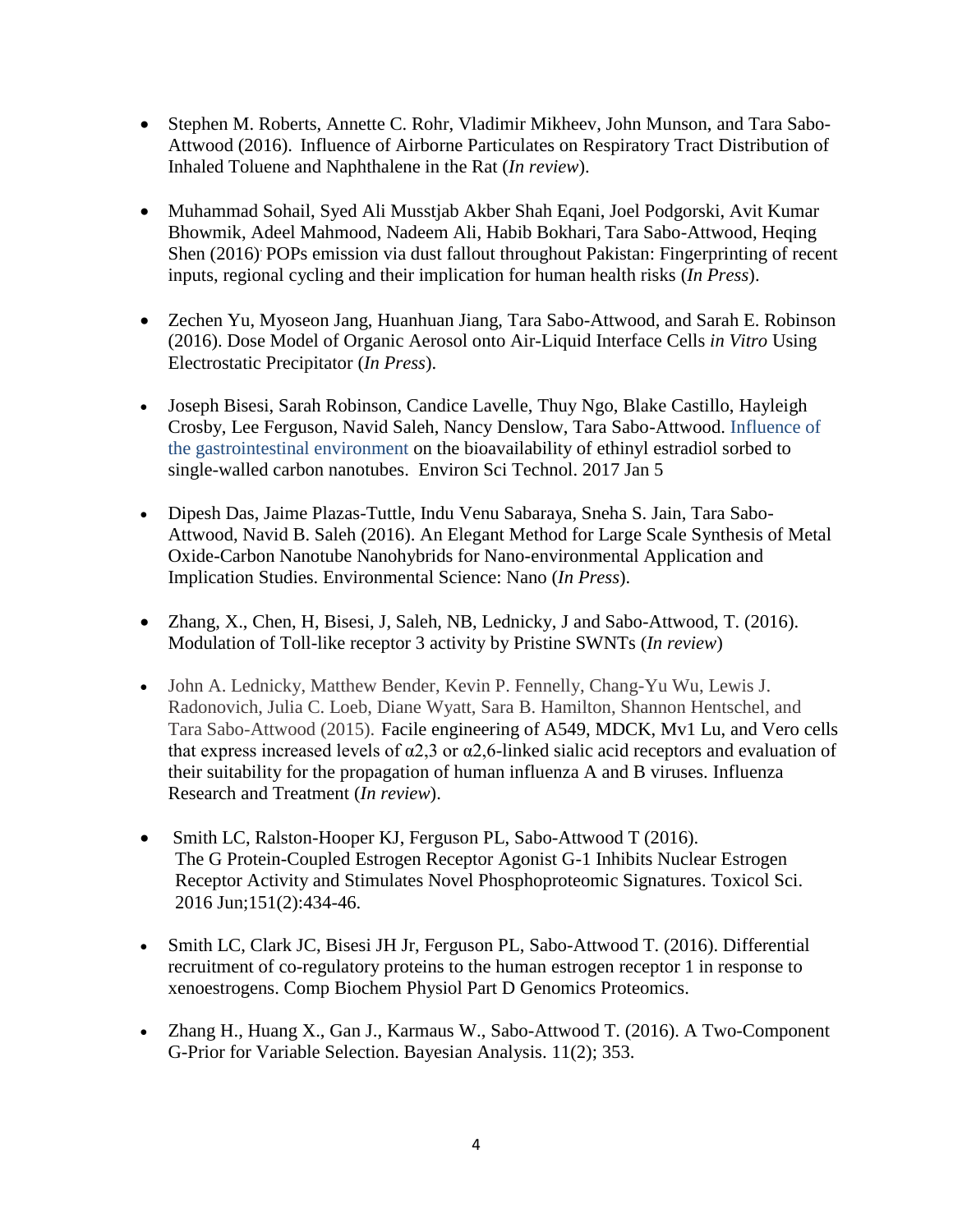- Jiang HH., Jang M., Sabo-Attwood T., Robinson S. Oxidative Potential of Secondary Organic Aerosols Produced from Photooxidation of Different Hydrocarbons using Outdoor Chamber Under Ambient Sunlight. Atmospheric Environment 151(2):434-446.
- Khan IA, Flora JR, Nabiul Afrooz AR, Aich N, Schierz PA, Ferguson PL, Sabo-Attwood T, Saleh NB. Change in Chirality of Semiconducting Single-Walled Carbon Nanotubes Can Overcome Anionic Surfactant Stabilization: A Systematic Study of Aggregation Kinetics. Environ Chem. 2015 May 20;12(6):652-661.
- Coman A, Cherecheş RM, Ungureanu MI, Marton-Vasarhelyi EO, Valentine MA, Sabo-Attwood T, Gray GC. [An assessment of the occupational and environmental health needs](http://www.ncbi.nlm.nih.gov/pubmed/25963604)  [in seven Southeastern European and West-Central Asian countries.](http://www.ncbi.nlm.nih.gov/pubmed/25963604) J Epidemiol Glob Health. 2015 Dec;5(4):375-84. doi: 10.1016/j.jegh.2015.04.004. Epub 2015 May 8.
- Candice Lavelle*,* Joseph H. Bisesi Jr, Meghan Hahn, Kevin J. Kroll, Tara Sabo-Attwood, and Nancy Denslow. Oral Bioavailability and Sex Specific Tissue Partitioning of Quantum Dots in Fathead Minnows, *Pimephales promelas* Environmental Science: Nano **2**, 583-593.
- Joseph H. Bisesi Jr, Thuy Ngo, Satvika Ponnavolu, Keira Liu, Candice M. Lavelle, A.R.M Nabiul Afrooz, Navid B. Saleh, P. Lee Ferguson, Nancy D. Denslow, Tara Sabo-Attwood. (2015) Examination of single-walled carbon nanotubes uptake and toxicity from dietary exposure: Tracking movement and impacts in the gastrointestinal system. Special issue of Nanomaterials – 'Nanotoxicology', *5*(2), 1066-1086.
- Jaime Plazas-Tuttle, Lewis S. Rowles III, Hao Chen, Joseph H. Bisesi Jr., Tara Sabo-Attwood, Navid B. Saleh (2015). Dynamism of Stimuli-Responsive Nanohybrids: Environmental Implications. Special issue Nanomaterials – 'Nanotoxicology', *5*(2), 1102- 1123.
- Coman A, Cherecheș RM, Ungureanu MI, Vasarhelyi Marton EO, Valentine MA, Sabo-Attwood T, Gray GC. (2015). An Assessment of the Occupational and Environmental Health Needs in Seven Southeastern European and West-Central Asian Countries. Journal of Epidemiology and Global Health; May 8.
- Hongmei Zhang, Xianzheng Huang, Jianjun Gan, Wilfried Karmaus, and Tara Sabo-Attwood (2015). A two-component G-prior for Variable Selection. Bayesian Analysis (*In Press)*
- Iftheker Khan, Joseph Flora, A. R. M. Afrooz, Nirupam Aich, Ariette Schierz, P Ferguson, Tara Sabo-Attwood, [Navid Saleh.](mailto:navid.saleh@utexas.edu) (2015). Change in Chirality of Semiconducting Single-Walled Carbon Nanotubes Can Overcome Anionic Surfactant Stabilization: A Systematic Study of Aggregation Kinetics. Env Chem, May 20.
- Xiao Zheng, Jiahai Lu, Sarah K. White, Tara Sabo-Attwood, and Gregory C. Gray (2015). Adopting and Implementing a One Health Approach for Solving Complex Health Problems in China. Chinese Journal of Preventative Medicine, 49 (5).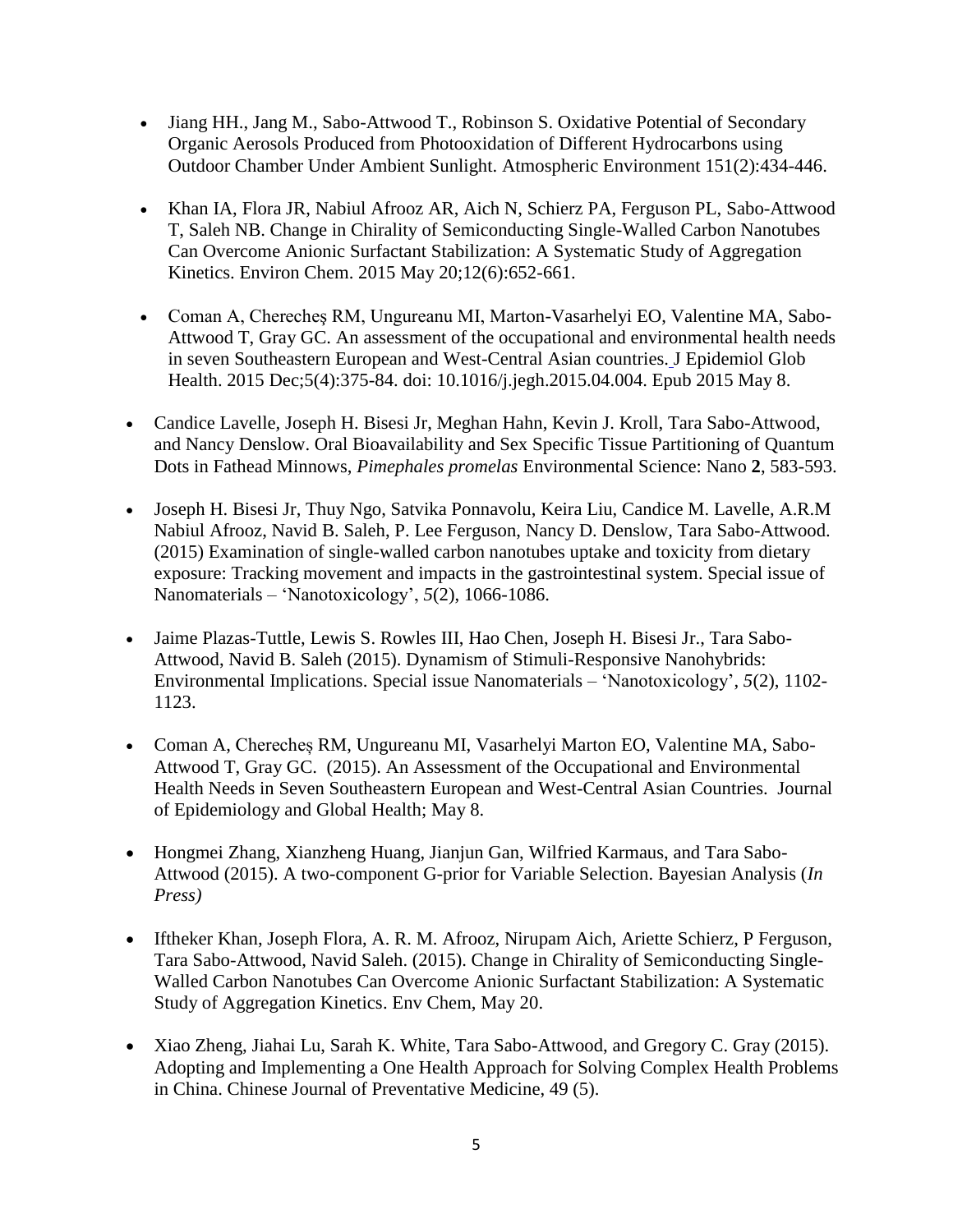- Pallab Sanpui, Xiao Zheng, Julia Loeb,Joseph Bisesi Jr, Ifthakar Khan, Nabiul Afrooz, Kiera Liu, Appala R. Badireddy**,** Mark R. Wiesner, P. Lee Ferguson, Navid Saleh, John Lednicky and Tara Sabo-Attwood (2014). Single-walled carbon nanotubes increase pandemic influenza A H1N1 virus infectivity of lung epithelial cells. Part Fibre Toxicol. 2014 Dec 14;11(1):66. PMID 25497303.
- Denslow ND and Sabo-Attwood, T. (2014). [Environmental Indicators.](http://link.springer.com/book/10.1007/978-94-017-9499-2) Chapter 40: Molecular Bioindicators of Pollution in Fish. Editors Robert Armon and Osmo Hanninen, October; Pp 695-720.
- Iftheker A Khan, PhD; Joseph R V Flora, PhD; A. R. M. Nabiul Afrooz, Nirupam Aich, P. Ariette Schierz, PhD; P. Lee Ferguson, PhD; Tara Sabo-Attwood, PhD. (2014). Aggregation Kinetics of Single-Walled Carbon Nanotubes with Specific Chirality: Role of Selected Anionic Surfactants. Chemosphere. (*In Press*)
- Schierz, A.; Espinasse, B.; Wiesner, M.; Bisesi, J.H**.**; Sabo-Attwood, T.; Ferguson, P.L. (2014). Detection, fate, and transport of single-walled carbon nanotubes in wetland ecosystems after long-term exposure, Environmental Science: Nano, 1, 574-583.
- Gustavo A. Dominguez, Joseph H. Bisesi, Kevin Kroll, Nancy D. Denslow, and Tara L. Sabo-Attwood. (2014). Control of transcriptional repression of the vitellogenin receptor gene in Largemouth bass (*Micropterus salmoides*) by select estrogen receptors isotypes. Toxicological Sciences, Oct 1;141(2):423-31.
- Navid B. Saleh, A. R. M. Nabiul Afrooz, Joseph H. Bisesi Jr., Nirupam Aich, Jaime Plazas-Tuttle, and Tara Sabo-Attwood. (2014). Emergent Properties and Toxicological Considerations for Nanohybrid Materials in Aquatic Systems. Nanomaterials; Special Issue on Nanotoxicology, *4*(2), 372-407.
- Sean P. McGee, Hongmei Zhang, Wilfried Karmaus and Tara Sabo-Attwood. (2014). The Influence of Sex and Disease Severity on Gene Expression Profiles in Individuals with Idiopathic Pulmonary Fibrosis. International Journal of Molecular Epidemiology and Genetics, May 29;5(2):71-86.
- Jamie Ritchey, Hongmei Zhang, Wilfried Karmaus, Susan E Steck, Tara Sabo-Attwood. (2013). A Review of the Expression of Genes Involved in Sex Steroid Hormone Metabolism in Prostate Tissue: A Need for Epigenetic Information. Journal of Analytical Oncology, 2(3); Dec 2013, 142-150.
- Bisesi, J.H, J. Merten, K. Liu, A.N. Parks, A.R.M. Afrooz, J.B. Glenn, S.J. Klaine, A.S. Kane, N.B. Saleh, P.L. Ferguson, and T. Sabo-Attwood (2014). Tracking and quantification of single-walled carbon nanotubes in fish using near infrared fluorescence. Environ. Sci. Technol., Feb 4, 48(3): 1973-1983.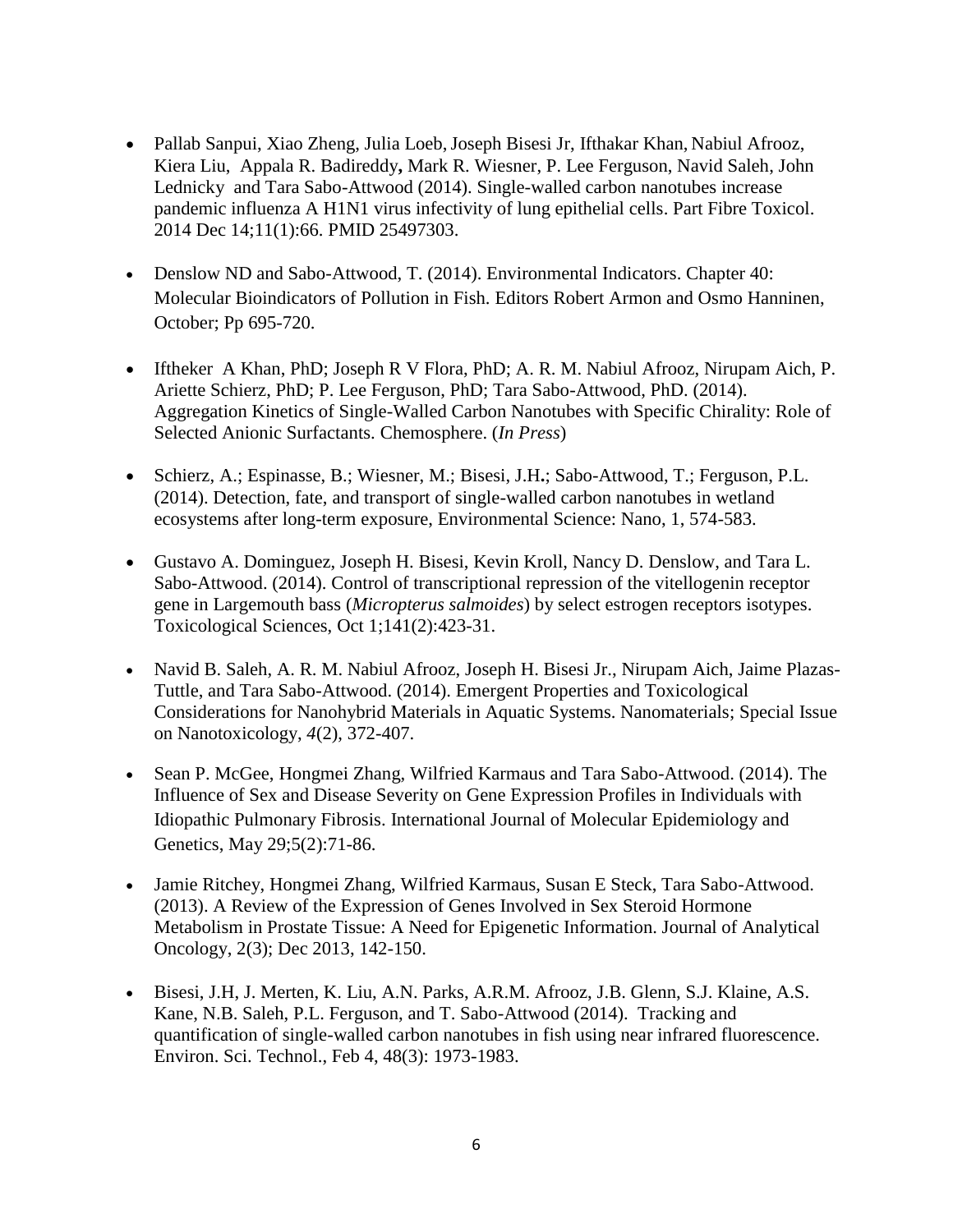- Jamie Ritchey, Hongmei Zhang, Wilfried Karmaus, Susan E Steck, Tara Sabo-Attwood, (2014). Linearity assessment methods for sex steroid hormones and carrier proteins among men in the National Health and Nutrition Examination Survey (NHANES III). Steroids. 2014 Apr;82:23-8.
- Khan IA, Aich N, Afrooz AR, Flora JR, Schierz PA, Ferguson PL, Sabo-Attwood T, Saleh NB. (2013). [Fractal structures of single-walled carbon nanotubes in biologically relevant](http://www.ncbi.nlm.nih.gov/pubmed/23920360)  [conditions: Role of chirality vs. media conditions.](http://www.ncbi.nlm.nih.gov/pubmed/23920360) Chemosphere. Nov;93(9):1997-2003. PMID 23920360.
- Khan, Iftheker; Berge, Nicole; Sabo-Attwood, Tara; Ferguson, Lee; Saleh, Navid. (2013). Single-walled carbon nanotube transport in representative municipal solid waste landfill conditions. Environ Sci Technol. 2013 Aug 6;47(15):8425- 33.
- Jones, KW, Wang, J, Chan, YC, Yuan, Q, Linquiet, WB, Petera, WB, Peters, C, Um, W, Newman, L, Sabo-Attwood, T, Tappero, R. (2013). Tomographic Investigations Relevant to the Rhizosphere. Soil–Water–Root Processes: Advances in Tomography and Imaging. Stephen H. Anderson and Jan W. Hopmans (ed.), July pp 23-38. Special Issue, Soil Science Society of America Inc.
- Khan IA, Afrooz AR, Flora JR, Schierz PA, Ferguson PL, Sabo-Attwood T, Saleh NB. (2013). [Chirality affects aggregation kinetics of single-walled carbon nanotubes.](http://www.ncbi.nlm.nih.gov/pubmed/23343128) Environ Sci Technol. Feb 19;47(4):1844-52. PMID:23343128.
- Richey, J., Karmaus, W., Zhang, H., Sabo-Attwood, T., and Steck, S. (2012). The Association of Age, Race and Ethnicity, and Body Mass Index with Sex Steroid Hormone Marker Profiles among Men in the National Health and Nutrition Examination Survey (NHANES III) BMJ Open. Oct 6;2(5).
- Dominguez GA, Quattro JM, Denslow ND, Kroll KJ, Prucha MS, Porak WF, Grier HJ, Sabo-Attwood TL. (2012). Identification and Temporal Expression of the Vitellogenin Receptor in Largemouth Bass. Biol Reprod. Sep 21;87(3):67.
- Kashiwada, S., Ariza, M.E., Kawaguchi, T., Nakagame, Y., Jayasinghe, S.B., Gärtner, K., Nakamura, H., Kagami, Y., Sabo-Attwood, T., Ferguson, P.L. and Chandler, G.T. (2012). Silver nano-colloids disrupt medaka embryogenesis through vital gene expressions. Environ Sci Technol. 2012 Jun 5;46(11):6278-87.
- McLarty, J.L., Melendez, G.C., Levick, S.P., Bennett, S., Sabo-Atwood, T., Brower, G.L. and Janicki, J.S. (2012). Estrogen modulates of inflammation-related genes in male rats following chronic volume overload. Physiol Genomics. Mar 19;44(6):362-73.
- Handy, R.D., Cornelis, G., Fernandes, T., Tsyusko, O., Decho, A., Metcalfe, C., Sabo-Attwood, T. and Stevens, J (2012). Ecotoxicity test methods for engineered nanomaterials: Practical experiences and recommendations from the bench. Environ Toxicol Chem. Jan;31(1):15-31.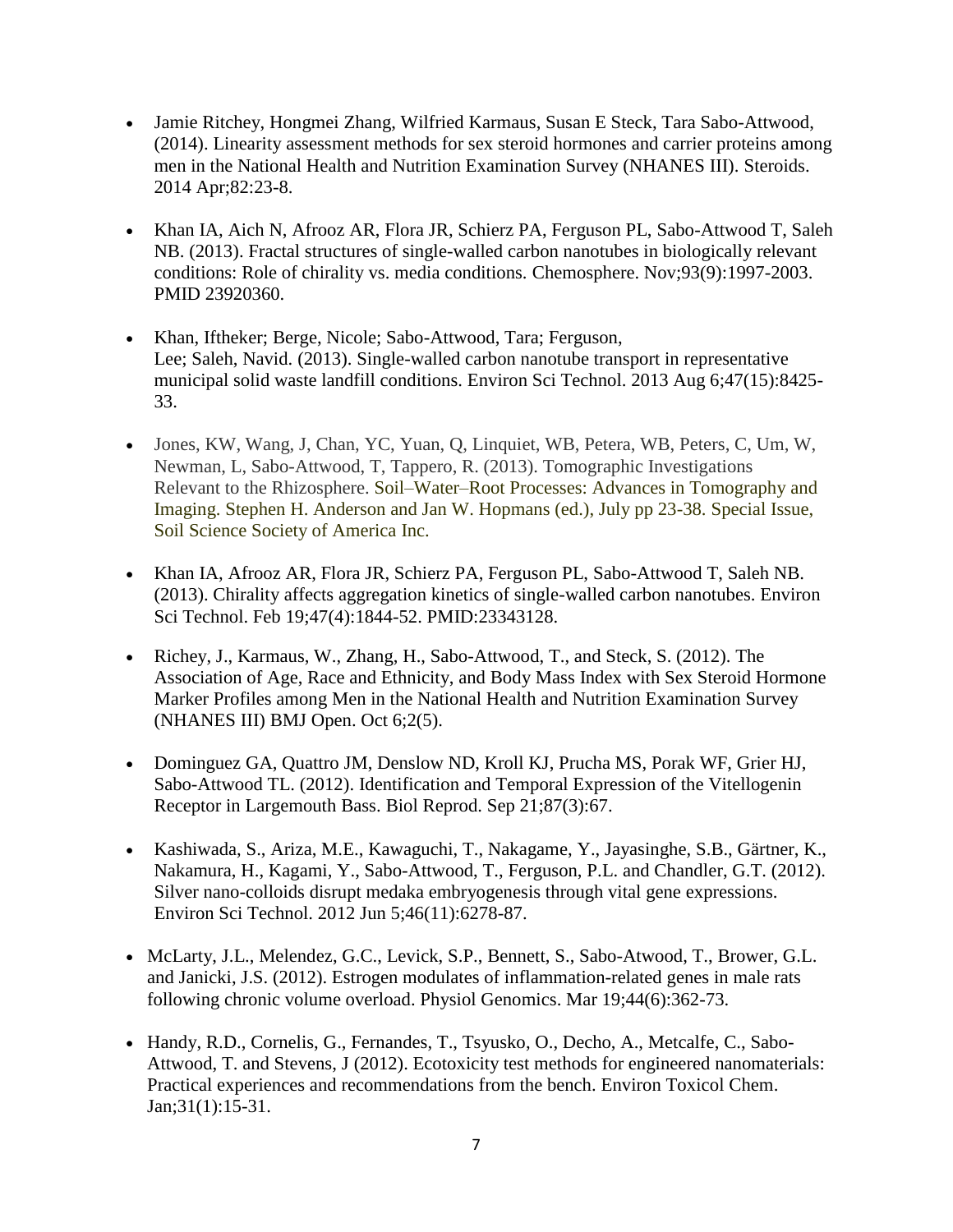- Gaertner, K., Quattro, J., Ferguson, P.L., Chandler, G.T. and Sabo-Attwood, T. (2012) Identification and expression of the ecdysone receptor in the harpacticoid copepod, *Amphiascus tenuiremis,* in response to fipronil. Ecotoxicol Environ Saf. Feb;76(2):39-45.
- Yousefi, M., et al. (2011). Expression Of Leptin Receptor Gene In The Placenta Is Associated With Fetal Growth. *American Journal Of Epidemiology*. Vol. 173. Journals Dept, 2001 Evans Rd, Cary, Nc 27513 Usa: Oxford Univ Press Inc.
- Sabo-Attwood, T., Murphy, C.J., Unrine, J. and Newman, L. (2011). Uptake, distribution and toxicity of gold nanoparticles in tobacco (*Nicotiana xanthi*) seedlings. Nanotoxicology. Jun;6(4):353-60.
- Sabo-Attwood, T., Ramos-Nino, M., Ariza, M.E., MacPherson, M., Steele, C., Butnor, K. and Mossman, B.T. (2011). Increased lung epithelial cell expression of osteopontin and altered gene expression, cytokine production and inflammation in an inhalation model of pulmonary injury using osteopontin null mice. Amer. J. Pathology, May;178(5):1975-85.
- Brass, D., Dunkel, M., Reilly, S., Tobolewski, J., Sabo-Attwood, T., McGee S. and Cheryl Fattman (2010). Gender-specific responses to experimental silica-induced lung fibrosis. Am J Physiol Lung Cell Mol Physiol. Nov;299(5):L664-71.
- Ogbuanu, I., Karmaus, W., Zhang, H., Sabo-Attwood, T., Ewart, S., Roberts, G. and Arshad, H. (2010). Birth order modifies the effect of IL13 gene polymorphisms on serum IgE at age 10 and skin prick test at ages 4, 10 and 18: a prospective birth cohort study. Allergy Asthma Clin Immunol., 6(1):6.
- [Kaur,](http://www.ncbi.nlm.nih.gov/pubmed?term=%22Kaur%20G%22%5BAuthor%5D&itool=EntrezSystem2.PEntrez.Pubmed.Pubmed_ResultsPanel.Pubmed_RVAbstract) G., [Valarmathi,](http://www.ncbi.nlm.nih.gov/pubmed?term=%22Valarmathi%20MT%22%5BAuthor%5D&itool=EntrezSystem2.PEntrez.Pubmed.Pubmed_ResultsPanel.Pubmed_RVAbstract) M.T., [Potts,](http://www.ncbi.nlm.nih.gov/pubmed?term=%22Potts%20JD%22%5BAuthor%5D&itool=EntrezSystem2.PEntrez.Pubmed.Pubmed_ResultsPanel.Pubmed_RVAbstract) J.D., [Jabbari,](http://www.ncbi.nlm.nih.gov/pubmed?term=%22Jabbari%20E%22%5BAuthor%5D&itool=EntrezSystem2.PEntrez.Pubmed.Pubmed_ResultsPanel.Pubmed_RVAbstract) E., [Sabo-Attwood,](http://www.ncbi.nlm.nih.gov/pubmed?term=%22Sabo-Attwood%20T%22%5BAuthor%5D&itool=EntrezSystem2.PEntrez.Pubmed.Pubmed_ResultsPanel.Pubmed_RVAbstract) T. and [Wang,](http://www.ncbi.nlm.nih.gov/pubmed?term=%22Wang%20Q%22%5BAuthor%5D&itool=EntrezSystem2.PEntrez.Pubmed.Pubmed_ResultsPanel.Pubmed_RVAbstract) Q (2009). Regulation of osteogenic differentiation of rat bone marrow stromal cells on 2D nanorod substrates. Biomaterials. Mar;31(7):1732-41.
- Kashiwada, S., Tatsuta, H., Ishikawa, H., Mayamoto, N., Itoh, M., Sabo-Attwood, T.L., Ferguson, P.L., Chandler, G.T. and Magara, Y. (2009) Life-long exposures of endocrine disruptors cause declines of population growth rates in Japanese medaka, *Oryzias latipes*, Japan Journal of Environmental Toxicology 12(1):55-58.
- Fukagawa, N., Muyao, L., Sabo-Attwood, T., Timblin, C., Butno,r K., Gagne, J., Steele, C., Taatjes, D., Huber, S. and Mossman, B.T. (2008). Inhaled Asbestos Exacerbates Atherosclerosis in apolipoprotein E-deficient Micevia CD4+ T Cells. Environmental Health Perspectives Sep;116(9):1218-25.
- [Kashiwada,](http://www.ncbi.nlm.nih.gov/sites/entrez?Db=pubmed&Cmd=Search&Term=%22Kashiwada%20S%22%5BAuthor%5D&itool=EntrezSystem2.PEntrez.Pubmed.Pubmed_ResultsPanel.Pubmed_DiscoveryPanel.Pubmed_RVAbstractPlus) S., [Tatsuta,](http://www.ncbi.nlm.nih.gov/sites/entrez?Db=pubmed&Cmd=Search&Term=%22Tatsuta%20H%22%5BAuthor%5D&itool=EntrezSystem2.PEntrez.Pubmed.Pubmed_ResultsPanel.Pubmed_DiscoveryPanel.Pubmed_RVAbstractPlus) H., [Kameshiro,](http://www.ncbi.nlm.nih.gov/sites/entrez?Db=pubmed&Cmd=Search&Term=%22Kameshiro%20M%22%5BAuthor%5D&itool=EntrezSystem2.PEntrez.Pubmed.Pubmed_ResultsPanel.Pubmed_DiscoveryPanel.Pubmed_RVAbstractPlus) M., [Sugaya,](http://www.ncbi.nlm.nih.gov/sites/entrez?Db=pubmed&Cmd=Search&Term=%22Sugaya%20Y%22%5BAuthor%5D&itool=EntrezSystem2.PEntrez.Pubmed.Pubmed_ResultsPanel.Pubmed_DiscoveryPanel.Pubmed_RVAbstractPlus) Y., [Sabo-Attwood,](http://www.ncbi.nlm.nih.gov/sites/entrez?Db=pubmed&Cmd=Search&Term=%22Sabo-Attwood%20TL%22%5BAuthor%5D&itool=EntrezSystem2.PEntrez.Pubmed.Pubmed_ResultsPanel.Pubmed_DiscoveryPanel.Pubmed_RVAbstractPlus) T., [Chandler,](http://www.ncbi.nlm.nih.gov/sites/entrez?Db=pubmed&Cmd=Search&Term=%22Chandler%20GT%22%5BAuthor%5D&itool=EntrezSystem2.PEntrez.Pubmed.Pubmed_ResultsPanel.Pubmed_DiscoveryPanel.Pubmed_RVAbstractPlus) G.T., [Ferguson,](http://www.ncbi.nlm.nih.gov/sites/entrez?Db=pubmed&Cmd=Search&Term=%22Ferguson%20PL%22%5BAuthor%5D&itool=EntrezSystem2.PEntrez.Pubmed.Pubmed_ResultsPanel.Pubmed_DiscoveryPanel.Pubmed_RVAbstractPlus) P.L. and [Goka,](http://www.ncbi.nlm.nih.gov/sites/entrez?Db=pubmed&Cmd=Search&Term=%22Goka%20K%22%5BAuthor%5D&itool=EntrezSystem2.PEntrez.Pubmed.Pubmed_ResultsPanel.Pubmed_DiscoveryPanel.Pubmed_RVAbstractPlus) K. (2008). Stage-dependent Differences in Effects of Carbaryl on Population Growth Rate in Japanese Medaka (*Oryzias latipes*). [Environ Toxicol Chem.](javascript:AL_get(this,%20) May 22:1.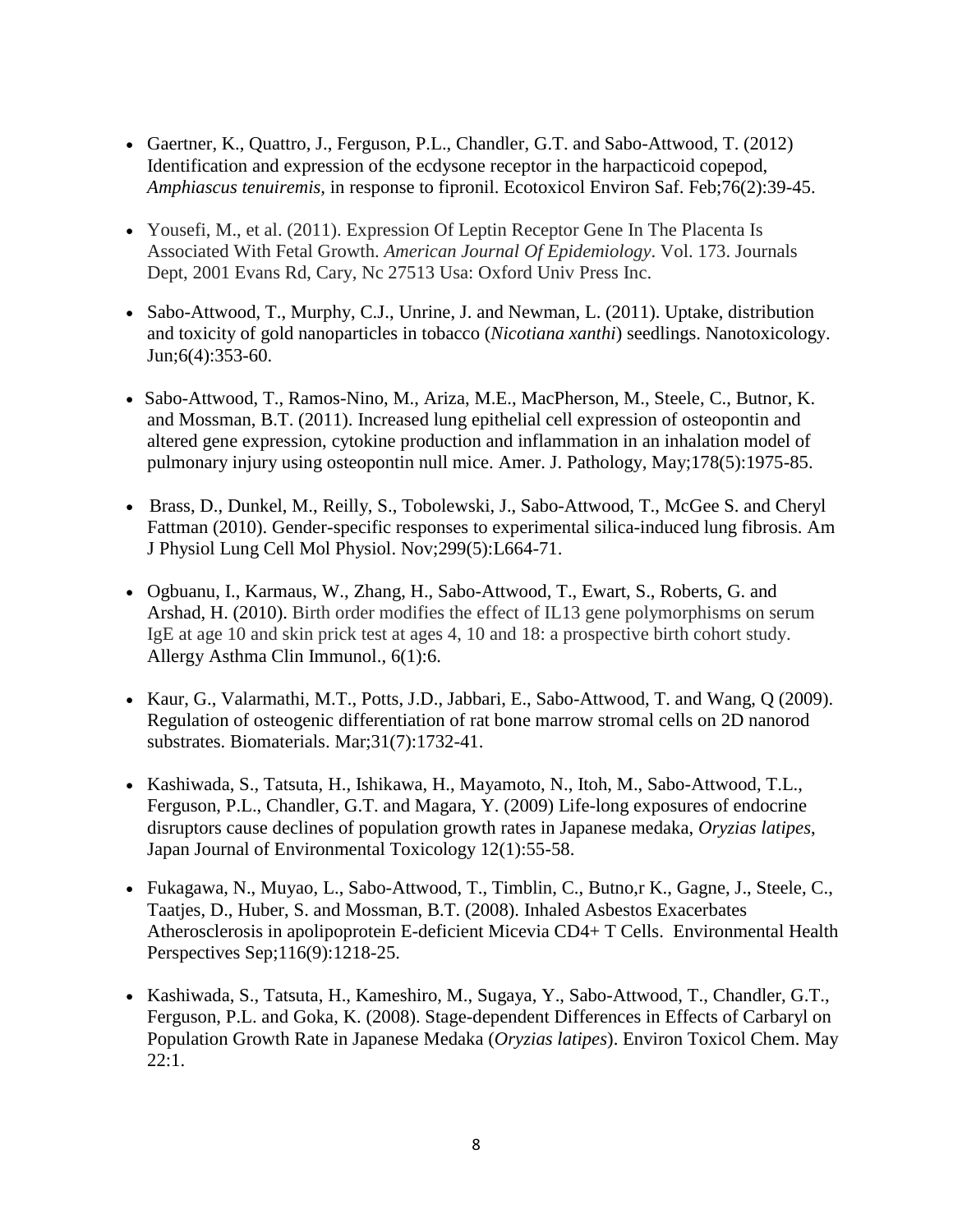- [Akari Jagawa](https://www.jstage.jst.go.jp/AF06S010ShsiKskGmnHyj?chshnmHkwtsh=Akari+Jagawa)[,Yoshio Sugaya,](https://www.jstage.jst.go.jp/AF06S010ShsiKskGmnHyj?chshnmHkwtsh=Yoshio+Sugaya) [Koichi Goka,](https://www.jstage.jst.go.jp/AF06S010ShsiKskGmnHyj?chshnmHkwtsh=Koichi+Goka) [Tara Sabo-Attwood,](https://www.jstage.jst.go.jp/AF06S010ShsiKskGmnHyj?chshnmHkwtsh=Tara+Sabo-Attwood) [G. Thomas Chandler,](https://www.jstage.jst.go.jp/AF06S010ShsiKskGmnHyj?chshnmHkwtsh=G.+Thomas+Chandler) [Shosaku Kashiwada.](https://www.jstage.jst.go.jp/AF06S010ShsiKskGmnHyj?chshnmHkwtsh=Shosaku+Kashiwada) (2009). Application of an *In Situ* Hepatic and Gill CYP1A Activity Assay to River Water Quality Monitoring Using the See-through Medaka, *Oryzias latipes.*  Japanese Journal of Environmental Toxicology. [Vol. 12](https://www.jstage.jst.go.jp/AF06S010SryTopHyj?sryCd=jset&noVol=12&noIssue=) (2009) [No. 1](https://www.jstage.jst.go.jp/AF06S010SryTopHyj?sryCd=jset&noVol=12&noIssue=1) P 55-58
- Manning, C.B., Sabo-Attwood, T. (shared first authorship), Robledo, R.F., MacPherson, M.B., Rincon, M., Vacek, P., Hemenway, D., Taatjes, D.J., Lee, P.J. and Mossman, B.T. (2008) Targeting the MEK1 Cascade in Lung Epithelium Inhibits Proliferation and Fibrogenesis by Asbestos. Am J Respir Cell Mol Biol May;38(5):618-26.
- Norman, R.S., Stone, J., Gole, A., Murphy, C.J. and Sabo-Attwood, T. (2007) Targeted Photothermal Lysis of the Pathogenic Bacteria, *Pseudomonas aeruginosa,* Using Gold Nanorods. (2008) Jan;8(1):302-6.
- Ramos-Nino, M., Blumen, S.R., Sabo-Attwood, T., Gell, J., Pass, H., Bocchetta,M., Altomare, D., Kroczynska, B., Carbone, M., Testa, J., Heintz, N. and Mossman, B.T. (2007) HGF Mediates Cell Proliferation of Human Mesothelioma Cells Through a PI3K/MEK5/Fra-1 Pathway. American Journal of Respiratory Cell and Molecular Biology. 2008 Feb;38(2):209-17.
- Sabo-Attwood, T., Blum, J., Kroll, K., Patel, V., Birkholz, D., Szabo, N., and Denslow N.D. (2007) Distinct expression and activity profiles of largemouth bass estrogen receptors in response to estradiol and nonylphenol. J Mol Endo Oct;39(4):223-37.
- [Raj,](http://www.ncbi.nlm.nih.gov/sites/entrez?Db=pubmed&Cmd=Search&Term=%22Raj%20JU%22%5BAuthor%5D&itool=EntrezSystem2.PEntrez.Pubmed.Pubmed_ResultsPanel.Pubmed_RVAbstractPlus) J.U., [Aliferis,](http://www.ncbi.nlm.nih.gov/sites/entrez?Db=pubmed&Cmd=Search&Term=%22Aliferis%20C%22%5BAuthor%5D&itool=EntrezSystem2.PEntrez.Pubmed.Pubmed_ResultsPanel.Pubmed_RVAbstractPlus) C., [Caprioli,](http://www.ncbi.nlm.nih.gov/sites/entrez?Db=pubmed&Cmd=Search&Term=%22Caprioli%20RM%22%5BAuthor%5D&itool=EntrezSystem2.PEntrez.Pubmed.Pubmed_ResultsPanel.Pubmed_RVAbstractPlus) R.M., [Cowley,](http://www.ncbi.nlm.nih.gov/sites/entrez?Db=pubmed&Cmd=Search&Term=%22Cowley%20Jr%20AW%22%5BAuthor%5D&itool=EntrezSystem2.PEntrez.Pubmed.Pubmed_ResultsPanel.Pubmed_RVAbstractPlus) Jr A.W., [Davies,](http://www.ncbi.nlm.nih.gov/sites/entrez?Db=pubmed&Cmd=Search&Term=%22Davies%20PF%22%5BAuthor%5D&itool=EntrezSystem2.PEntrez.Pubmed.Pubmed_ResultsPanel.Pubmed_RVAbstractPlus) P.F., [Duncan,](http://www.ncbi.nlm.nih.gov/sites/entrez?Db=pubmed&Cmd=Search&Term=%22Duncan%20MW%22%5BAuthor%5D&itool=EntrezSystem2.PEntrez.Pubmed.Pubmed_ResultsPanel.Pubmed_RVAbstractPlus) M.W., [Erle,](http://www.ncbi.nlm.nih.gov/sites/entrez?Db=pubmed&Cmd=Search&Term=%22Erle%20DJ%22%5BAuthor%5D&itool=EntrezSystem2.PEntrez.Pubmed.Pubmed_ResultsPanel.Pubmed_RVAbstractPlus) [D.J.](http://www.ncbi.nlm.nih.gov/sites/entrez?Db=pubmed&Cmd=Search&Term=%22Erle%20DJ%22%5BAuthor%5D&itool=EntrezSystem2.PEntrez.Pubmed.Pubmed_ResultsPanel.Pubmed_RVAbstractPlus), [Erzurum,](http://www.ncbi.nlm.nih.gov/sites/entrez?Db=pubmed&Cmd=Search&Term=%22Erzurum%20SC%22%5BAuthor%5D&itool=EntrezSystem2.PEntrez.Pubmed.Pubmed_ResultsPanel.Pubmed_RVAbstractPlus) S.C., [Finn,](http://www.ncbi.nlm.nih.gov/sites/entrez?Db=pubmed&Cmd=Search&Term=%22Finn%20PW%22%5BAuthor%5D&itool=EntrezSystem2.PEntrez.Pubmed.Pubmed_ResultsPanel.Pubmed_RVAbstractPlus) P.W., [Ischiropoulos,](http://www.ncbi.nlm.nih.gov/sites/entrez?Db=pubmed&Cmd=Search&Term=%22Ischiropoulos%20H%22%5BAuthor%5D&itool=EntrezSystem2.PEntrez.Pubmed.Pubmed_ResultsPanel.Pubmed_RVAbstractPlus) H., [Kaminski,](http://www.ncbi.nlm.nih.gov/sites/entrez?Db=pubmed&Cmd=Search&Term=%22Kaminski%20N%22%5BAuthor%5D&itool=EntrezSystem2.PEntrez.Pubmed.Pubmed_ResultsPanel.Pubmed_RVAbstractPlus) N., [Kleeberger,](http://www.ncbi.nlm.nih.gov/sites/entrez?Db=pubmed&Cmd=Search&Term=%22Kleeberger%20SR%22%5BAuthor%5D&itool=EntrezSystem2.PEntrez.Pubmed.Pubmed_ResultsPanel.Pubmed_RVAbstractPlus) S.R., [Leikauf,](http://www.ncbi.nlm.nih.gov/sites/entrez?Db=pubmed&Cmd=Search&Term=%22Leikauf%20GD%22%5BAuthor%5D&itool=EntrezSystem2.PEntrez.Pubmed.Pubmed_ResultsPanel.Pubmed_RVAbstractPlus) [G.D.](http://www.ncbi.nlm.nih.gov/sites/entrez?Db=pubmed&Cmd=Search&Term=%22Leikauf%20GD%22%5BAuthor%5D&itool=EntrezSystem2.PEntrez.Pubmed.Pubmed_ResultsPanel.Pubmed_RVAbstractPlus), [Loyd,](http://www.ncbi.nlm.nih.gov/sites/entrez?Db=pubmed&Cmd=Search&Term=%22Loyd%20JE%22%5BAuthor%5D&itool=EntrezSystem2.PEntrez.Pubmed.Pubmed_ResultsPanel.Pubmed_RVAbstractPlus) J.E., [Martin,](http://www.ncbi.nlm.nih.gov/sites/entrez?Db=pubmed&Cmd=Search&Term=%22Martin%20TR%22%5BAuthor%5D&itool=EntrezSystem2.PEntrez.Pubmed.Pubmed_ResultsPanel.Pubmed_RVAbstractPlus) T.R., [Matalon,](http://www.ncbi.nlm.nih.gov/sites/entrez?Db=pubmed&Cmd=Search&Term=%22Matalon%20S%22%5BAuthor%5D&itool=EntrezSystem2.PEntrez.Pubmed.Pubmed_ResultsPanel.Pubmed_RVAbstractPlus) S., [Moore,](http://www.ncbi.nlm.nih.gov/sites/entrez?Db=pubmed&Cmd=Search&Term=%22Moore%20JH%22%5BAuthor%5D&itool=EntrezSystem2.PEntrez.Pubmed.Pubmed_ResultsPanel.Pubmed_RVAbstractPlus) J.H., [Quackenbush,](http://www.ncbi.nlm.nih.gov/sites/entrez?Db=pubmed&Cmd=Search&Term=%22Quackenbush%20J%22%5BAuthor%5D&itool=EntrezSystem2.PEntrez.Pubmed.Pubmed_ResultsPanel.Pubmed_RVAbstractPlus) J., [Sabo-Attwood,](http://www.ncbi.nlm.nih.gov/sites/entrez?Db=pubmed&Cmd=Search&Term=%22Sabo-Attwood%20T%22%5BAuthor%5D&itool=EntrezSystem2.PEntrez.Pubmed.Pubmed_ResultsPanel.Pubmed_RVAbstractPlus) [T.](http://www.ncbi.nlm.nih.gov/sites/entrez?Db=pubmed&Cmd=Search&Term=%22Sabo-Attwood%20T%22%5BAuthor%5D&itool=EntrezSystem2.PEntrez.Pubmed.Pubmed_ResultsPanel.Pubmed_RVAbstractPlus), [Shapiro,](http://www.ncbi.nlm.nih.gov/sites/entrez?Db=pubmed&Cmd=Search&Term=%22Shapiro%20SD%22%5BAuthor%5D&itool=EntrezSystem2.PEntrez.Pubmed.Pubmed_ResultsPanel.Pubmed_RVAbstractPlus) S.D., [Schnitzer,](http://www.ncbi.nlm.nih.gov/sites/entrez?Db=pubmed&Cmd=Search&Term=%22Schnitzer%20JE%22%5BAuthor%5D&itool=EntrezSystem2.PEntrez.Pubmed.Pubmed_ResultsPanel.Pubmed_RVAbstractPlus) J.E., [Schwartz,](http://www.ncbi.nlm.nih.gov/sites/entrez?Db=pubmed&Cmd=Search&Term=%22Schwartz%20DA%22%5BAuthor%5D&itool=EntrezSystem2.PEntrez.Pubmed.Pubmed_ResultsPanel.Pubmed_RVAbstractPlus) D.A., [Schwiebert,](http://www.ncbi.nlm.nih.gov/sites/entrez?Db=pubmed&Cmd=Search&Term=%22Schwiebert%20LM%22%5BAuthor%5D&itool=EntrezSystem2.PEntrez.Pubmed.Pubmed_ResultsPanel.Pubmed_RVAbstractPlus) L.M., [Sheppard,](http://www.ncbi.nlm.nih.gov/sites/entrez?Db=pubmed&Cmd=Search&Term=%22Sheppard%20D%22%5BAuthor%5D&itool=EntrezSystem2.PEntrez.Pubmed.Pubmed_ResultsPanel.Pubmed_RVAbstractPlus) D., [Ware,](http://www.ncbi.nlm.nih.gov/sites/entrez?Db=pubmed&Cmd=Search&Term=%22Ware%20LB%22%5BAuthor%5D&itool=EntrezSystem2.PEntrez.Pubmed.Pubmed_ResultsPanel.Pubmed_RVAbstractPlus) [L.B.](http://www.ncbi.nlm.nih.gov/sites/entrez?Db=pubmed&Cmd=Search&Term=%22Ware%20LB%22%5BAuthor%5D&itool=EntrezSystem2.PEntrez.Pubmed.Pubmed_ResultsPanel.Pubmed_RVAbstractPlus), [Weiss,](http://www.ncbi.nlm.nih.gov/sites/entrez?Db=pubmed&Cmd=Search&Term=%22Weiss%20ST%22%5BAuthor%5D&itool=EntrezSystem2.PEntrez.Pubmed.Pubmed_ResultsPanel.Pubmed_RVAbstractPlus) S.T., [Whitsett,](http://www.ncbi.nlm.nih.gov/sites/entrez?Db=pubmed&Cmd=Search&Term=%22Whitsett%20JA%22%5BAuthor%5D&itool=EntrezSystem2.PEntrez.Pubmed.Pubmed_ResultsPanel.Pubmed_RVAbstractPlus) J.A., [Wurfel,](http://www.ncbi.nlm.nih.gov/sites/entrez?Db=pubmed&Cmd=Search&Term=%22Wurfel%20MM%22%5BAuthor%5D&itool=EntrezSystem2.PEntrez.Pubmed.Pubmed_ResultsPanel.Pubmed_RVAbstractPlus) M.M. and [Matthay,](http://www.ncbi.nlm.nih.gov/sites/entrez?Db=pubmed&Cmd=Search&Term=%22Matthay%20MA%22%5BAuthor%5D&itool=EntrezSystem2.PEntrez.Pubmed.Pubmed_ResultsPanel.Pubmed_RVAbstractPlus) M.A. (2007) Genomics and Proteomics of Lung Disease. [Am J Physiol Lung Cell Mol Physiol.](javascript:AL_get(this,%20) Apr 27.
- Sabo-Attwood, T., Ramos, M.E., Bond, J., Butnor, K., Heintz, N., Gruber, A., Vacek, P., and Mossman, B.T. (2005) Gene Expression Profiles Reveal Increased mCLCA3 Expression and Mucus Metaplasia in a Murine Model of Asbestos-Induced Fibrogenesis. Am J Pathol. Nov;167(5):1243-56.
- Ramos-Nino, M.E., Vianale, G., Sabo-Atwood, T., Mutti, L., and Mossman, B.T. (2004) Human Mesothelioma Cells Exhibit Tumor Cell-Specific Differences in Phosphatidylinositol 3-kinase/AKT Activity that Predict the Efficacy of Onconase. Molecular Cancer Therapeutics 2005; 4(5).
- Sabo-Attwood, T., Ramos, M.E., and Mossman B.T. (2005) Oncology; An Evidence Based Approach, Chapter 11 Environmental Carcinogens. Edited by Chang A.E., Ganz, P.A., Hayes, D.F., Kinsella, T., Pass, H.I., Schiller, J.H., Stone, R., and Strecher, V. Published by Springer-Verlag.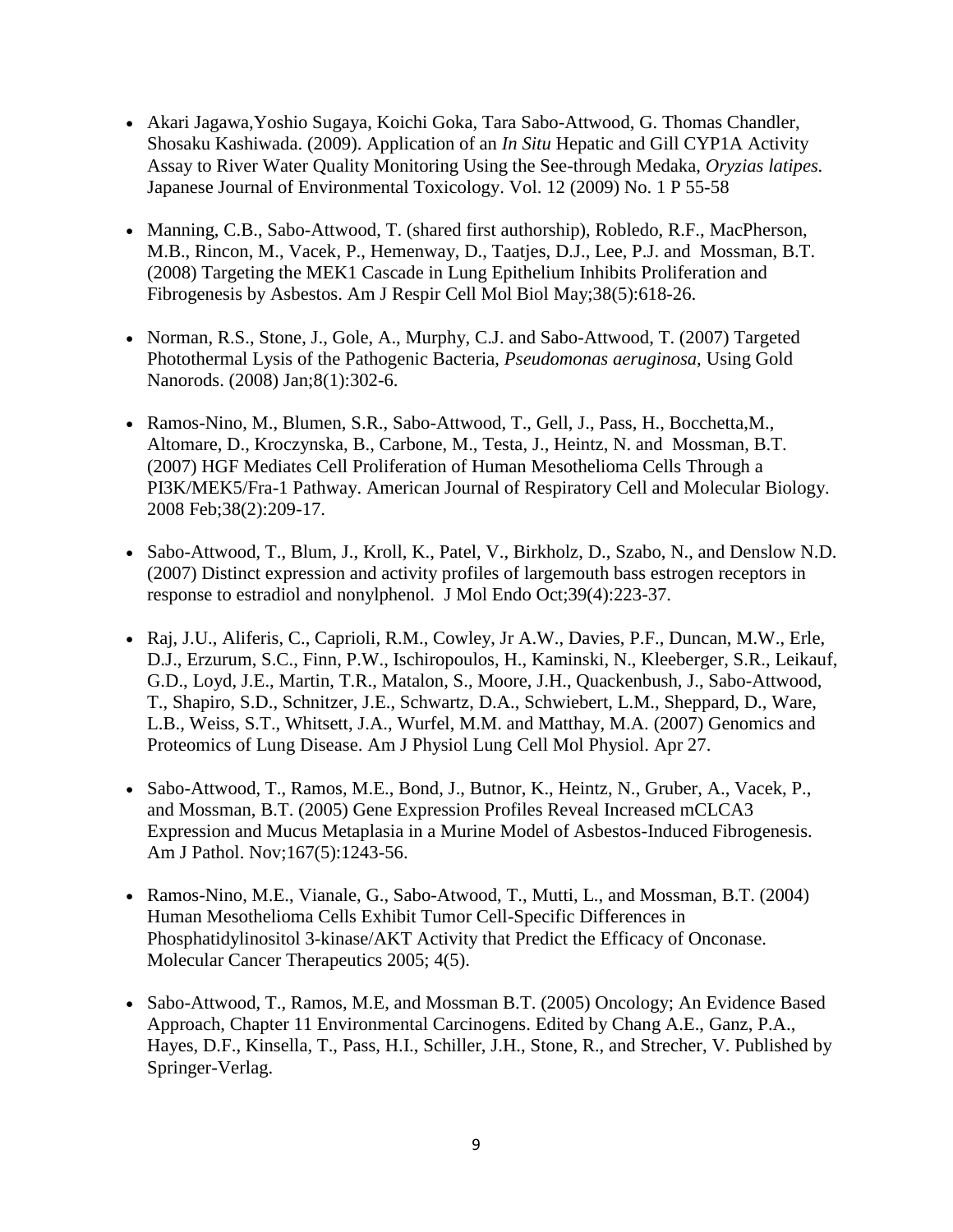- Sabo-Attwood, T., Kroll, K.J., and Denslow, N.D. (2004) Differential Expression of Largemouth Bass Estrogen Receptor Isotypes Alpha, Beta, and Gamma By Estradiol. Molecular and Cellular Endocrinology 218, 107-118.
- Larkin, P., Sabo-Attwood, T., Kelso, J., and Denslow, N.D. (2003) Analysis of gene expression profiles in largemouth bass exposed to the endogenous hormone, estradiol, and the environmental contaminants, nonylphenol, and p, p'-DDE. EcoToxicology 12, 463-468.
- Larkin, P., Sabo-Attwood, T., Kelso, J., and Denslow, N.D. (2002) Gene expression analysis of largemouth bass to estradiol, nonylphenol, and p,p'-DDE. Comparative Biochemistry and Physiology Special Issue, Functional Genomics, 133, 543-557.
- Sabo-Attwood, T., Larkin, P., Kelso, J., and Denslow, N.D. (2002) Gene expression profiles of largemouth bass exposed to nonylphenol and ICI 182,780. Endocrine Disruptors: Mechanisms and Impacts, International Congress on the Biology of Fish, 17-28.

# **FUNDING**

#### *ACTIVE:*

- NSF CBET. Bisesi (PI), Sabo-Attwood T (Co-PI). Understanding how interaction of single walled carbon nanotubes with biological interfaces in the gastrointestinal system may alter chemical bioavailability. 2016 – 2019, \$300,000.
- International Research Support Initiative Program (IRSIP) Higher Education commission (HEC), Islamabad Pakistan. Student Exchange Program. Sabo-Attwood T (PI). 2016, \$3,500..
- Florida Fish and Wildlife Commission. **Sabo-Attwood T (PI).** Denslow (Co-PI). Assessment of molecular markers during the reproductive cycle of largemouth bass. 2016 – 2017, \$27,000.
- Florida Department of Environmental Protection. Assays to determine estrogenic activity in Florida waters. Denlsow N (PI), **Sabo-Attwood T (Co-PI),** Bisesi J (Co-PI). \$35,000. 2015- 2016.
- USDA NIFA Postdoctoral Training Fellowship. Investigating the Use of Nanomaterials in Sequestration of Pathogens Relevant to Aquaculture. Lavelle C (PI Trainee): **Sabo-Attwood T (PI Mentor)**. \$160,000. 2015 – 2017.
- Korean Ministry, Exposure of Human Airway Epithelial Cells in vitro to Secondary Organic Aerosol Produced Using a Large Outdoor Smog Chamber. Jang M (PI), **Sabo-Attwood T (Co-PI)**. \$400,000. 2014-2017.
- Electric Power Research Institute, Influence of Particulates on Pulmonary Deposition of VOCs and SVOCs. Roberts S (PI), **Sabo-Attwood T (Co-PI)**, \$577,807, 2014 – 2016.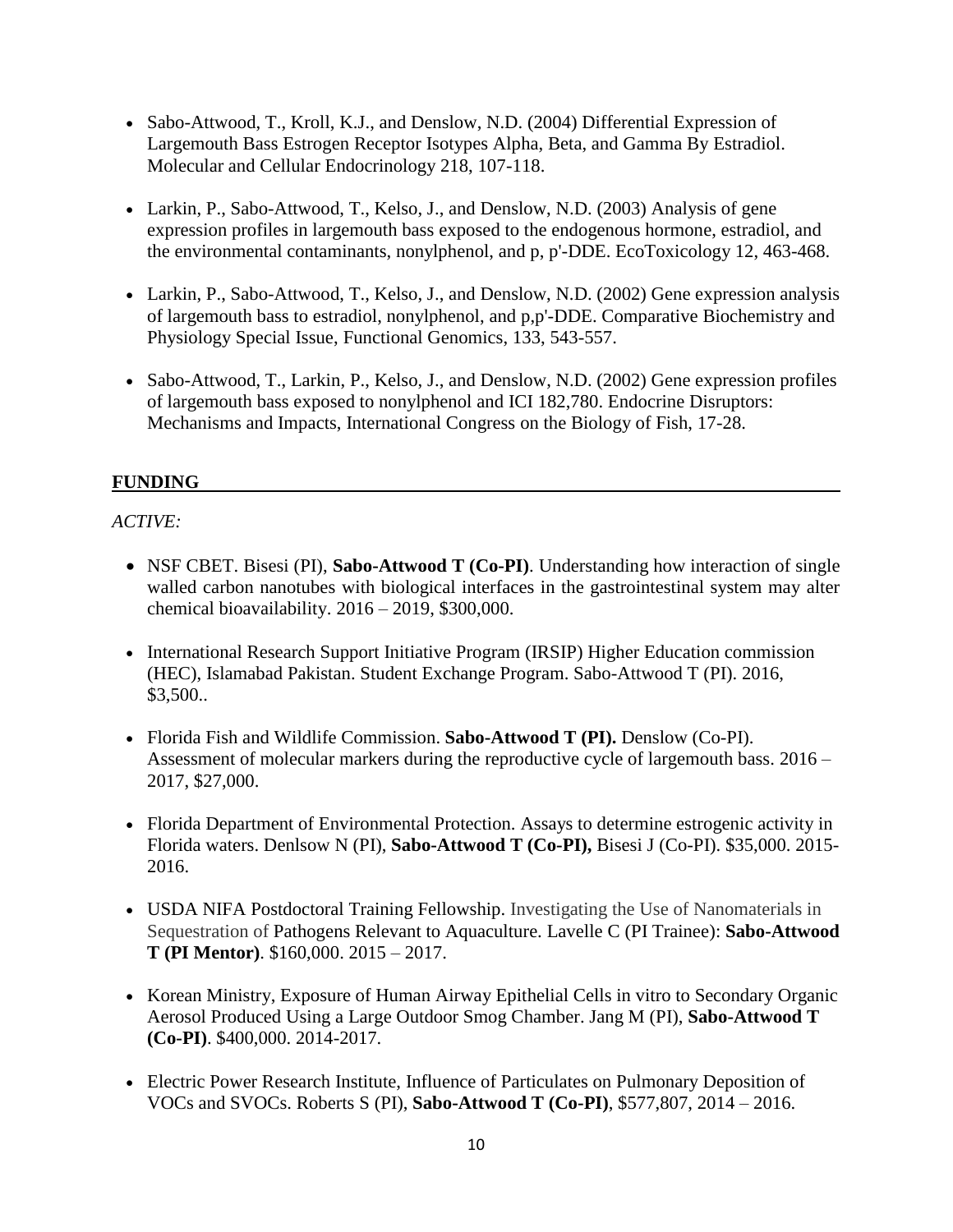- NIH/NHLBI R01, Defining the role of toll-like receptors in the toxicity of nanoparticles and pathogens. **Sabo-Attwood T (PI)**, Lednicky J (Co-I), Ferguson PL (Co-I), Saleh N (Co-I). 1.5M, 2012 - 2017.
- NSF/CBET, Impact of Single-Walled Carbon nanotubes on Reproductive Parameters in Fish. **Sabo-Attwood T (PI)**, Denslow N (Co-PI). \$300,000, 2012-2016.

# *COMPLETED:*

- NIH-D43, One Health Fellowships For Zoonotic Disease Research In Mongolia. Gray G (PI), **Sabo-Attwood T (Co-I).** 304,713.000. 2013-2014.
- NIH FIC 1R24TW0095461, One Health Center For Environmental And Occupational Research. Gray G (PI), Coman A (PI), **Sabo-Attwood T (Co-I).** \$100,000. 2012-2014.
- UF Opportunity Fund, Pulmonary toxicity of Pathogens and Nanomaterials. **Sabo-Attwood T (PI)**, Lednicky J (Co-PI), Powers K (Co-PI). \$87,889, 2012-2014.
- NSF/CBET, Influence of diameter and chirality of single-walled carbon nanotubes on their fate and effects in the aquatic environment. Saleh N (PI), **Sabo-Attwood T (Co-PI)**, Ferguson PL (Co-PI). \$399,319, 2009-2012.
- NIH/NIEHS, Mechanisms of Xenoestrogen Stress: A Proteomic and Functional Genomic Approach. **Sabo-Attwood T (MPI)**, Ferguson PL (MPI). \$378,000, 2009-2012.
- NSF/CBET, Plant Uptake and Interaction with Nanoparticles. Newman L (PI), **Sabo-Attwood T (Co-PI)**. \$278,000, 2008-2012.
- NOAA Coastal Services Center, Using gene expression profiles of estuarine grass shrimp (*Palaemonetes pugio*) as biosensors/monitors of coastal ecosystem health. Quattro J (PI), **Sabo-Attwood T (Co-PI).** \$366,000, 2009-2012.
- USC Medical School, The Interdisciplinary Conference on Pregnancy and the Health of Women and Children. Karmaus W (PI), **Sabo-Attwood T (Co-PI)**, Zhang H (Co-PI). \$2,000, 2009.
- NSF/NIRT, Intuitive toxicology and Public Engagement. Berube D (PI), Sabo-Attwood T **(Consultant)**. \$1,399,258, 2008-2010.
- NIH/NHLBI, The influence of gender on molecular signatures of fibrotic lung disease. **Sabo-Attwood T (PI)**, Zhang H (PI), Karmaus W (Co-PI). \$150,000, 2008-2010.
- NIH/NIEHS, Mechanisms of Asbestos-Induced Clca1 and Mucin in Lung Epithelium. **Sabo-Attwood T (PI)**, \$320,000, 2006-2010.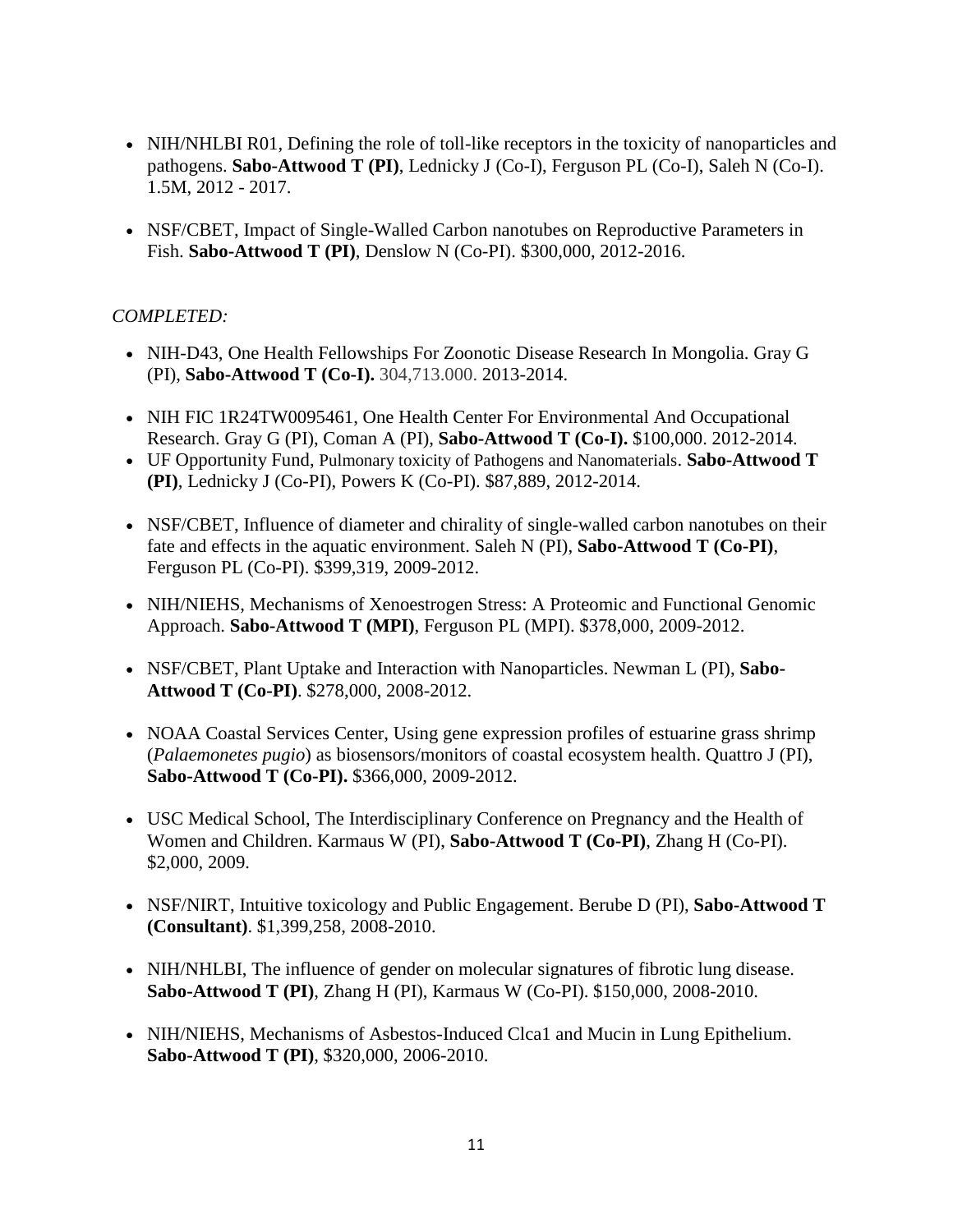- SC EPSCoR/IDEA, Stress, endocrine disruption, and adverse pregnancy outcomes. Karmaus W (PI), **Sabo-Attwood T (Co-PI)**, Zhang H (Co-PI), Gregg (Co-PI). \$50,000, 2008-2009.
- University of South Carolina ASPH Seed Grant Program, Gene Profiling of Lung Epithelial Cells Exposed to Single-Walled Carbon Nanotubes. **Sabo-Attwood T (PI)**. \$10,000, 2007- 2008.
- USC Honors College SURF Award. **Sabo-Attwood T (PI)**. \$3,000, 2008-2009.
- USC NanoCenter, Nanomaterials in the Environment. **Sabo-Attwood T (PI)**. \$170,000, 2009.
- USC Research Foundation, Proposal for a Research Faculty Position in Environmental Toxicogenomics, Centenary Plan. **Sabo-Attwood T (PI)**, Chandler GT (Co-PI). \$143,125, 2007-2010.
- USC Honors College SURF Award. **Sabo-Attwood T (PI)**. \$3,000, 2010-2011.

#### **MENTORING**

#### *CURRENT:*

Candice Lavelle, USDA Postdoctoral Fellow Muhammad Sohail, visiting PhD student (International Research Support Initiative Program) Ley Cody Smith, PhD student Hao Chen, PhD student Sarah Townsend, PhD student Amanda Buerger, PhD student (Co-advised with Dr. Bisesi) Brandi Travis, undergraduate Julia Duffin, undergraduate Nick Andreacchio, undergraduate Lindsey North, undergraduate honors student Alyssa Simons, MPH student Michael Leach, MHS student Katie McNamara, MHS student Ricardo Martinez, MPH student

#### *PAST:*

Hayley Johnson, MHS student Shannon Hentschel, MS student Justine Nicholas, MS student Christine Singer, MHS student Jane Ritho, MHS student Bahareh Keith MD, MHS student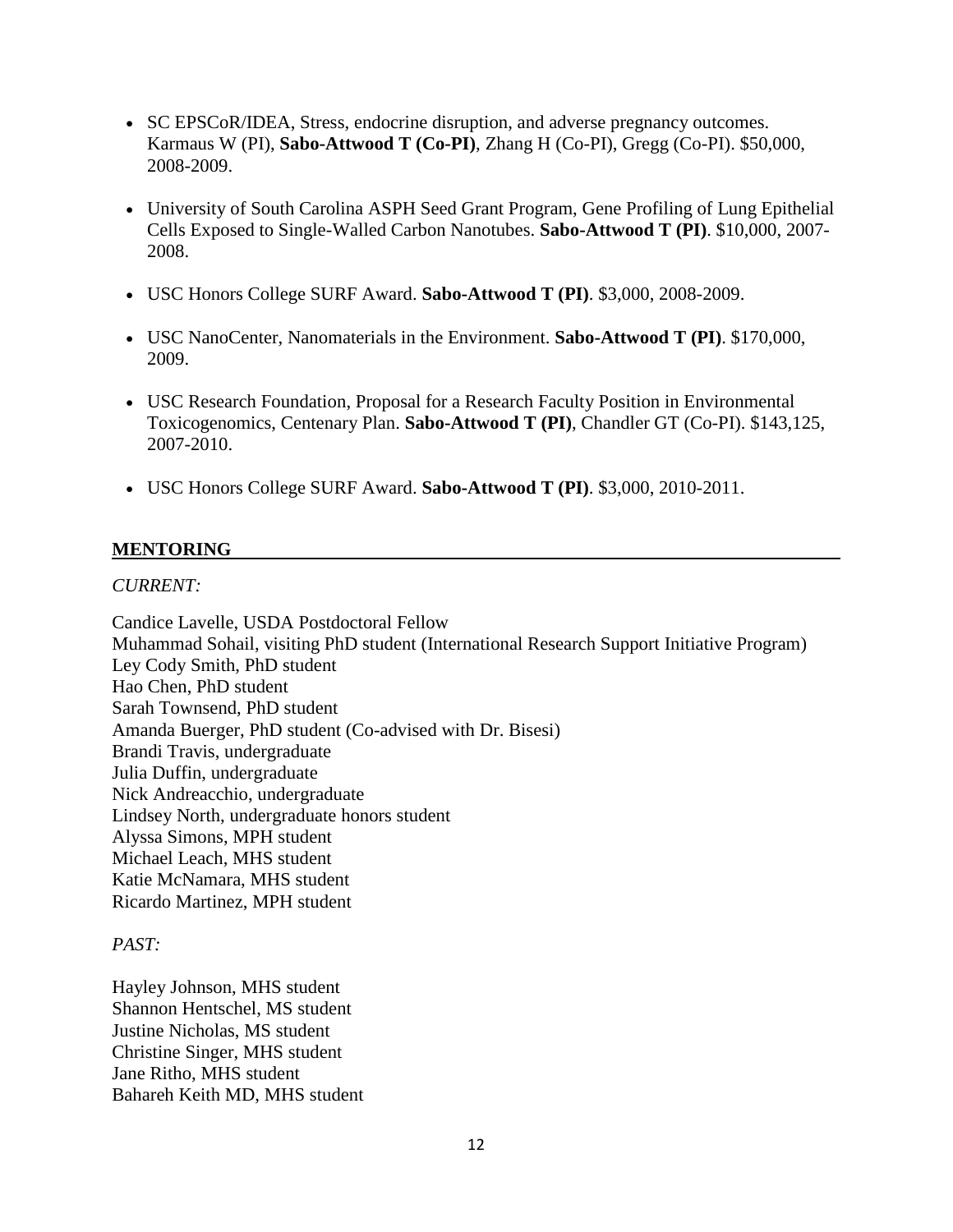Thuy Ngo, MPH student Hayleigh Crosby, undergraduate (PHHP Honors Thesis) Joseph Bisesi, Research Assistant Professor Shivani Gupta, high school student (Student Science Training Program) Ankush Bikkasani, high school student (Student Science Training Program) Cruz Ortiz, MS student (Co-advised with DR. Wu) Xiao Zheng, PhD student Elif Oruc, Visiting Professor (Co-advised with Dr. Denslow) Joe Bisesi PhD, Postdoctoral Associate, *2011-1014* Kirsten Blanzy, MPH, *2013-2015* Melani Dickenson, MPH, *2013 – 2015* Alex Burne, MPH, *2013 – 2014* Sumith Jayasingthe, PhD, postdoctoral associate, *2012 - 2014* Jenn Knapp, Undergraduate (PHHP Honors Thesis), *2014* Raed Narvel, MPH, *2012-2014.* Zachary Lowenstein, MPH, *2012-2014.* Blake Castillo, Undergraduate, (PHHP Honors Thesis), *2012-2014* Kristal Gant, Undergraduate Researcher, *2014* Pallab Sanpui PhD, Postdoctoral Associate, *2011 - 2013* Camille Estupijan, Undergraduate Student, *2013* Kaitlyn Summerfield, MPH, *2011-2013* Mary Leigh Morris, MPH Student, *2012-2013* Ley Cody Smith, MS, *2011-2013* Karishma Chhabria, MPH Researcher, *2011-2012* Kunj Shroff, Undergraduate Researcher Gustavo Dominguez, PhD, *2009 - 2012* Jessica Clark, Postdoctoral Associate, *2008-2010* Karin Gaertner, PhD, *2007-2010* Leslyn Bertch-Richardson, MS, *2007-2009* Shivani Patel, Undergraduate Researcher, *2009* Avnika Amin, High School Student, *2008* Arch Martin, Magellan Scholar, *2010* Maria Eugenia-Ariza, Research Assistant Professor, *2007-2010* Sean McGee, MS, *2010* Gustavo Dominguez, MS, *2009* Shosaku Kashiwada, Research Assistant Professor, *2007-2010* Joni Dunmeyer, Undergraduate Researcher, *2007-2008* KC Highland, Magellan Scholar (Co-advised with PL Ferguson), *2007-2009* Kitty Tryon, High School Student, *2006-2007*

#### *STUDENT –POSTDOC AWARDS:*

- Pellston Workshop™ "Advancing the Adverse Outcome Pathway Concept An International Horizon Scanning Approach, Codt Smith, *2017*.
- CEEZAD level 3 training fellowship, Sarah Townsend Humes, *2016.*
- Presentation Research Award, SESOT, Cody Smith, *2016.*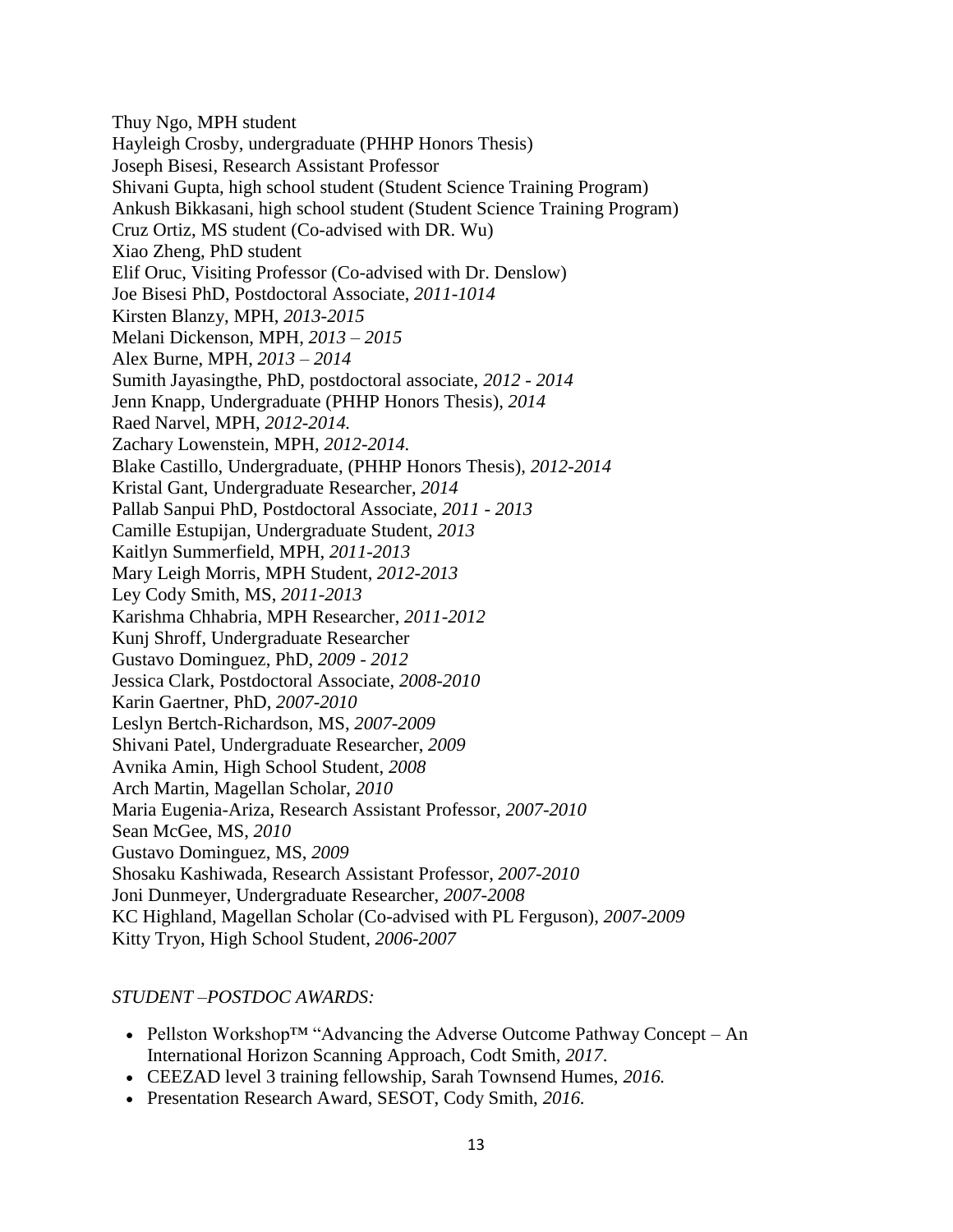- Best Paper Award, SSTP program, Shivani Gupta, *2016*.
- Graduate Student Fellowship, UF College of PHHP, Sarah Townsend, *2015 - 2018.*
- Graduate Student Fellowship, UF College of PHHP, Amanda Buerger, *2015 – 2018.*
- Outstanding EGH MPH Student Award, Kirsten Blanzy, *2015.*
- Recipient of Dow Agro Internship Student Program in Regulatory Sciences and Regulatory Affairs R&D, Xiao Zheng, *2015.*
- USDA Postdoctoral Fellowship recipient, Candice Lavelle, *2015 – 2017.*
- Graduate Student Travel Award, Society of Toxicology, Xiao Zheng, *2015.*
- Graduate Student Travel Award, Society of Environmental Toxicology and Chemistry, Cody Smith, *2014, 2013.*
- Inman Travel Award, UF Veterinary Graduate Student Association, Cody Smith, *2014*
- UF Graduate Student Council Travel Grant, Cody Smith, *2014, 2013*
- Elected Graduate Student Representative, Molecular and Systems Biology Specialty Section, Society of Toxicology, Cody Smith, *2014.*
- Elected Southeastern Regional Chapter Representative and Fundraising Subcommittee chair, Student Advisory Council, Society of Environmental Toxicology and Chemistry, Cody Smith, *2014.*
- Outstanding presentation in Public health,  $1<sup>st</sup>$  Place at SACNAS conference, Justine Nicholas, *2014.*
- UF Outstanding International Student Award, Bela Zheng, *2013.*
- Best Poster Award Finalist, NanoFlorida, Joseph Bisesi, *2013*.
- Graduate Student Fellowship, UF College of Veterinary Medicine, Cody Smith, *2012 - 2016.*
- 1<sup>st</sup> place Society of Toxicology Graduate Student Award, Molecular Biology Specialty Section, Ley Cody Smith, *2013*.
- 1 st place poster presentation Sean McGee, USC Graduate Research Day, *2009.*
- 1 st place poster presentation Leslyn Bertch-Richardson, USC Graduate Research Day, *2009.*
- 3 rd place poster presentation Karin Gaertner, USC Graduate Research Day, *2009.*
- Outstanding Graduate Student Award in ENHS, Gustavo Dominguez, *2009.*
- Best Poster Award Sean McGee, Organization for the Study of Sex Differences Conference*, 2010.*

#### *STUDENT COMMITTES:*

#### *CURRENT:*

Lindsey North, undergraduate honors, Public Health, UF Michael Leach, MHS, Dept of Environmental and Global Health, UF Huanhuan Jiang, PhD, Department of Environmental Engineering, UF Alexis Wormigton, PhD, Dept of Environmental and Global Health, UF Edwin Arauz, PhD, Dept of Physiological Sciences, UF Trevor Tilly, PhD, Department of Environmental Engineering, UF Justine Nicholas, MS, Dept of Physiological Sciences, UF Mary Merrill, PhD, Dept of Environmental and Global Health, UF David Drier, Dept of Physiological Sciences, UF Amanda Berger, PhD, Dept of Environmental and Global Health, UF (Co-Chair Dr. Bisesi)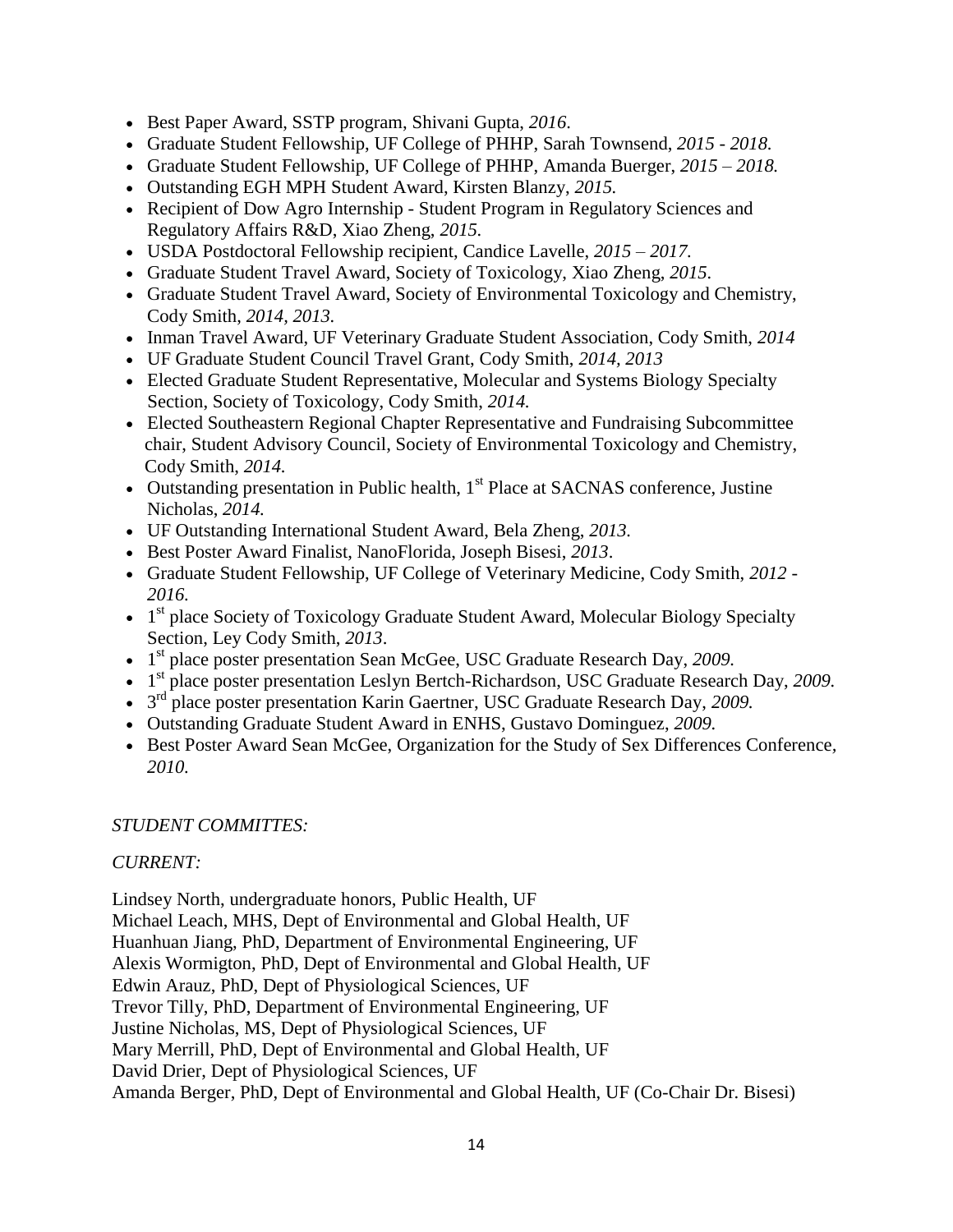Sarah Townsend, PhD, Dept of Environmental and Global Health, UF Alyssa Simons, MPH, Dept of Environmental and Global Health, UF Nick Vandervoort, PhD, Dept of Environmental Engineering, UF Tania Bonny, PhD, Dept of Environmental and Global Health, UF Marissa Valentine, PhD, Dept of Environmental and Global Health, UF Sarah White, PhD, Dept of Environmental and Global Health, UF Hao Chen, PhD, Dept of Environmental and Global Health, UF Ley Cody Smith, PhD, Dept of Physiological Sciences, UF Kevin Kircheval, PhD, Dept of Physiological Sciences, UF

#### *COMPLETED (MS/MHS; PhD):*

Christine Singer, MHS, Dept of Environmental and Global Health, UF Bahareh Keith, MHS, Dept of Environmental and Global Health, UF Jane Ritho, MHS, Dept of Environmental and Global Health, UF Ben Andersen, PhD, Dept of Environmental and Global Health, UF Shannon Hentschel, MS, Dept of Microbiology and Genetics, UF Xiao Zheng, PhD, Dept of Environmental and Global Health, UF Cruz Ortiz, MS, Department of Environmental Engineering, UF (Co-Chair, DR. Wu) Gustavo Dominguez, PhD, Dept of Environmental and Global Health, UF/USC Michael von Fricken, PhD, Dept of Environmental and Global Health, UF Candice Lavelle, PhD, Dept of Physiological Sciences, UF Georgia Hinkley, PhD, Dept of Physiological Sciences, UF Raed Narvel, MPH, Dept of Environmental and Global Health, UF Zachary Lowenstein, MPH, Dept of Environmental and Global Health, UF Alexandra Burne, MPH, Dept of Environmental and Global Health, UF Kaitlyn Summerfield, Dept of Environmental and Global Health, UF Claudia T. Kusano, PhD, Department of Epidemiology, UF Justin Jones, PhD, Dept of Chemistry and Biochemistry, USC Laural Coons, PhD, Dept of Chemistry and Biochemistry, USC/Duke Karin Gaertner, PhD, Dept of Environmental Health Sciences, USC Jessica Clark, PhD, Dept of Chemistry and Biochemistry, USC Lauren Shaw, MS, Dept of Chemistry and Biochemistry, USC [Marion Lawrence-Snyder,](http://www.chem.sc.edu/analytical/angel/students/MLSnyder.html) PhD, Dept of Chemistry and Biochemistry, USC Boyd Pritchard, PhD, Dept of Chemistry and Biochemistry, USC Ike Ogbuanu, PhD, Dept of Epidemiology and Statistics, USC Austin Faulkner, MS, Dept of Chemistry and Biochemistry, USC Cole Hexel, PhD, Dept of Chemistry and Biochemistry, USC Gagan Deep, PhD, Dept of Chemistry and Biochemistry, USC Benjamin Bey, PhD, Dept of Environmental Health Sciences, USC Miguel Uyaguari, PhD, Dept of Environmental Health Sciences, USC Hilary Sparks, PhD, Dept of Environmental Health Sciences, USC Jamie Richey, PhD, Dept of Epidemiology and Biostatistics, USC Marcie Eaddy, PhD, Dept of Biology, USC Ori Barber, PhD, Department of Engineering, UF Sean McGee, MS, PhD, Dept of Environmental Health Sciences, USC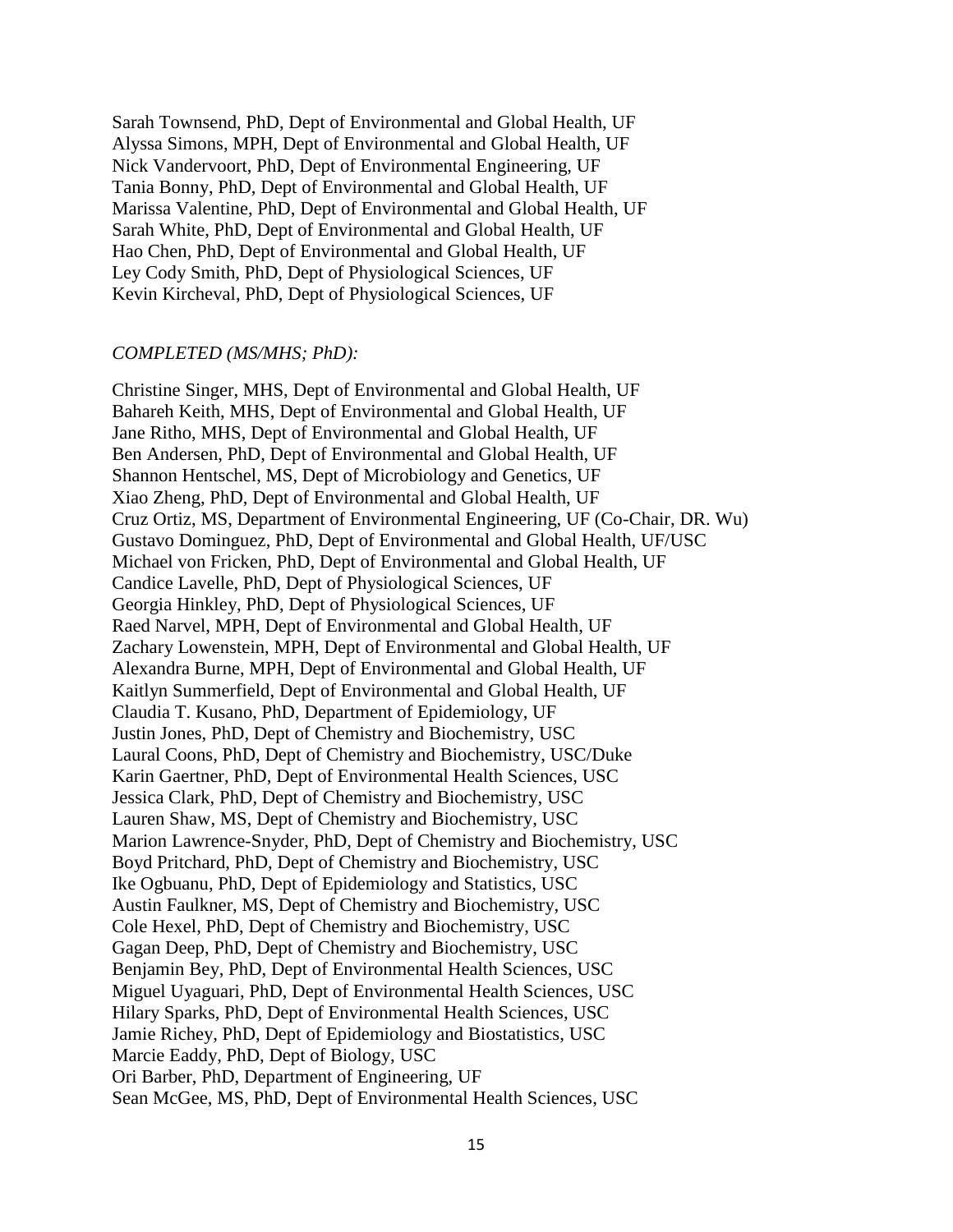Lisa Wickliffe, PhD, Dept of Environmental Health Sciences, USC Sumith Jayasinghe, PhD, Dept of Environmental Health Sciences, USC Katie Allen, PhD, Dept of Biology, USC Jennifer McLarty, PhD, USC School of Medicine, Department of Cell Biology and Anatomy, USC Keisha Nobles, PhD, Dept of Biostatistics, USC Nikki Sitasuwan, PhD, Dept of Chemistry and Biochemistry, USC

# **TEACHING EXPERIENCE**

# *GRADUATE COURSES:*

Average student instructor evaluation scores, highest obtainable value 5.0

- PHC 6313, Environmental Concepts in Public Health, University of Florida, *2011, 2012, 2013, 2014, 2015, 2016.* Enrollment 60 – 96. Student evaluation instructor average 4.4 (at or above Dept and College means)
- GMS7593, Functional Genomic Applications in Pharmacology and Toxicology, *2013, 2015, 2016*: Co-taught with Nancy Denslow. Student evaluations 4.6.
- ENHS 774, Risk Assessment and Interactions of Environmental Toxicants, University of South Carolina, *2006-2010.* Enrollment 10-15. Student evaluations:; 2007 (4.53); 2008 (4.83); 2009 (4.92).
- ENHS 793, Molecular Techniques of Environmental Science and Toxicology, University of South Carolina, *2007.* Enrollment 10-15. Student evaluations 4.84
- ENHS 793. Environmental Genomics, *2009*, University of South Carolina. Enrollment 8-16. Student evaluations 4.9.
- ENHS 765, Applied Research Seminar, University of South Carolina, *2009*. Enrollment 8- 15. Student evaluations 4.8.
- ENHS 790, Independent Study, University of South Carolina, *2006-2010*.

# *UNDERGRADUATE COURSES:*

- Environmental Concepts in Public Health, University of Florida, developed for 2017, UF.
- Cell and Molecular Biology, Johnson State College, Johnson, VT, *2005*.
- Biology of Nutrition and Fitness, Champlain College, Burlington, VT, *2004.*

*LECTURES:*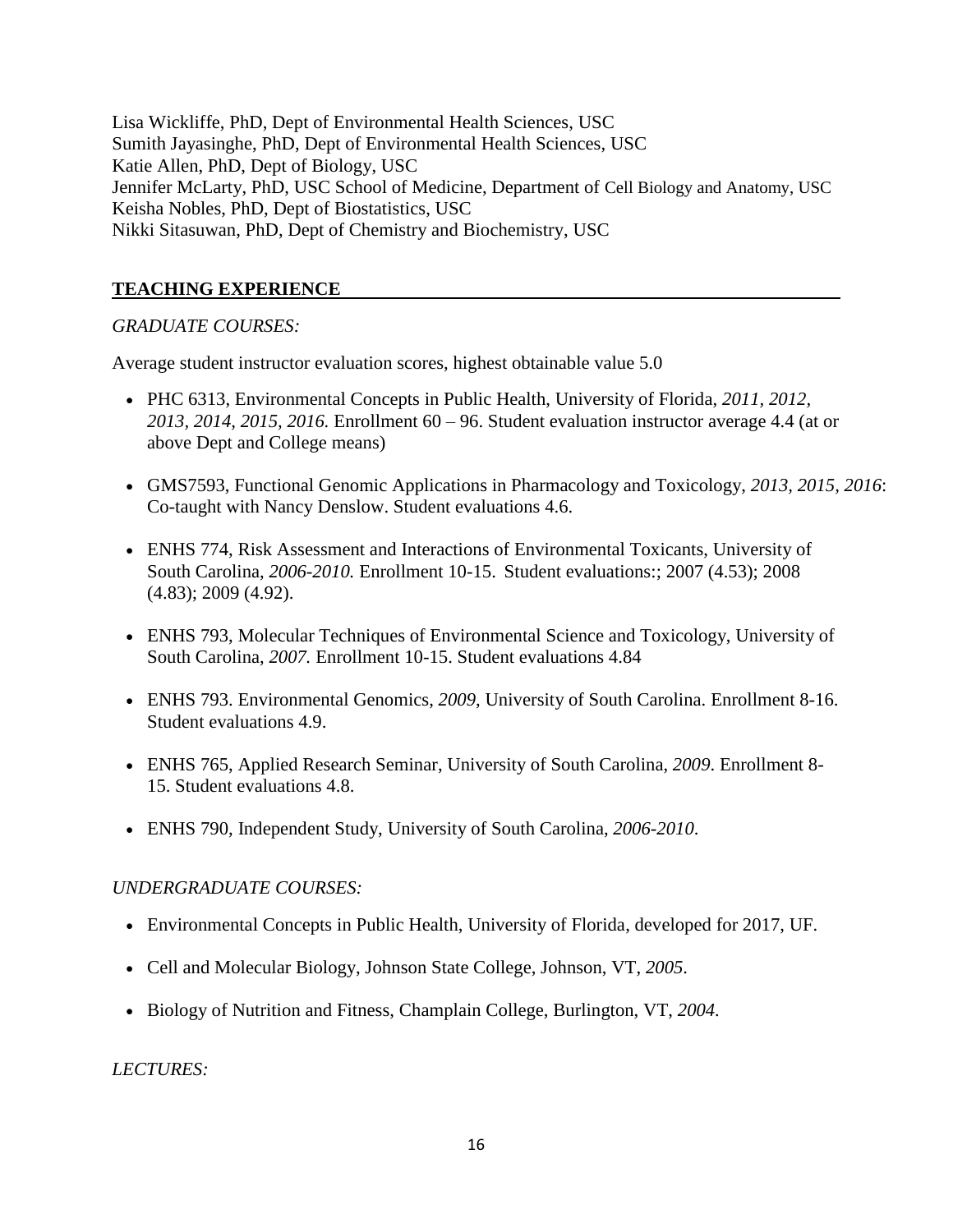- Keynote lecture, Environmental and Global Health, Undergraduate Public Health Association, Sept 7, *2016*.
- GMS7593, UF, Lecture on Intro to Nanotoxicology and Omics, March *2015.*
- Science for Life Undergraduate Seminar BCH4905, University of Florida, February 4, *2015.*
- Advanced Toxicology VME6603, UF, Lecture on Nanotoxicology, Nov, *2014.*
- Science for Life Undergraduate Seminar BCH4905, University of Florida, February 6, *2014.*
- PHHP undergraduate honors seminar, University of Florida, February*, 2013.*
- ENHS 761, Ecotoxicology of Aquatic Systems, Genomic and Chemical Fingerprints of Complex mixtures, University of South Carolina, March 29, *2012.*
- IDH 3931, Seminar for Life Series, Environmental Molecular Toxicology, University of Florida, Nov 1, *2011.*
- Pathology 710, Neoplasia, Environmental Carcinogenesis, University of South Carolina, April 6, *2010.*
- ENVR 202, Introduction to Environmental Studies, Toxicology of Endocrine Disrupting Compounds and Emerging Contaminants (Nanomaterials), University of South Carolina, February, 18, *2010*.
- BIOS 775, Biostatistical Aspects of Bioinformatics**,** Gene Expression Analysis, University of South Carolina, October 28, *2009.*
- Carolina Master Scholar Program for "Bionanotechnology", University of South Carolina, *2009.*
- ENVR 350 Intro to Nanotechnology (2 lectures), Introduction to Nanotoxicology, University of South Carolina, *2007*.
- Technology, Society, and the Environment Class, Guest for round table discussion on intuitive toxicology, University of South Carolina, *2007.*
- CHEM 729/759 Proteomics, Intro to Genomics, University of South Carolina, *2006.*

# **PUBLICATION OF ABSTRACTS**

 C. Smith, D. Porter, T. Sabo-Attwood. Pro-Fibrogenic and Estrogen Receptor Signaling Pathways Converge in Lung Epithelial Cells. ATS International Conference Washington, DC, May 2017.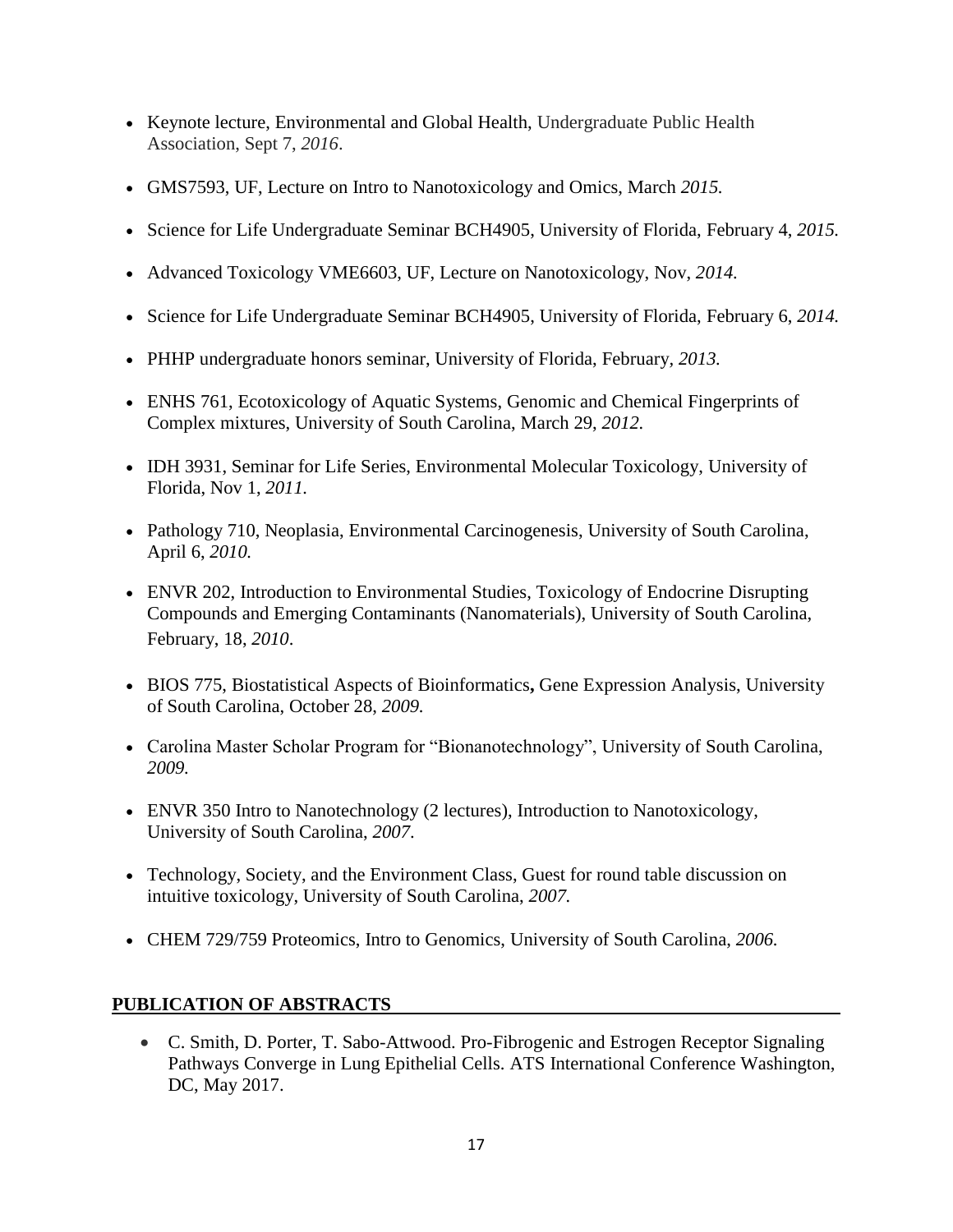- T. Sabo-Attwood, H. Chen, S. Humes, J Lednicky. Nanotubes suppress the pulmonary immune response and increase viral infectivity of exposed mice. ATSATS International Conference Washington, DC, May 2017.
- C. Smith, S. Moreno, D. Porter, T. Sabo-Attwood. The Convergence of Fibrogenic and Estrogen Receptor Signaling Pathways: A Target for Multi-Walled Carbon Nanotubes, SOT Baltimore, MA, March 2016.
- Hao Chen, Julia C Loeb, Sara T Humes, Sarah E Robinson, John A Lednicky, Tara Sabo-Attwood. Single-walled Carbon Nanotubes Increases Influenza A Virus Infectivity through Oxidative Stress *in vitro*. SOT Baltimore, MA, March 2016.
- S.T. Humes, H. Chen, X. Zheng, J.A. Lednicky, V. Dang, N. Denslow, T. Sabo-Attwood. Impacts of Single-Walled Carbon Nanotubes on Lipid Composition and Host Immune Responses Following Infection with Influenza A Virus. SOT Baltimore, MA, March 2016.
- Nicholas, J.N., H. Chen, J.H. Bisesi, K. Lu, P.L. Ferguson, W.L. Castleman, D. Bolser, T. Sabo-Attwood. Near Infrared Fluorescence Imaging and Quantitation Reveal Biopersistence of Single-Walled Carbon Nanotubes in Murine Lung. Platform Presentation. Young Environmental Scientist Meeting, Gainesville, FL. March 2016.
- Haley Johnson, Sarah E Robinson, Alyssa Simons, Ankush Bikkasani, Andy Kane Joseph H Bisesi Jr, Tara Sabo-Attwood. Novel Mechanisms of Nanomaterial Toxicity through Direct Exposure or Indirect Interactions with Environmental Components*.* Society of Toxicology and Chemistry (SETAC). Orlando, FL, November, 2016.
- $\bullet$ S.T. Humes, H. Chen, S. Hentsche, X. Zheng, J.A. Lednicky, V. Dang, N. Denslow, T. Sabo-Attwood. Influence of Nanomaterials on Pandemic Influenza Virus Infection. CEEZAD Conference, Kentucky, Oct 2016.
- Sohail, M, Johnson, H, Robinson, SE, Lavelle, C, Sabo-Attwood, T. Optimizing immune endpoints in the Fathead minnow model*.* Southeast Regional SETAC Conference. Gainesville, FL, October 2016.
- Bisesi, JH, Robinson, SE, Ferguson, PL,, Denslow, ND, Sabo-Attwood, T. Hormone Receptor Bioanalytical Assays As Indicators Of Endocrine Disrupting Potential: Case Studies From The Field And Laboratory. Society of Toxicology and Chemistry (SETAC). Orlando, FL, Nov 2016.
- Bisesi, J.H., T. Ngo, B. Castillo, C.M. Lavelle, S.E. Robinson, H. Crosby, N. Saleh, P.L. Ferguson, N.D. Denslow, T. Sabo-Attwood. Fish gastrointestinal systems alter the sorption of organic contaminants to single-walled carbon nanotubes*.* 9th International Conference on the Environmental Effects of Nanoparticles and Nanomaterials. Golden, CO, Oct 2016.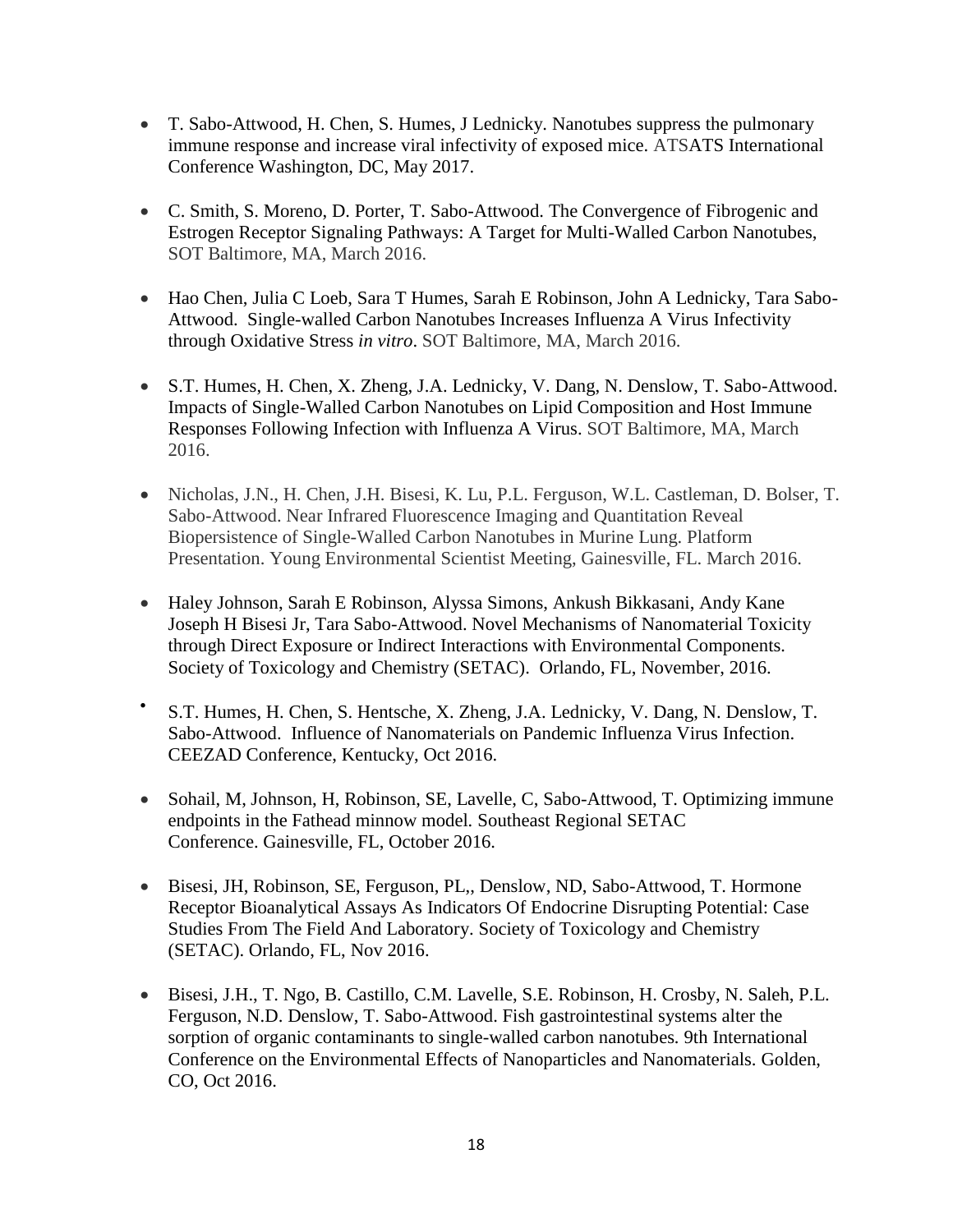- Andreacchio, N, Lavelle, C, Sabo-Attwood, T, Denslow, ND. Behavioral and Reproductive Implications of Nanomaterial and Synthetic Estrogen Co-Exposures in Fish*.* Southeast Regional SETAC conference. Gainesville, FL, Nov 2016.
- LC Smith, CM Lavelle, Fahong Yu, Cecilia Silva-Sanchez, Natalia Garcia Reyero, Joseph H Bisesi, Nancy Denslow, Tara Sabo-Attwood. Tissue-based mapping of the fathead minnow (*Pimephales promelas*) transcriptome and proteome. Society of Toxicology and Chemistry (SETAC). Orlando, FL, Nov 2016.
- S. Robinson, H. Johnson, J. Bisesi, NB. Saleh, T. Sabo-Attwood. Novel toxicity associated with emerging hybrid nanomaterials in aquatic systems. Society of Toxicology and Chemistry (SETAC). Orlando, FL, Nov 2016.
- Sabo-Attwood T, .Robinson, Bisesi, JH, S, Saleh, NB, Ferguson, L, Denslow, ND. Impacts of fish gastrointestinal system on single-walled carbon nanotube-ethinyl estradiol sorption behavior. Society of Toxicology and Chemistry (SETAC). Orlando, FL, Nov 2016.
- Bisesi Jr, Joseph H., Sit, Ho Fei, Robinson, Sarah E., Ferguson, P. Lee, Sabo-Attwood, Tara. gastrointestinal tracts influence the sorption of organic contaminants to singlewalled carbon nanotubes. Challenges in assessing chemical contamination of water in resource poor countries: Lessons learned during field sampling in Haiti. Society of Toxicology and Chemistry (SETAC). Orlando, FL, Nov 2016.
- Humes, ST 1, Lavelle, CM 1, Hentschel, S 2, Smith, LC 1, Sabo-Attwood T 1. Overcoming Carbon Nanomaterial Interference in qRT-PCR Assessments of Gene Expression Changes in Exposure Experiments. Southeast Regional SETAC Conference. Gainesville, FL, October 2016
- Chen, H., X. Zheng, J. Nicholas, J.C. Loeb, J.H. Bisesi, S. Robinson, J.A. Lednicky, T. Sabo-Attwood. Single-walled carbon nanotubes induce suppressed pulmonary immune response and increased viral infectivity on exposed mice. Platform Presentation. Young Environmental Scientist Meeting, Gainesville, FL. March 2016.
- Gupta S, Robinson, S, Sabo-Attwood, T. The Effects of Nanohybrid Particles on Growth and Mortality of Fathead Minnows. SSTP Research Symposium, July 2016.
- L. Cody Smith, Candice Lavelle, Cecilia Silva-Sanchez, Nancy Denslow, Tara Sabo-Attwood. Ethinylestradiol and Levonorgestrel Activate Divergent Signaling Pathways with Distinct Protein Targets in the Brains of Male Fathead Minnows. Young Environmental Scientist Meeting, Gainesville, FL, March, 2016.
- S.Hentschel, H. Chen, J. Loeb, J. Lednicky, and T.Sabo-Attwood. Carbon Nanoparticles Modulate Viral Infectivity: A Role for Sialic Acid Receptors. Society of Toxicology, New Orleans, LA, March, 2016.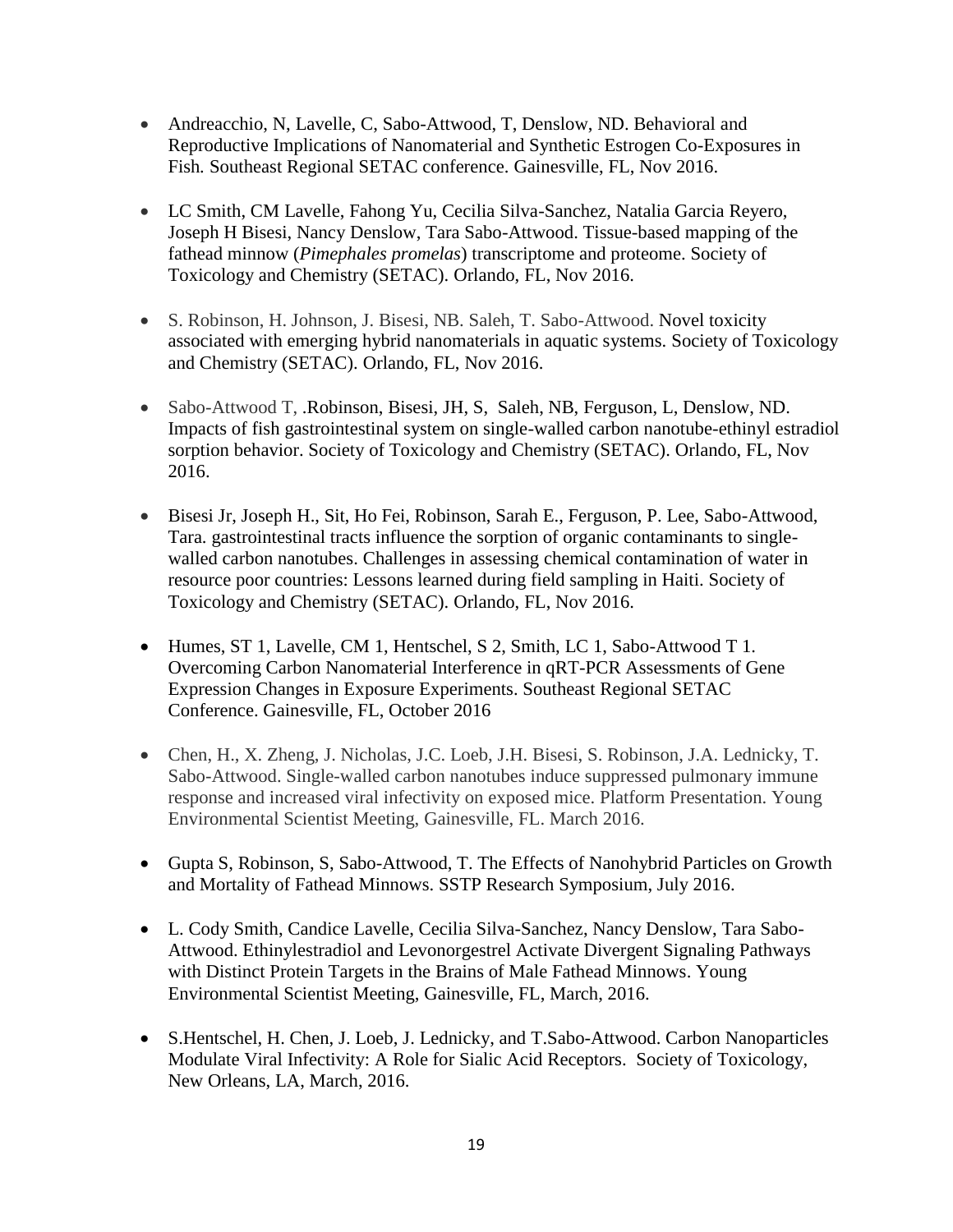- H. Chen, X. Zheng, J. Nicholas, J.C. Loeb, J.H.Bisesi, S. Robinson, J.A. Lednicky, and T. Sabo-Attwood. Single-Walled Carbon Nanotubes Suppress the Pulmonary Immune Response and Increase Viral Infectivity of Exposed Mice. Society of Toxicology, New Orleans, LA, March, 2016.
- J.N. Nicholas, H. Chen, J. Besisi, P.L.Ferguson, K. Lui, D. Bolser, J. Lednicky, and T. Sabo- Attwood. Utilization of Near Infrared Fluorescence Imaging to Track and Quantify Pulmonary Retention of Single-Walled Carbon Nanotubes in Mice. Society of Toxicology, New Orleans, LA, March, 2016.
- LC Smith and T Sabo-Attwood. Multi-Walled Carbon Nanotubes Down-Regulate Estrogen Receptor Alpha Gene Expression in Human Lung Epithelial Cells: A Potential Role for Transforming Growth Factor. Society of Toxicology, New Orleans, LA, March, 2016.
- H. Chen, X. Zheng, J. Nicholas, J.C. Loeb, J.H.Bisesi, S. Robinson, J.A. Lednicky, and T. Sabo-Attwood. Single-Walled Carbon Nanotubes Suppress the Pulmonary Immune Response and Increase Viral Infectivity of Exposed Mice. UF EPI research Day, Feb 2016.
- S.Hentschel, H. Chen, J. Loeb, J. Lednicky, and T.Sabo-Attwood. Carbon Nanoparticles Modulate Viral Infectivity: A Role for Sialic Acid ReceptorsUF EPI Research Day, Feb 2016.
- L. Cody Smith, Candice Lavelle, Cecilia Silva-Sanchez, Nancy Denslow, Tara Sabo-Attwood. Ethinylestradiol and Levonorgestrel Activate Divergent Signaling Pathways with Distinct Protein Targets in the Brains of Male Fathead Minnows. UF Genetics Research Day , Gainesville, FL, November 2015.
- C.M. Lavelle, J.H. Bisesi, N. Saleh, T. Waltzek, T. Sabo-Attwood. Viral Interactions with Carbon Nanomaterials and the Applicability to Aquaculture. USDA Fellows Conference, Washington, DC, August 4, 2015.
- Sabo-Attwood, Tara, Bisesi Jr, Joseph H, Rheingans, R, Okech, B, Robinson, Sarah E., Ferguson, PL. Ali, A, Kane, A. Expanding environmental toxicology in One Health by studying the role of contaminants in complex health problems; case studies in Haiti and Kenya. Society of Toxicology and Chemistry, Salt Lake City, UT, Nov 1-5, *2015.*
- Bisesi, JH, Ngo,T, Castillo, B, Lavelle, CM, Robinson, SE, Saleh, NB, Ferguson, PL, Denslow, ND, Sabo-Attwood, T. Impacts of fish gastrointestinal system pH on singlewalled carbon nanotube-ethinyl estradiol sorption behavior. Society of Toxicology and Chemistry, Salt Lake City, UT, Nov 1-5, *2015.*
- Crosby, Hayleigh M, Robinson, Sarah E., Lavelle, Candice M, Ferguson, P. Lee, Bisesi Jr, Joseph H. Sabo-Attwood, Tara. Examination of the interactions of fish gastrointestinal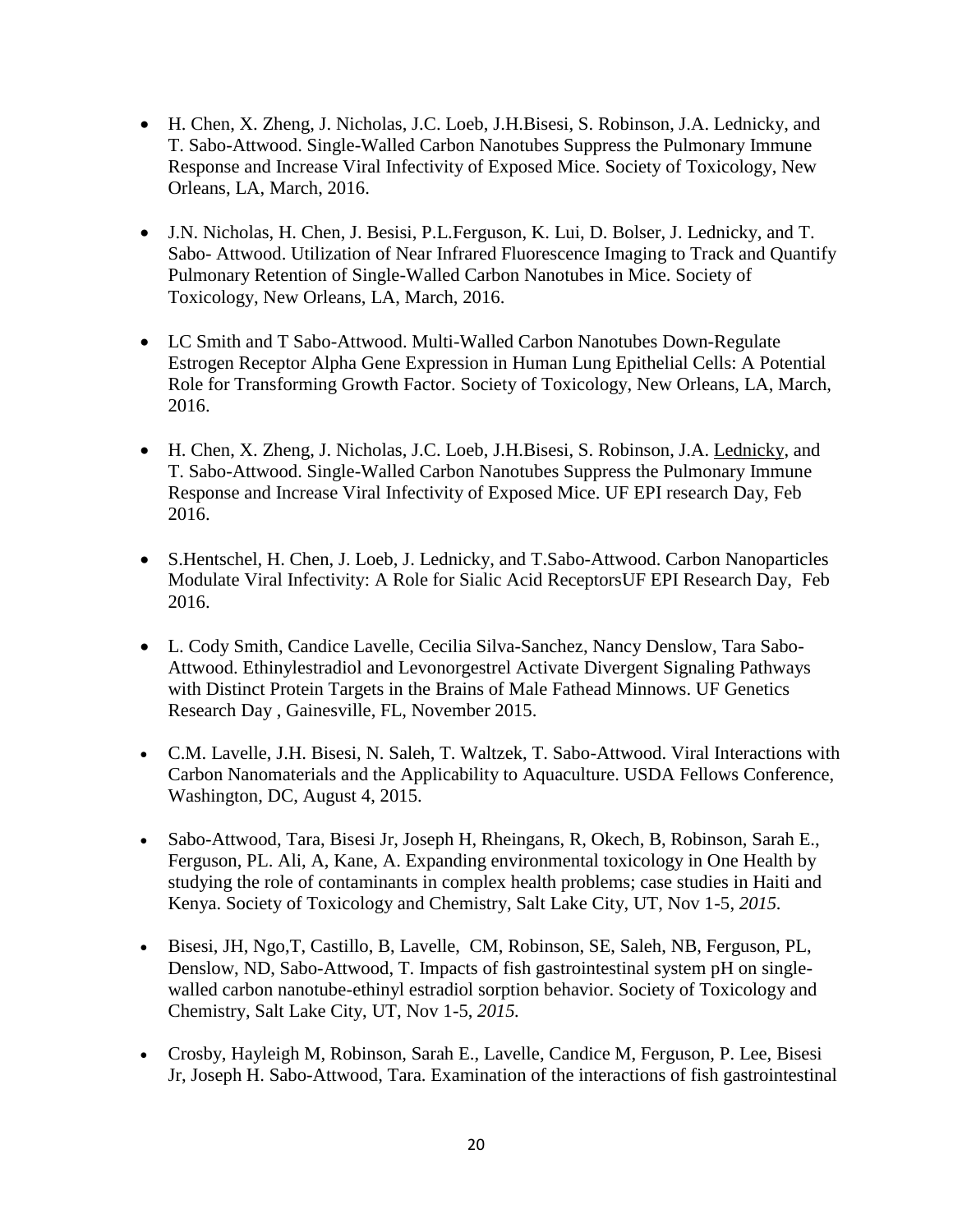and plasma proteins with single-walled carbon nanotubes using near infrared fluorescence. Society of Toxicology and Chemistry, Salt Lake City, UT, Nov 1-5, *2015.*

- C.M. Lavelle, J.H. Bisesi, N. Saleh, T. Waltzek, T. Sabo-Attwood. Viral Interactions with Carbon Nanomaterials and the Impact on Fish Toxicity. Society of Toxicology and Chemistry, Salt Lake City, UT, Nov 1-5, *2015.*
- Ngo, T., B. Castillo, C.M. Lavelle, S.E. Robinson, N.B. Saleh, P.L. Ferguson, N.D. Denslow, T. Sabo-Attwood, J.H. Bisesi. Impacts of fish gastrointestinal system pH on single-walled carbon nanotube-ethinyl estradiol sorption behavior. Poster, North America SETAC Meeting. Salt Lake City, UT. November 2015
- Bisesi, J.H., T. Ngo, B. Castillo, K. Blanzy, M. Dickenson, S. Peterson, S.E. Robinson, P.L. Ferguson, N.D. Denslow, B. Okech, T. Sabo-Attwood, Screening for estrogenic activity using in vitro hormone receptor assays: case studies from the field and laboratory. Platform Presentation, SE SETAC Meeting, Pensacola, FL, September 2015
- L. Cody Smith, Candice Lavelle, Cecilia Silva-Sanchez, Fahong Yu, Nancy D. Denslow, Tara Sabo-Attwood. Optimizing a LC-MS/MS-Based Phosphoproteomic Analysis. Society of Toxicology and Chemistry, Salt Lake City, UT, Nov 1-5, *2015.*
- Denslow N, Martyniuk, CJ, Sabo-Attwood T. Pipeline for the Identification of Non-Genomic Signaling Pathways Activated by Contaminant Exposure in Aquatic Species. Society of Toxicology and Chemistry, Salt Lake City, UT, Nov 1-5, *2015.*
- Denslow, N.D., Lavelle, C. Smith, L.C., Sabo-Attwood, T., Martyniuk, CJ. Integrative molecular responses of estrogens in the teleost brain. North American Society for Comparative Endocrinology. Ottawa, Canada, June 21-25, *2015.*
- Denslow, N.D., Lavelle, C. Smith, L.C., Kroll, K. J., Garcia-Reyero, N., Sabo-Attwood, T., Martyniuk, C. J. Transcriptomic response of FHM brain to estrogens and androgens. Society of Experimental Biology, Omics session, Prague, Czech Republic, June *2015.*
- Bisesi, JH; Ngo, T; Lavelle, CM, Liu, K, ; Ferguson, PL; Denslow, ND; Saleh, NB; Sabo-Attwood, T. Interactions of Single-Walled Carbon Nanotubes with Nutrients: Potential Implications For Aquatic Foodwebs, PRIMO, Norway, June 22-26, *2015.*
- Bisesi, JH; Ngo, T; Castillo, B; Blanzy, K; Dickenson, M; Peterson, S; Robinson, SE; Ferguson, PL; Denslow, ND; Okech, B; Sabo-Attwood, T. Hormone Receptor Binding And Activation As An Indicator Of Endocrine Disrupting Potential: Case Studies From The Field And Laboratory. PRIMO, Norway, June 22-26, *2015.*
- Sabo-Attwood T, Smith L, Lavelle C, Denslow N, Silva-Sanchez C. Probing the Phosphoproteome in Ecotoxicology: A Case study Identifying Signaling Pathways in the Brains of Fathead Minnows. PRIMO, Norway, June 22-26, *2015.*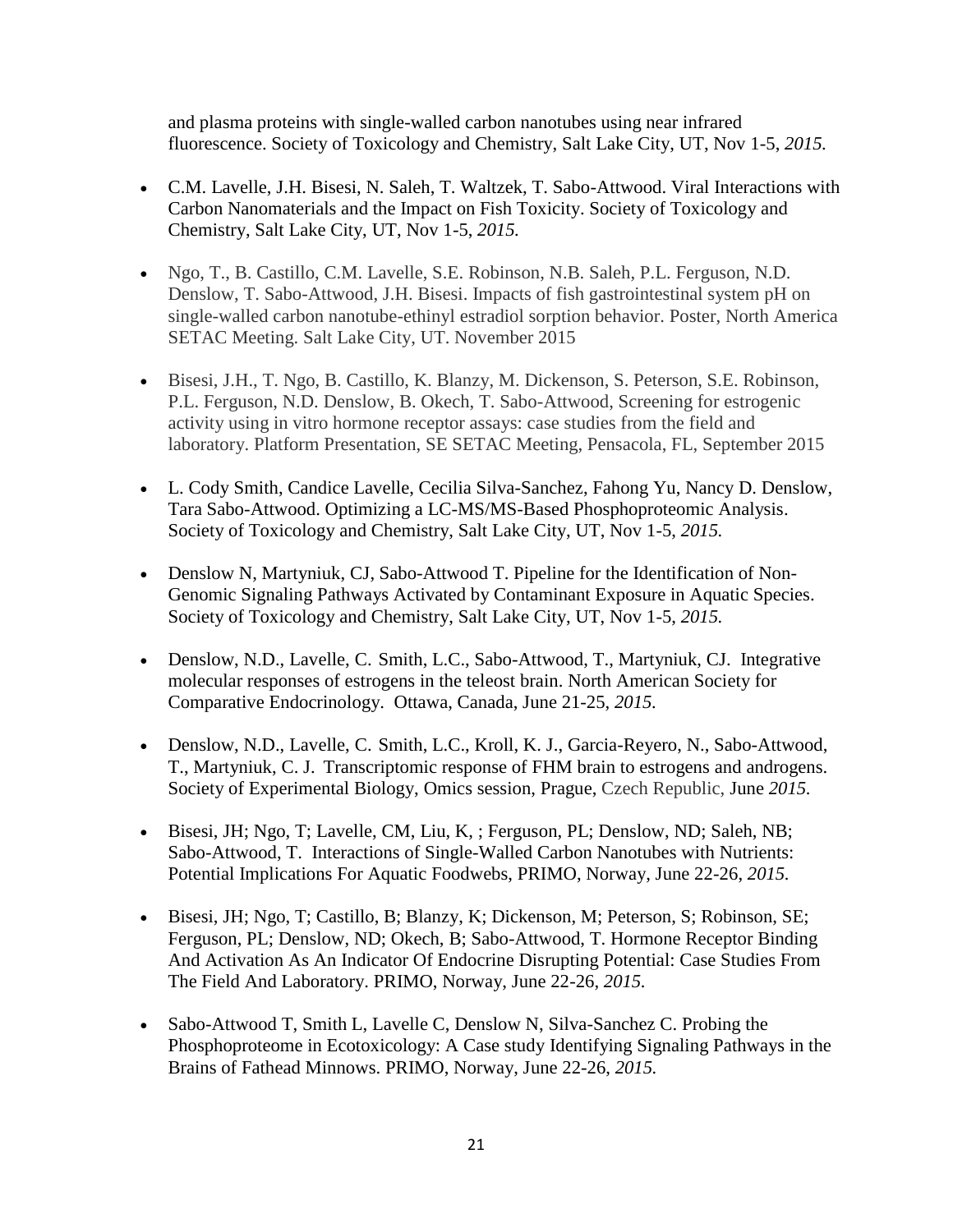- L. Cody Smith, Candice Lavelle, Cecilia Silva-Sanchez, Nancy Denslow, Tara Sabo-Attwood. Levonorgestrel and Ethinylestradiol Activate Rapid Signaling Pathways in the Brains of Male Fathead Minnows. Young Environmental Scientist Conference, Serbia, March 2015.
- Zheng X, Sabo-Attwood T. Enhanced Influenza Virus Infectivity through Suppression of Toll-Like Receptor Activity by Single-Walled Carbon Nanotubes. Society of Toxicology, San Diego, CA. March 22-26, *2015.*
- Sabo-Attwood, T. Influence of Carbon Nanoparticles on Toll-like Receptor Activity and Pathogen Susceptibility, Society of Toxicology, San Diego, CA. March 22-26, *2015.*
- L. Cody Smith and Tara Sabo-Attwood. The impact of estrogens on epithelial to mesenchymal transition in lung cells. Society of Toxicology, San Diego, CA. March 22- 26, *2015.*
- Joseph H. Bisesi Jr, Thuy Ngo, Nirupam Aich, Navid Saleh, Tara Sabo-Attwood. Analysis of the contributions of component materials to the toxicity of hybrid nanomaterials. Environmental Effects of Nanoparticles and Nanomaterials (ICEENN), University of South Carolina, Columbia, SC, Sept. 7 – 11, *2014.*
- Joseph H. Bisesi Jr, Candice Lavelle, Kiera Liu, Lee Ferguson, Navid Saleh, Nancy Denslow, Tara Sabo-Attwood. Examination of the potential for single-walled carbon nanotubes to limit nutrient uptake by comparing gastrointestinal gene expression profiles during fish feeding studies. Environmental Effects of Nanoparticles and Nanomaterials (ICEENN), University of South Carolina, Columbia, SC, Sept. 7 – 11, *2014.*
- L. Cody Smith, Candice Lavelle, Cecilia Silva-Sanchez, Nancy Denslow, Tara Sabo-Attwood, Quantitative Changes in the Phosphoproteome in the Brains of Male Fathead Minnows Exposed to Ethynyl Estradiol and Levonogestrol using iTRAQ; The Struggle Is Real! Society of Toxicology and Chemistry (SETAC), Vancouver, CA, November 9-13, *2014.*
- Tara Sabo-Attwood, Gustavo Dominguez, Joseph Bisesi, B. Sumith Jayasinghe and Nancy D. Denslow. A role for both soluble and membrane estrogen receptors in reproductive processes in fish. Society of Toxicology and Chemistry (SETAC), Vancouver, CA, November 9-13, *2014.*
- Bisesi JH, Castillo B, Lavelle CM, Denslow ND, Ferguson PL, Sabo-Attwood T. Nanoparticle-contaminant interactions in the environment: A case study of the potential for single-walled carbon nanotubes to suppress xenoestrogen effects in fish. Society of Toxicology and Chemistry (SETAC), Vancouver, CA, November 9-13, *2014.*
- Blake Castillo, Joseph Bisesi, Tara Sabo-Attwood. Single-Walled Carbon Nanotubes (SWCNTs) Impact the Classic Effects of Chemical Contaminants: A Mechanistic Examination of Co-Exposures to Ethinylestradiol and SWCNTs in Fish. SACNAS, Los Angeles, CA, October 16-18, *2014.*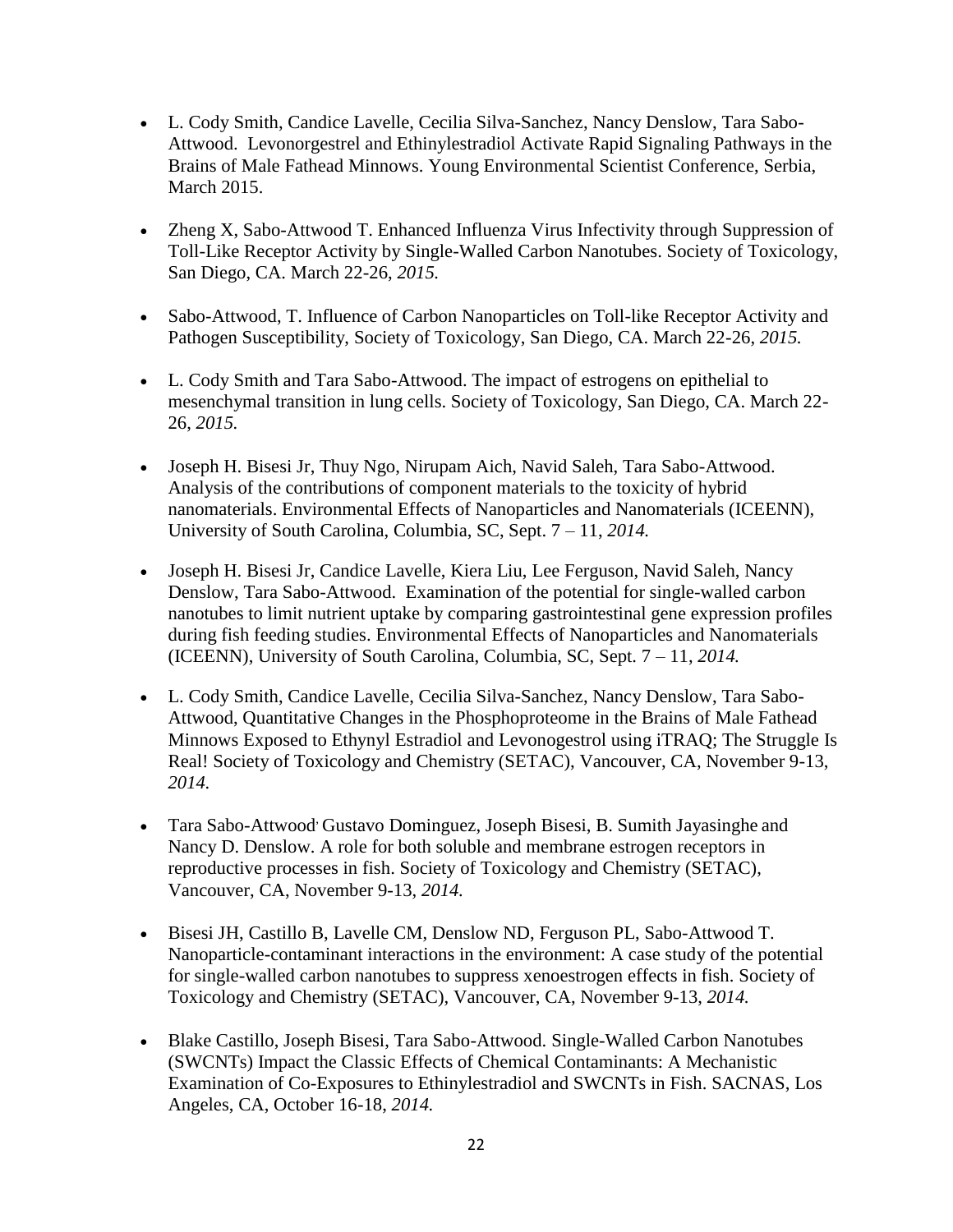- Justine Nicholas, Joseph Bisesi,, Xiao Zheng, Donald Bolser, Tara Sabo-Attwood. Pulmonary Clearance and Quantification Of Single-Walled Carbon Nanotubes (Swcnts) In Mice. SACNAS, Los Angeles, CA, October 16-18, *2014.*
- Cruz Ortiz Jr., Tara Sabo-Attwood, Jun Wang, Chang-Yu Wu. Validating The Use Of A Silica Precursor To Mitigate Nano-Sized Metal Particle Toxicity In The Respiratory System. SACNAS, Los Angeles, CA, October 16-18, *2014.*
- Nancy D. Denslow, B. Sumith Jayasinghe, Kevin J. Kroll, Natàlia Garcia-Reyero, Tara Sabo-Attwood. Hepatic vitellogenin induction in fathead minnows is influenced through both soluble estrogen receptors and membrane receptors. SETAC Europe, Basil Switzerland, May 11-15, *2014.*
- $\bullet$ Joseph H. Bisesi Jr, Blake Castillo, Candice Lavelle, Lee Ferguson, Nancy Denslow, Tara Sabo-Attwood. Effects of co-exposure of single walled carbon nanotubes and ethinyl estradiol on estrogen receptor binding, activation, and downstream responses in fish. SETAC Europe, Basil Switzerland, May 11-15, *2014.*
- Tara Sabo-Attwood, Joseph H. Bisesi Jr, Candice Lavelle, Lee Ferguson, Navid Saleh, Nancy Denslow. *In vivo* tracking of single walled carbon nanotubes and their modulation of nutrient transport and processing genes during fish feeding studies. SETAC Europe, Basil Switzerland, May 11-15, *2014.*
- Tara Sabo-Attwood, Pallab Sanpui, Xiao Zheng, Julia Loeb, John Lednicky, Navid Saleh and Nabiul Afrooz. Influence of Carbon Nanoparticles on Toll-like Receptor Activity and Pathogen Susceptibility. Society of Toxicology, Phoenix, AZ, March 23-27, *2014.*
- X. Zheng, N. Afrooz, N. Saleh, J Bisesi and T. Sabo-Attwood. Modulation of Toll-Like Receptor Activity by Pristine Single-Walled Carbon Nanotubes with Distinct Chiral Enrichment. Society of Toxicology, Phoenix, AZ, March 23-27, *2014.*
- Smith, LC, McGee, SP, Zhang, H, Karmaus, W, Sabo-Attwood, T. Sex Differences in Gene Expression Profiles in Individuals with Idiopathic Pulmonary Fibrosis; Potential Targets of Xenoestrogens? Society of Toxicology, Phoenix, AZ, March 23-27, *2014.*
- Tara Sabo-Attwood, Joseph H. Bisesi Jr, Blake Castillo, Lee Ferguson, Navid Saleh, Nancy Denslow. Impact of Nanomaterials on Growth and Reproductive Parameters in Fish. NSF Nanoscale Science and Engineering Grantees Conference, Arlington, VA, December 4-6, *2013.*
- Bisesi, JH, Ponnavolu, S, Liu, K, Afrooz, N, Saleh, N, Ferguson, PL and Sabo-Attwood. Effects of single walled carbon nanotubes on the expression of genes responsible for digestive enzyme release, lipid hydrolysis, and peptide transport during fish feeding studies. Society of Toxicology and Chemistry (SETAC), Nashville, TN, November 16- 21, *2013.*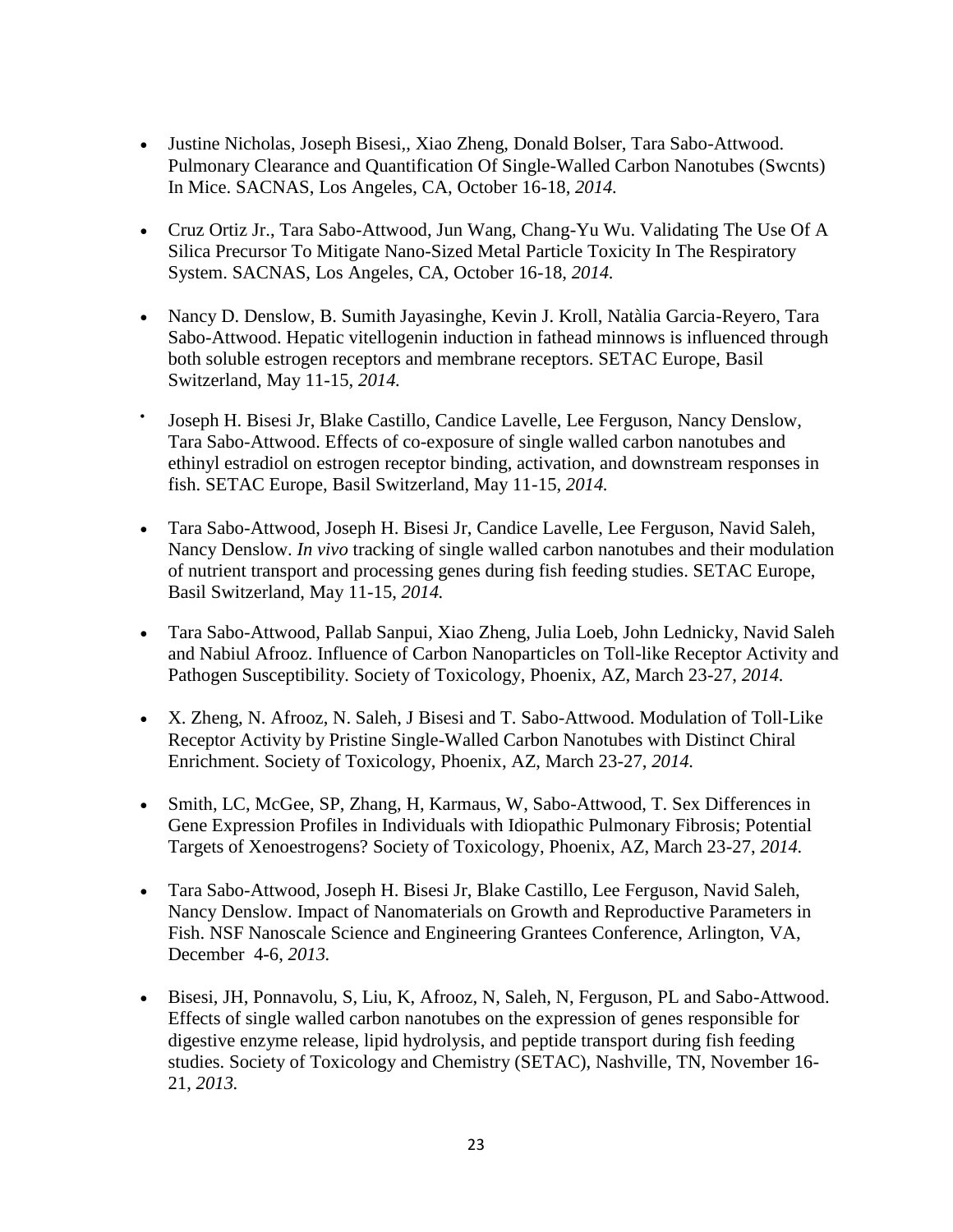- B. Sumith Jayasinghe, Kevin J. Kroll, Nancy Denslow, and Tara Sabo-Attwood. Exposure to G-1, a selective agonist for GPER, results in changes in gene expression in adult fathead minnow liver and brain tissues. Society of Toxicology and Chemistry (SETAC), Nashville, TN, November 16-21, *2013.*
- L. Cody Smith, Candice Lavelle, Cecilia Silva-Sanchez, Nancy Denslow, Tara Sabo-Attwood. Advancing the Systems Biology Approach in Ecotoxicology Studies with Non-Gel Based Phosphoproteomics, Society of Toxicology and Chemistry (SETAC), Nashville, TN, November 16-21, *2013.*
- Lee Ferguson, Tara Sabo-Attwood, Alan Kolok, Kimberly Ralston-Hooper, Gordon Getzinger, Alvina Mehinto, Nancy Denslow, Gustavo Dominguez, Katherine Stencel, Sean McGee, Audrey Bone. [Assessing effects of organic micropollutant mixtures in](http://meetings.setac.org/frontend.php/presentation/listForPublic)  [coastal stormwater retention ponds impacted by runoff from a wastewater-irrigated golf](http://meetings.setac.org/frontend.php/presentation/listForPublic)  [course.](http://meetings.setac.org/frontend.php/presentation/listForPublic) Society of Toxicology and Chemistry (SETAC), Nashville, TN, November 16-21, *2013.*
- Bisesi, JH, Ponnavolu, S, Liu, K, Afrooz, N, Saleh, N, Ferguson, PL and Sabo-Attwood, T. Do single walled carbon nanotubes decrease nutrient uptake during fish feeding studies? NanoFlorida, Gainesville, FL, September 29-30, *2013.*
- Cruz Ortiz Jr.<sup>1</sup>; Sabo-Attwood, T.<sup>3</sup>, Wang, J.<sup>2</sup>, Wu, C.-Y.<sup>1</sup> Toxicity Mitigation of Metal Nanoparticles by using a Silica Precursor. NanoFlorida, Gainesville, FL, September 29- 30, *2013.*
- Xiao Zheng, Pallab Sanpui, John Lednicky, Julia Loeb, Tara Sabo-Attwood. Modulation of Toll-like Receptor Activity and Expression by Single-walled Carbon Nanotubes. NanoFlorida, Gainesville, FL, September 29-30, *2013.*
- Sabo-Attwood T. Close encounters of an Infectious Kind: Investigating the Interplay between Nanoparticles and Pathogens. NanoFlorida, Gainesville, FL, September 29-30, *2013.*
- P. Sanpui, J. Loeb, J. Lednicky, N. Saleh, and T. Sabo-Attwood. Single-Walled Carbon Nanotubes Increase Influenza Virus Infectivity in Lung Cells. Society of Toxicology Conference, San Antonio, TX, March 10-14, *2013.*
- L. C. Smith, K. Ralston-Hooper, P. Ferguson, and T. Sabo-Attwood. Effects of GPER Activation on (Xeno) Estrogen-Induced Cellular Responses. Society of Toxicology Conference, San Antonio, TX, March 10-14, *2013.*
- S. Jayasinghe, K. Kroll, N. Denslow, and T. Sabo-Attwood. Exposure to G-1, a Selective Agonist for G Protein-Coupled Estrogen Receptor 1 (GPER), Results in Elevated Levels of Vitelloginin in Adult Fathead Minnows (*Pimephales promelas*). Society of Toxicology Conference, San Antonio, TX, March 10-14, *2013*.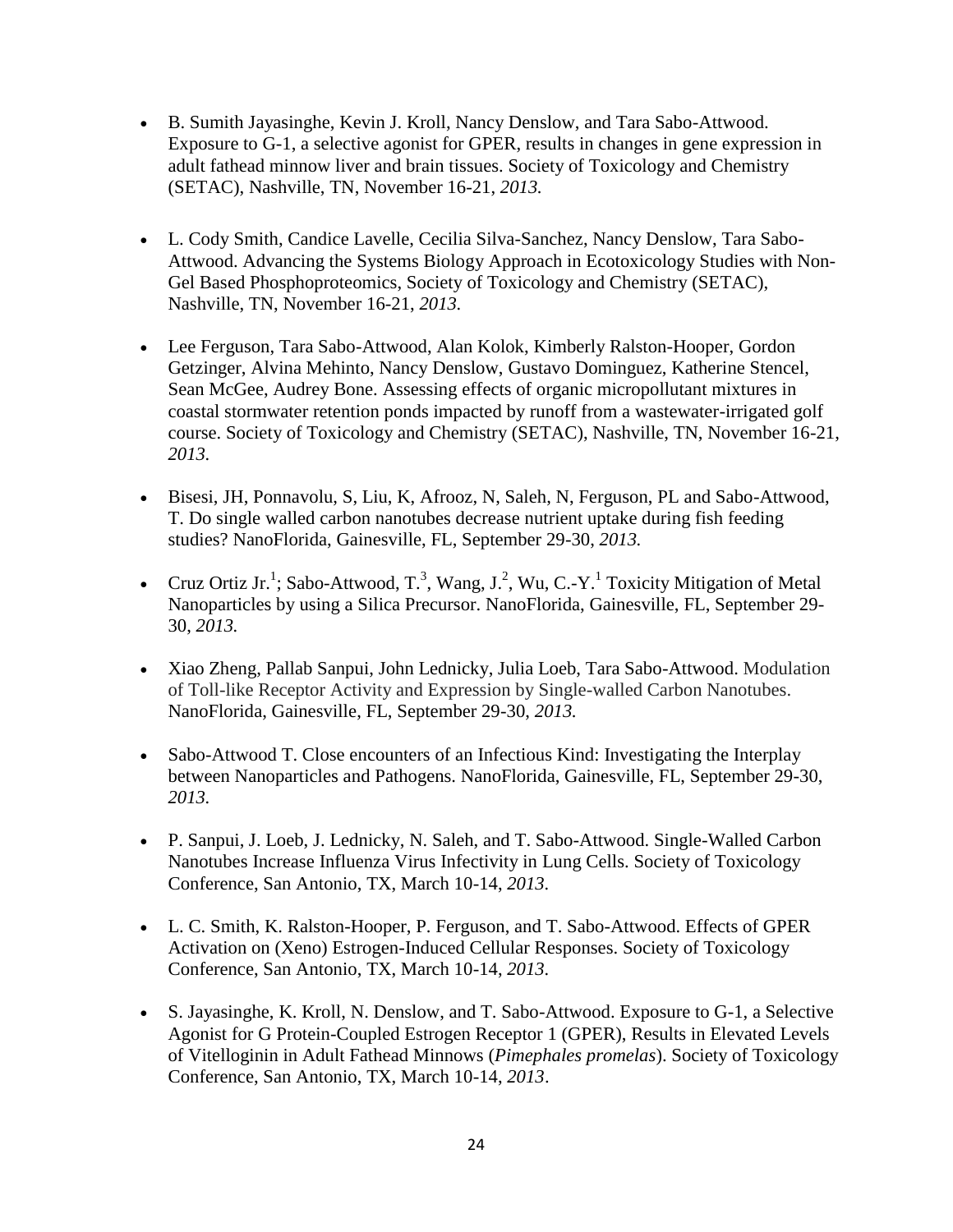- T. Sabo‐Attwood, G. Dominguez, J. Bisesi, K.J. Kroll, N.D. Denslow. Transcriptional Repression of the Vitellogenin Receptor By Xenoestrogens Via Select Estrogen Receptor Subtypes In Largemouth Bass. Pollutant Responses in Marine Organisms Conference, Faro, Portugal, May 5-8, *2013.*
- N. D. Denslow, C. J. Martyniuk, C. Colli‐Dula, M. Prucha, K. Kroll, G. Dominguez, T. Sabo‐Attwood. Exposure To Contaminants Alters The Normal Seasonal Change In Gene Expression Observed During Reproduction In Largemouth Bass. Pollutant Responses in Marine Organisms Conference, Faro, Portugal, May 5-8, *2013.*
- Xiao Zheng, Pallab Sanpui, John Lednicky, Julia Loeb, Tara Sabo-Attwood. Modulation of Influenza Virus Infectivity and Activation of Toll-like Receptors by Carbon Nanomaterials. EPI research day, February 14, *2013.*
- Sabo-Attwood, T, Dominguez, G, Denslow ND. Modulation of the vitellogenin receptor by xenoestrogens in largemouth bass.  $7<sup>th</sup>$  International Symposium on Fish Endocrinology, Buenes Aires, Argentina, Sept 3-6, *2012.*
- Dominguez, G, Denslow ND and Sabo-Attwood, T. The influence of Insulin-like Growth factor Pathways on the Expression of the Largemouth Bass Vitellogenin Receptor.  $7<sup>th</sup>$ International Symposium on Fish Endocrinology, Buenes Aires, Argentina, Sept 3-6, *2012.*
- T. Sabo-Attwood, J.H. Bisesi, N.B. Saleh, A.R.M Afrooz, A.N. Parks, P.L. Ferguson, J. Merten. Dynamics of SWNT Distribution and Aggregate Structure During Aquatic Exposures. First Sustainable Nanotechnology Conference. Arlington, VA, November 4-6, *2012.*
- Bisesi JH, Merten, J, Parks, AN, Ferguson, PL, Afrooz, ARM, Saleh, NB, Sabo-Attwood, T. Examining single walled carbon nanotube distribution in live fish during gavage and feeding studies using near infrared florescence detection. Society of Environmental Toxicology and Chemistry, Longbeach, CA, Nov 11-15, *2012.*
- Bisesi JH, Merten, J, Parks, AN, Ferguson, PL, Sabo-Attwood, T. Imaging real time single walled nanotube distribution in fish using near infra-red fluorescence detection.  $7<sup>th</sup>$ International Conference on the Environmental Effects of Nanoparticles and Nanomaterials. Banff, Alberta, Canada, Sept 10-12, *2012.*
- Sabo-Attwood, T, Sanpui, P, Lednicky, J, Loeb, J.  $7<sup>th</sup>$  International Conference on the Environmental Effects of Nanoparticles and Nanomaterials. Banff, Alberta, Canada, Sept 10-12. *2012.*
- Keith W. Jones, Ryan Tappero, Jun Wang, Yu-chen Chen, Qingxi Yuan, W. Brent Lindquist, Lauren Crandell, Catherine A. Peters, Wooyong Um, Lee A. Newman, T Sabo-Attwood and Cecily Moyer. Tomographic Investigations of the Rhizosphere. The American Society of Agronomy, Crop Science Society of America, and Soil Science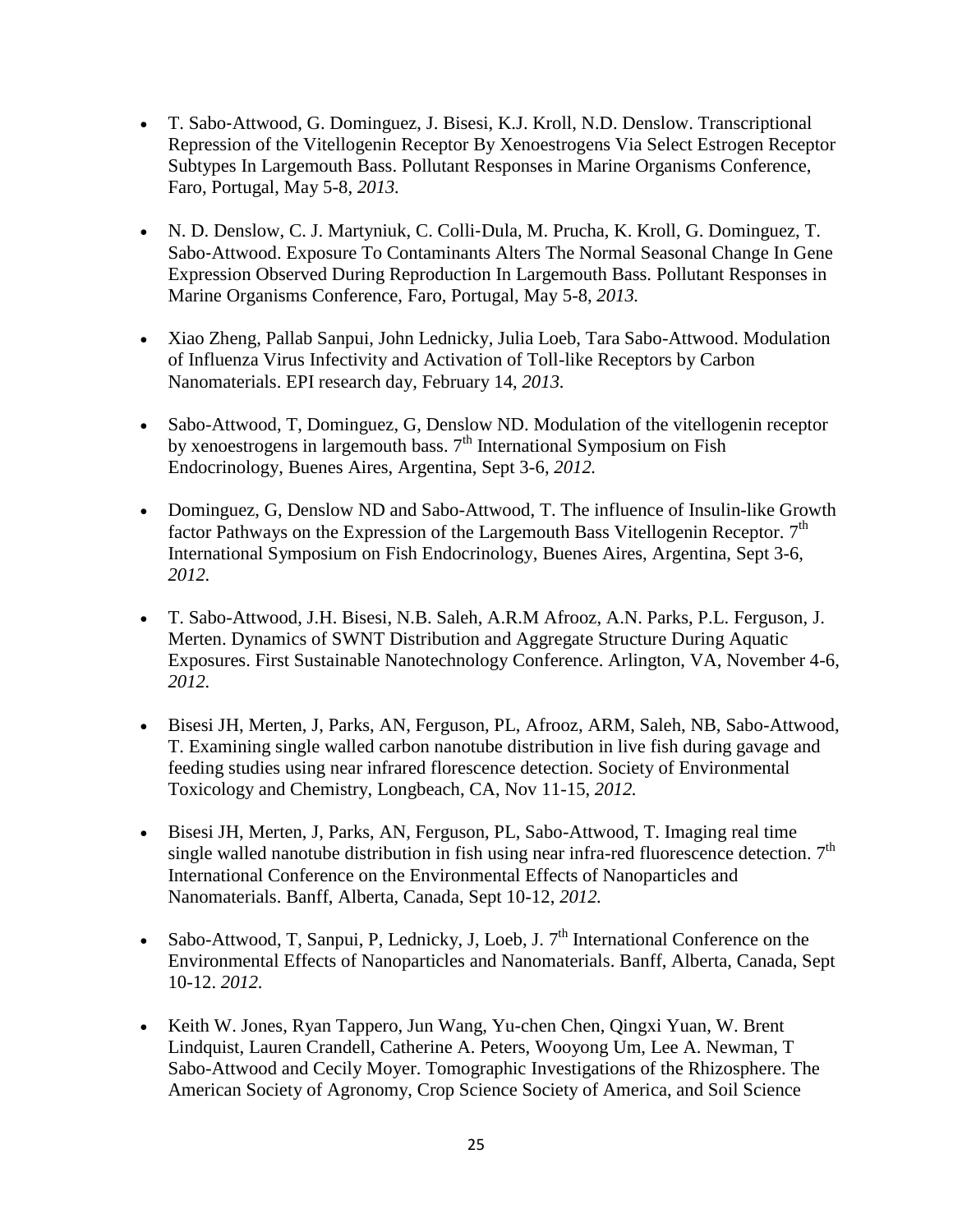Society of America International Annual Meeting, "Visions for a Sustainable Planet," Cincinnati, OH., Oct. 21-24, *2012.*

- Smith C, Clark J, Ferguson PL and Sabo-Attwood T. Differential Recruitment of Estrogen Receptor Co-Activators by Xenoestrogens. Society of Toxicology, San Francisco CA, March 11 – 17, *2012.*
- Sabo-Attwood T, Clark, J, Smith, C, and Ferguson, PL. Differential Recruitment of Estrogen Receptor Co-Activators by Xenoestrogens. NIEHS ARRA Grantees Invited Symposium. Raleigh, NC, January 17-19, *2012.*
- Sabo-Attwood T, The Slippery Slope of Engineered Nanomaterials; Finding a Balance Between Advancing Technology and Potential Toxicity. Kavli symposium supported by the National Academy of Sciences, Longbeach, CA, November 17-21, *2011*.
- Dominguez G, Sabo-Attwood T, Denslow ND, Kroll, K, and Sabo-Attwood T. Regulation of the transcriptional control of the largemouth bass vitellogenin receptor by androgens and waste water effluent mixtures. Society of Toxicology and Chemistry (SETAC), Boston, MA, Nov 14 -17, *2011*.
- N.B. Saleh, I.A. Khan, P.L. Ferguson, T. Sabo-Attwood. Dynamic Measurement of Size and Fractal Structure of Single-Walled Carbon Nanotubes: Role of Chirality, Society of Toxicology and Chemistry (SETAC), Boston, MA, Nov 14 -17, *2011*.
- L. Ferguson, T. Sabo-Attwood, A.S. Kolok, K. Ralston-Hooper, G.J. Getzinger, G.A. Dominguez, L.J. Macaulay, A.J. Bone. Effects and Occurrence of Organic Microcontaminants in Coastal Stormwater Retention Ponds Impacted by Runoff from a Wastewater-irrigated Golf Course, Society of Toxicology and Chemistry (SETAC), Boston, MA, Nov 14 -17, *2011*.
- Hongmei Zhang, Xianzheng Huang, Jianjun Gan, Wilfried Karmaus, and Tara Sabo-Attwood. Bayesian Adaptive Calibration and Variable Selection in Linear Models with Mismeasured Covariates, Eastern North American Region (ENAR), March 20- 23, *2011.*
- Sabo-Attwood T, Berstch-Richardson L, Ariza ME, Ferguson PL, Schiertz A, Saleh N and Kahn I. Activation of Toll-like Receptors by Single-Walled Carbon Nanotubes, Society of Toxicology (SOT), March 9, *2011.*
- Richey J, Zhang H, Steck, S, Sabo-Attwood, T, and Karmaus W. Association of Age, Race, and Body Mass Index with Sex Steroid Hormone Marker Profiles among Men, National Health and Nutrition Examination Survey (NHANES III). American Public Health Association Annual Meeting, Washington, DC, Oct 31, *2011.*
- Richey J, Zhang H, Steck, S, Sabo-Attwood, T, and Karmaus W. A Comparison of Methods for Sex Steroid Hormone Adjustment, National Health and Nutrition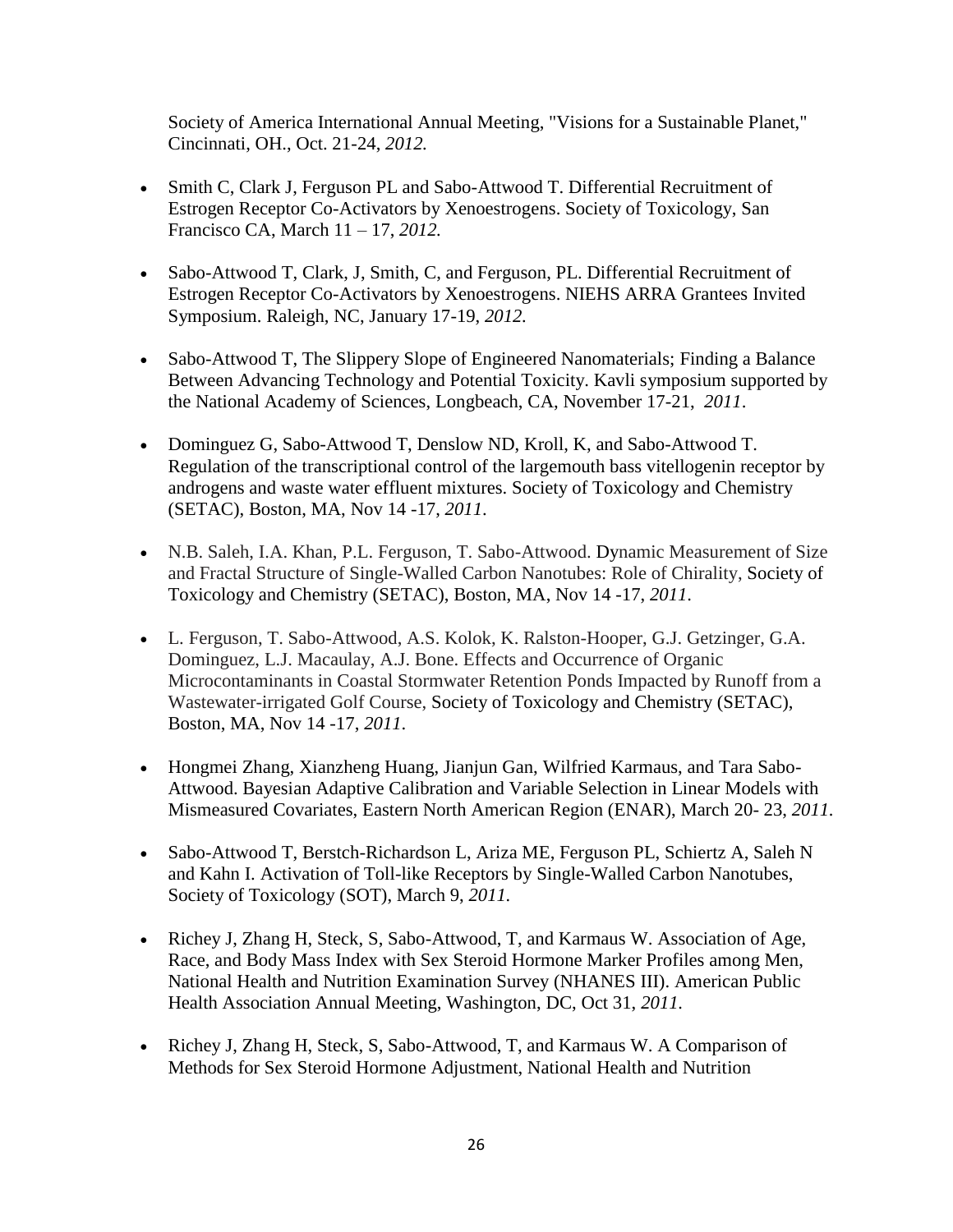Examination Survey (NHANES III). American Public Health Association Annual Meeting, Washington, DC, Nov 1, *2011.*

- Lee A. Newman, Tara Sabo-Attwood, Francesca Palomba, Soumitra Ghoshroy, Catherine Murphy, John Stone, Jason Unrine, Richard Ferrieri, Benjamin Babst and Ryan Tappero. Plant Uptake and Translocation of Gold Nanoparticles. Gordon Conference, Environmental Nanotechnology, Life Cycle Perspectives of Nanostructured Materials: Synthesis, Characterization & Risk Assessment for Public Health, Waterville Valley, NH, May 29 - June 3, *2011.*
- Sabo-Attwood T, Ferguson P, Kolok AS, Denslow ND, Bone A, Dominguez G, McGee, S, Kroll, K, Getzinger, G. Molecular Effects of Aqueous Contaminants on Fish Exposed to Wastewater Irrigated Golf Course Runoff in Coastal Stormwater Retention Ponds. 18<sup>th</sup> International Conference on Environmental Indicators, Hefei China, September 10-18, *2010.*
- Ferguson PL, Sabo-Attwood, T, Kolok AS, Denslow ND, Bone A, Dominguez G, McGee, S, Kroll, K, Getzinger, G. Effects and Occurrence of Estrogenic Contaminants in Coastal Stormwater Retention Ponds Impacted by Runoff from a waste-water Irrigated Golf Course. Society of Toxicology and Chemistry Annual Meeting, Portland Oregon, November, *2010.*
- Sean McGee, Wilfried Karmaus, Hongmei Zhang and Tara Sabo-Attwood. Gender Specific Gene Expression Profiles in IPF and COPD. Organization for the Study of Sex Differences. Ann Arbor, MI, June 3-5, *2010.*
- Sean McGee, Jessica Clark, Hongmei Zhang, Wilfried Karmaus and Tara Sabo-Attwood. Gender Differences in Estrogen Receptor Expression and Activation in the Lung by Xenoestrogens. Society of Toxicology, Salt Lake City, UT, March 7-11, *2010*.
- T Sabo-Attwood, M Ramos-Nino, ME Ariza, J Clark, S McGee and BT Mossman. The role of osteopontin in asbestos-mediated inflammation. Society of Toxicology, Salt Lake City, UT, March 7-11, *2010.*
- Leslyn Brusch-Richardson; Maria-Eugenia Ariza; Navid B. Saleh; Tara Sabo-Attwood. Development of a High Throughput Assay to Assess the Immunomodulatory Potential of Engineered Nanoparticles. Society of Toxicology, Salt Lake City, UT, March 7-11, *2010*.
- Jessica Clark, Sean McGee, Lee Ferguson and Tara Sabo-Attwood. Differential Recruitment of Co-regulatory Proteins to the Estrogen Receptor by Xenoestrogens. Society of Toxicology, Salt Lake City, UT, March 7-11, *2010.*
- T. Sabo-Attwood, M. E. Ariza, G.T. Chandler, P.L. Ferguson, S. Kashiwada, C.J. Murphy, L. Newman. Toxic Effects of Metal-Containing Nanoparticles – Potential for Health Impacts? International Conference on Biogeochemistry and Trace Elements, Mexico, *2009.*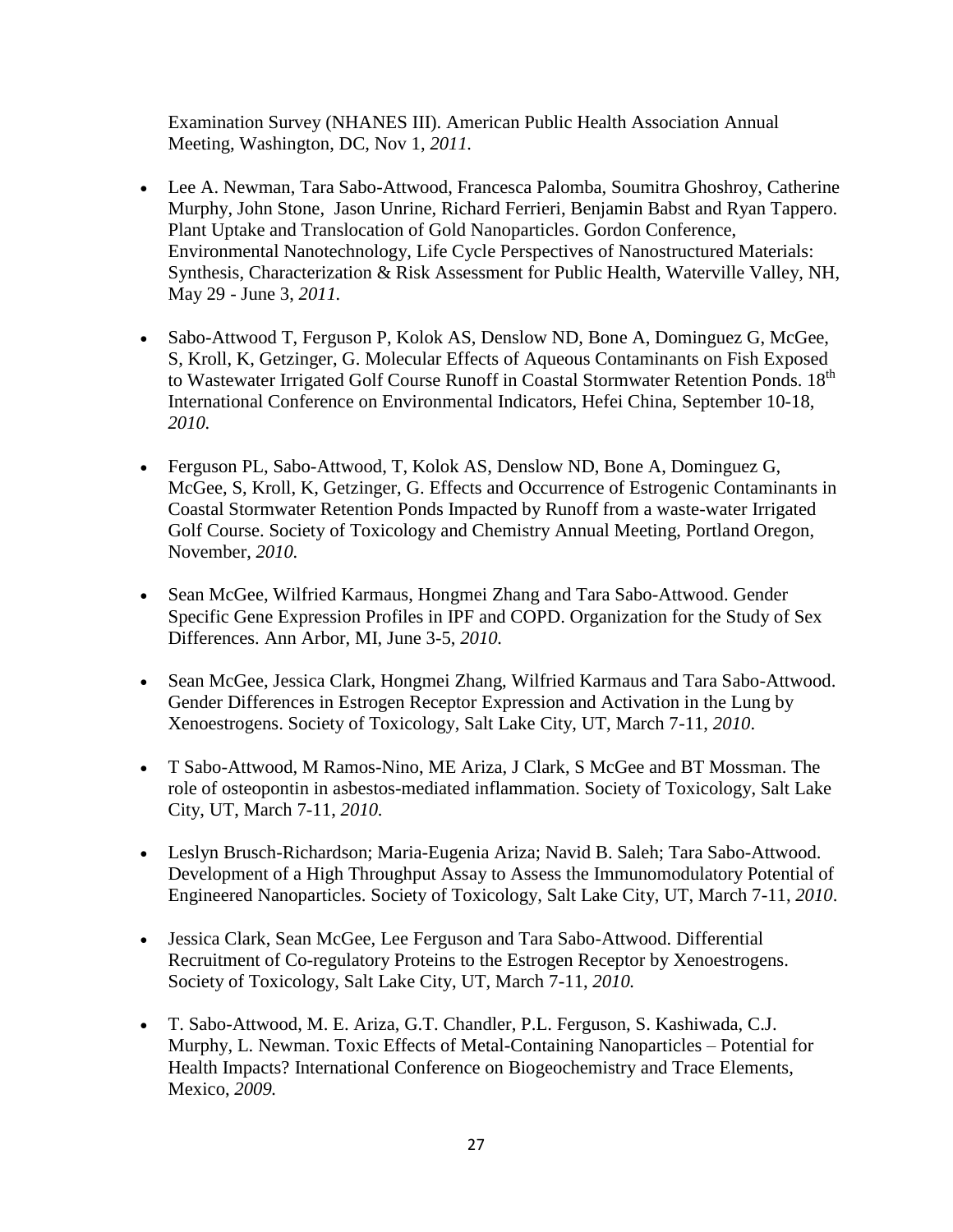- Tara Sabo-Attwood, Shosaku Kashiwada, Maria-Eugenia Ariza, Sean McGee, P. Lee Ferguson, Yoshihiro Kagami and G. Thomas Chandler. Stage specific toxicity of silver nano-colloids during development in medaka. PRIMO, Bordeaux, France, *2009.*
- P. Lee Ferguson, Lauren K. Shaw, and Tara Sabo-Attwood. Activity-directed analytical tools based on hormone receptor-affinity extraction for isolating dissolved EDCs from complex mixtures. PRIMO, Bordeaux, France, *2009.*
- Ogbuanu Ikechukwu, Karmaus Wilfried, Zhang Hongmei, Sabo-Attwood Tara, Ewart Susan, Roberts Graham, Arshad Hasan Birth order modifies the effect of Interleukin-13 (IL13) gene polymorphisms on total serum IgE and skin prick test at ages 4, 10 and 18: A prospective birth cohort study. American Public Health Association, Philadelphia, PA, *2009.*
- Walton KL, McLarty JL, Bennett S, Melendez GC, Sabo-Attwood T and Brower GL. Gender modulation of cardiac gene expression in rats with chronic volume overload. The FASEB Journal 23:362.6, *2009.*
- Kashiwada, Sabo-Attwood, Ferguson, Chandler. Toxicity of Silver Nanoparticles to Japanese Medaka. International Conference on the Environmental Implications of Nanotechnology, UMASS Amherst, MA, *2009.*
- T Sabo-Attwood, M Ramos-Nino, ME Ariza, M MacPherson, C Steele, KJ Butnor and BT Mossman. The role of osteopontin in asbestos-mediated lung injury. Society of Environmental Toxicology and Chemistry, Tampa, FL, *2008.*
- S. Kashiwada, T. Sabo-Attwood, T. Kawaguchi, Eugenia Ariza, C.M. Aelion, H. Davis, PL Ferguson and G.T. Chandler. Aquatic Toxicology of Silver Nano-colloids in Medaka Fish Model. Society of Environmental Toxicology and Chemistry, Tampa, FL, *2008.*
- S. Kashiwada, T. Sabo-Attwood, T. Kawaguchi, and G.T. Chandler. Toxicological survey of silver nano-colloids using medaka fish  $(Oryzias latipes)$  model.  $5<sup>th</sup>$  World Conference of Society of Environmental Toxicology and Chemistry, Australia, *2008.*
- R. Sean Norman, John W. Stone, Anand Gole, Catherine J. Murphy, and Tara Sabo-Attwood. Targeted Thermal Disruption of Pseudomonas aeruginosa Biofilms using Gold Nanorods. American Society of Microbiology, Australia, *2008.*
- Karin Gaertner, S. Kashiwada, G.T. Chandler, T. Sabo-Attwood. Expression of the Ecdysone Receptor (EcR) for EDC screening with the harpacticoid copepod *Amphiascus tenuiremis*. Society of Environmental Toxicology and Chemistry, Tampa, FL, *2008.*
- Lee A. Newman, Tara Sabo-Attwood, Francesca Palomba, Soumitra Ghoshroy, Catherine Murphy, John Stone and Jason Unrine. Plant uptake and translocation of gold nanoparticles. Phytoremediation, China, *2008.*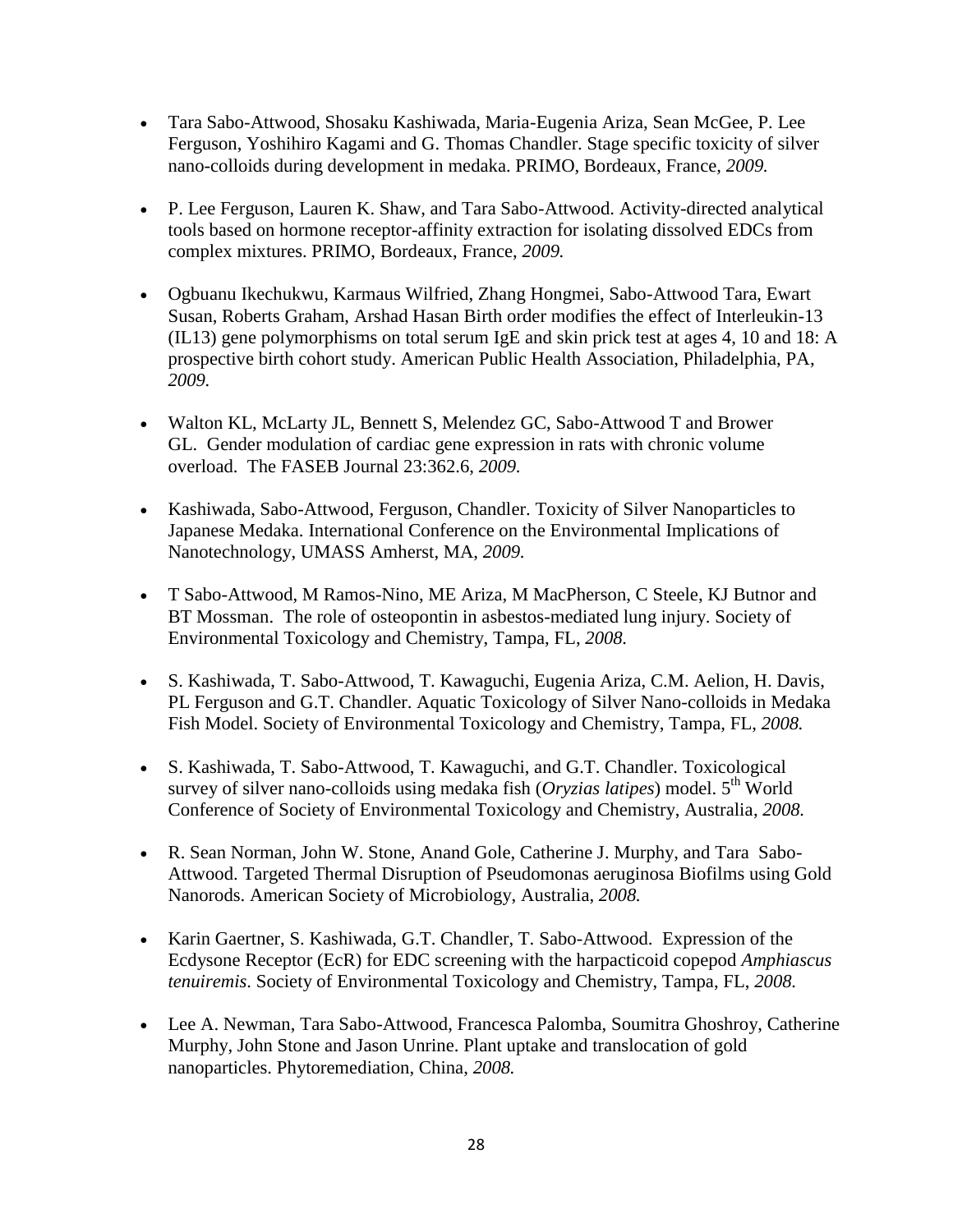- Gustavo Dominguez, Shosaku Kashiwada, Kevin J. Kroll, Nancy D. Denslow and Tara Sabo-Attwood. Temporal expression and transcriptional regulation of the vitellogenin receptor gene in largemouth bass (*Micropterus salmoides*). Society of Environmental Toxicology and Chemistry, Tampa, FL, *2008.*
- David B. Murray, Judith M. Clary, Tara Sabo-Attwood, Jason D. Gardner. Estrogen Receptor Dependence of Female Cardioprotection. American Heart Association Research Symposium, *Nov 2007.*
- Stone, J.W.; Norman, R.S.; Gole, A.; Murphy, C.J.; Sabo-Attwood, T.L. Targeted Photothermal Lysis of the Pathogenic Bacteria, *Pseudomonas aeruginosa,* Using Gold Nanorods. Materials Research Symposium, Boston, MA, *2007.*
- Unrine J, Newman L, Hunyadi A, Willis A, Bertsch P, Sabo-Attwood T, Murphy C, Willis A. Panning for Gold in Terrestrial Food Webs: Analytical Approaches for examining bioavailability of metal nanoparticles. SETAC, *2007.*
- Sabo-Attwood T, Ariza EM, Beckman E, Ferguson PL, Ramos-Nino M. Molecular Mechanisms of SWCNT-induced Toxicity in Lung Epithelial Cells. SETAC, *2007.*
- Maria E Ramos-Nino, Steve Blumen, Tara Sabo-Attwood, Joanna Gell and Brooke Mossman. Hepatocyte Growth Factor Mediates Growth through the Activation of ERK5 in Mesothelioma Cells. American Association of Cancer Research, Washington, D.C., *2006.*
- Tara Sabo-Attwood, Maria E Ramos-Nino, Nicholas Heintz, Douglas Taatjes, and Brooke Mossman. Gene Profiling of Epithelial Cell Remodeling after Inhalation of Asbestos. American Physiological Society, Fort Lauderdale, FL, *2006.*
- Tara Sabo-Attwood, Maria Ramos-Nino, Jannet Kocerha and Brooke T. Mossman. Transcriptional regulation of hclca1 and mucin production by lung epithelial cells in response to asbestos and smoke. Philip Morris External Research Symposium, Washington, D.C., *2006.*

# **INVITED LECTURES**

- Invited platform, Sabo-Attwood, T. Impacts of fish gastrointestinal system on singlewalled carbon nanotube-ethinyl estradiol sorption behavior. Society of Toxicology and Chemistry (SETAC). Orlando, FL, Nov 2016.
- Keynote invited speaker, Sabo-Attwood, T. A role for phosphoproteomic approaches in investigating rapid hormonal signaling networks perturbed by environmental contaminants, SESOT, University of Georgia, October 2016.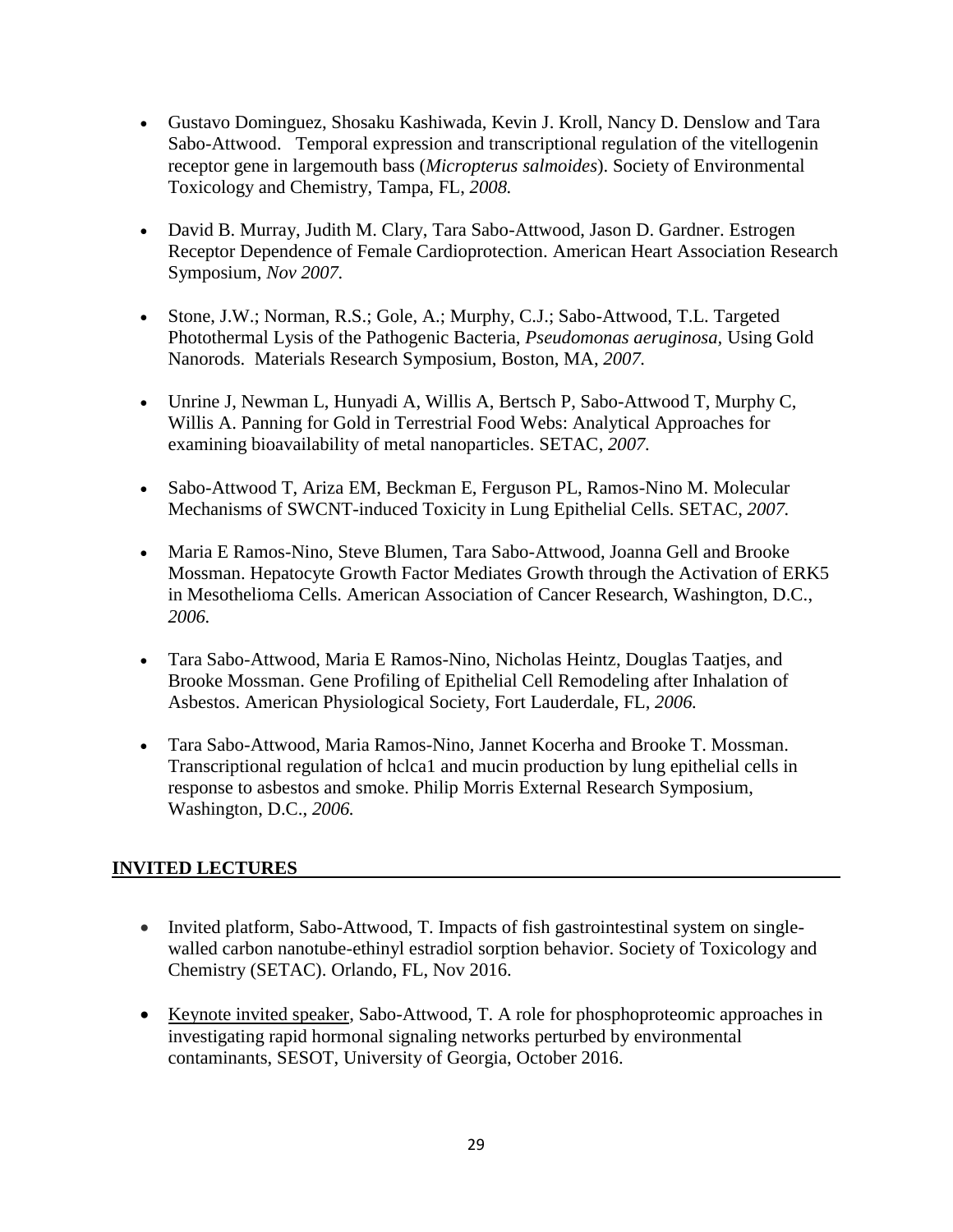- Invited seminar, Sabo-Attwood, T. The Influence of Carbon Nanomaterials on Pathogen Susceptibility, University of California - Riverside, Feb 3, *2016.*
- Invited seminar, Sabo-Attwood, T. The Influence of Carbon Nanomaterials on Pathogen Susceptibility, Clemson University, Nov 17, *2015.*
- Invited seminar, Sabo-Attwood, T. Modulation of Innate Immunity by Carbon Nanomaterials, Physiological Sciences, Sept 1, *2015.*
- Invited platform, Sabo-Attwood, T. Evolution of Nanotoxicology: Progress and Setbacks Towards Understanding the Health and Safety of Contemporary Nanomaterials. Gordon Research Conference on Environmental Nanotechnology, Stowe, VT, June 21-26, *2015.*
- Invited platform, Cohen, M., Sabo-Attwood, T. Next Generation of Immunotoxicologists, Japanese Society of Toxicology, Kobe, Japan July 2-4, *2014.*
- Invited platform, Sabo-Attwood, T. Influence of Carbon Nanoparticles on Toll-like Receptor Activity and Pathogen Susceptibility. Symposium Session - Three Dimensions of Nanomaterial Pulmonary Toxicity: Innate Immunity, TLRs, and Inflammasomes, Society of Toxicology, Phoenix, AZ, March 23-27, *2014.*
- Invited platform, Sabo-Attwood T. Close encounters of an Infectious Kind: Investigating the Interplay between Nanoparticles and Pathogens. NanoFlorida, Gainesville, FL, September 29-30, *2013*.
- Invited platform, Sabo-Attwood, T. Close Encounters of an Infectious Kind: The influence of Nanoparticles on Pathogens for the symposium - Rapidly Emerging Nanomaterials: Insuring Human and Environmental Health, Duke University, October 31, *2013.*
- Invited seminar, Sabo-Attwood, T. Investigating the Toxicity of Carbon Nanomaterials on Aquatic and Mammalian Systems. University of South Florida, October 4, *2013.*
- Invited seminar, Sabo-Attwood, T., Bisesi, J., Denslow, N. Use of Molecular Bioassays in Aquatic Field Studies. Florida Fish and Wildlife Conservation Commission, June 28, *2013*.
- Invited platform, Sabo-Attwood, T, Dominguez, G, Denslow ND. Modulation of the vitellogenin receptor by xenoestrogens in largemouth bass.  $7<sup>th</sup>$  International Symposium on Fish Endocrinology, Endocrine Disruption session, Buenes Aires, Argentina, Sept 3-6, *2012.*
- Invited platform, Sabo-Attwood T, Mechanisms of Xenoestrogens in Endocrine Disruption. AMCB retreat, Whitney Laboratory, ST. Augustine FL, March 30-31, *2012.*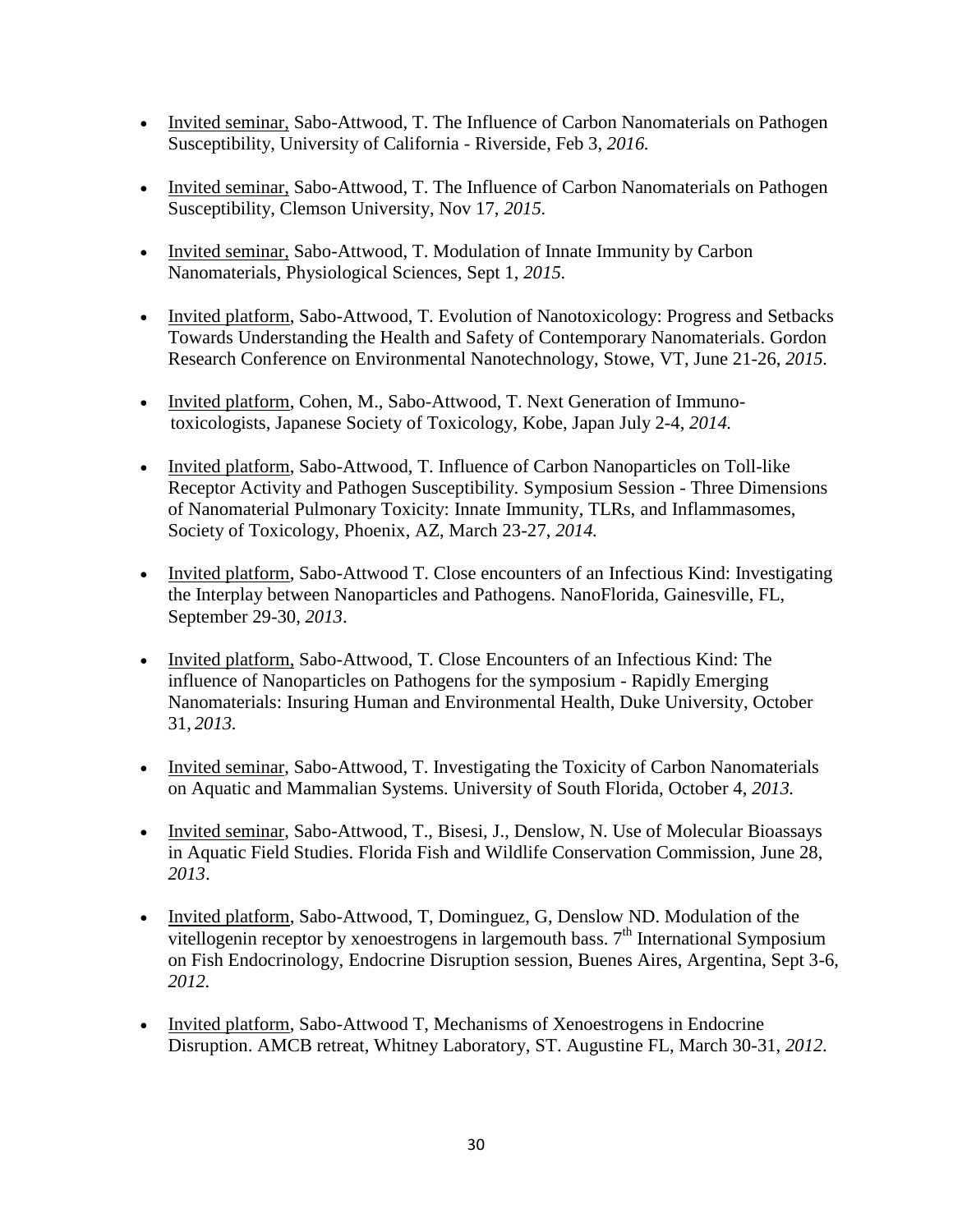- Invited seminar, Sabo-Attwood T, Modulation of the First Line of Immune Defense by Nanoparticles; A Possible Role in Disease Susceptibility. Environmental Engineering, University of Florida, February 24, *2012.*
- Invited seminar, Sabo-Attwood T, Differential estrogen receptor transcriptional complex formation in response to environmental estrogens. Physiological Sciences Seminar Series, University of Florida, Jan 31, *2012.*
- Invited platform, Sabo-Attwood T, The Slippery Slope of Engineered Nanomaterials; Finding a Balance Between Advancing Technology and Potential Toxicity. Kavli symposium supported by the National Academy of Sciences, Longbeach, CA, November 17-21, *2011*.
- Invited platform, Dominguez G, Sabo-Attwood T, Denslow ND, Kroll, K, and Sabo-Attwood T. Regulation of the transcriptional control of the largemouth bass vitellogenin receptor by androgens and waste water effluent mixtures. Society of Toxicology and Chemistry (SETAC), Boston, MA, Nov 14 -17, *2011*.
- Invited platform, Richey J, Zhang H, Steck, S, Sabo-Attwood, T, and Karmaus W. Association of Age, Race, and Body Mass Index with Sex Steroid Hormone Marker Profiles among Men, National Health and Nutrition Examination Survey (NHANES III). American Public Health Association Annual Meeting, Washington, DC, Oct 31, *2011.*
- Invited platform,, Richey J, Zhang H, Steck, S, Sabo-Attwood, T, and Karmaus W. A Comparison of Methods for Sex Steroid Hormone Adjustment, National Health and Nutrition Examination Survey (NHANES III). American Public Health Association Annual Meeting, Washington, DC, Nov 1, *2011.*
- Invited platform, Sabo-Attwood T, Indecent Exposure? Investigating the relationship between pathogens and environmental agents. NIEHS workshop to examine the Interactions between Environmental Exposures and Infectious Agents in the Etiology of Human Disease, Raleigh, NC, *September 11, 2011.*
- Invited platform, Sabo-Attwood T, Ferguson P, Kolok AS, Denslow ND, Bone A, Dominguez G, McGee, S, Kroll, K, Getzinger, G. Molecular Profiles in fish exposed to waste water effluent and irrigation run-off from golf course ponds. Pollutant responses in Marine Organisms (PRIMO), Longbeach, CA, *May 15-19, 2011*.
- Invited platform, Sabo-Attwood T, Using Chemical and Genomic Fingerprints to Assess Aquatic Organisms in Contaminated Environments, National veterinary Scholars Symposium Merial-NIH Conservation Biology and State of the Art Medicine, Orlando, FL, August 6, *2011*.
- Invited platform, Hongmei Zhang, Xianzheng Huang, Jianjun Gan, Wilfried Karmaus, and Tara Sabo-Attwood. Bayesian Adaptive Calibration and Variable Selection in Linear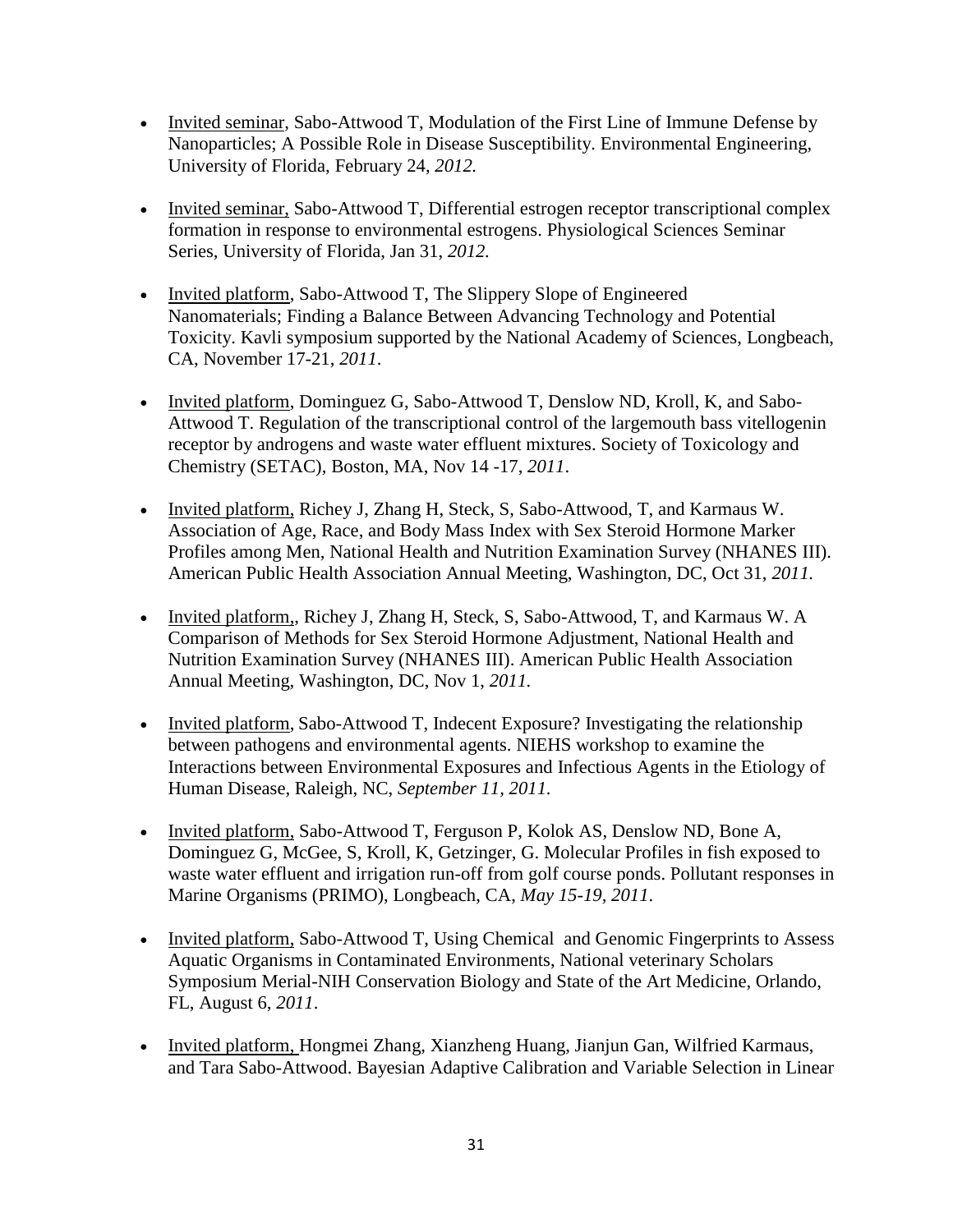Models with Mismeasured Covariates, Eastern North American Region (ENAR), March 20- 23, *2011.*

- Invited platform, Sabo-Attwood T, Ferguson P, Kolok AS, Denslow ND, Bone A, Dominguez G, McGee, S, Kroll, K, Getzinger, G. Molecular Effects of Aqueous Contaminants on Fish Exposed to Wastewater Irrigated Golf Course Runoff in Coastal Stormwater Retention Ponds. 18<sup>th</sup> International Conference on Environmental Indicators, Hefei China, September 10-18*, 2010.*
- Invited platform, Tara Sabo-Attwood, Nanomaterials and the Environment, InnoVenture Nanotechnology Community, USC, April 15, *2010.*
- Invited platform, Tara Sabo-Attwood, Nanomaterials and the Environment, InnoVenture Southeast 2010. Greenville, SC, May12-13, *2010.*
- Invited seminar, Tara Sabo-Attwood, Nanomaterials; emerging contaminants, potential toxicity. Columbia College, *April 5, 2010.*
- Invited seminar, Tara Sabo-Attwood, Deciphering Signaling Networks Triggered by Asbestos and Implications for Pulmonary Fibrosis. Duke University, *February 26, 2010.*
- Invited Keynote Lecture, Tara Sabo-Attwood, Environmental and Toxic Effects of Nanoparticles, International Conference of Biogeochemistry and Trace Elements, Chihuahua, Mexico, *July 13-17 2009.*
- Invited platform, Tara Sabo-Attwood, Shosaku Kashiwada, Maria-Eugenia Ariza, Sean McGee, P. Lee Ferguson, Yoshihiro Kagami and G. Thomas Chandler Stage specific toxicity of silver nano-colloids during development in medaka. International Conference on Pollutant Responses in Marine Organisms, Bordeaux, France, *2009.*
- Invited platform, P. Lee Ferguson, Lauren K. Shaw, and Tara Sabo-Attwood. Activitydirected analytical tools based on hormone receptor-affinity extraction for isolating dissolved EDCs from complex mixtures. International Conference on Pollutant Responses in Marine Organisms, Bordeaux, France, *2009.*
- Invited seminar, Tara Sabo-Attwood, Lee Ferguson, Jessica Clark, Mechanisms of Xenoestrogen Stress: A Proteomic and Functional Genomic Approach, Clemson University, *September 14, 2009.*
- Invited seminar, Tara Sabo-Attwood, Sean Norman, Cathy Murphy, Lee Newman, Targeted Disruption of *Pseudomonas aeruginosa* Biofilms using Gold Nanorods*,*  Brookhaven National Lab, Upton, NY, *April 2009.*
- Invited seminar, Tara Sabo-Attwood, Toxicity of Nanomaterials, USC Carolina Master Scholar Program for "Bionanotechnology", *June 11, 2009.*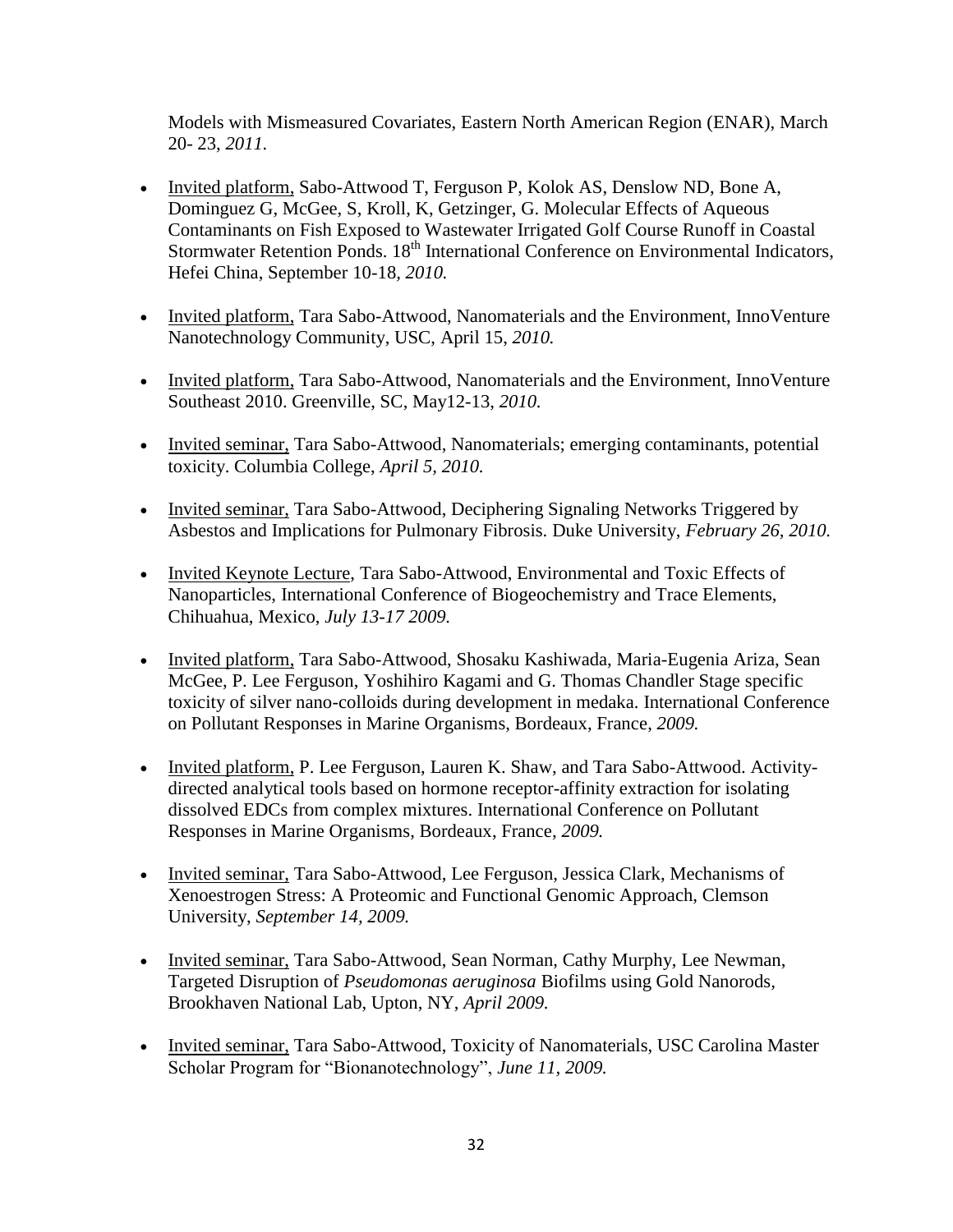- Invited seminar, Tara Sabo-Attwood, Eugenia Ariza, Leslyn Brusch-Richardson, Nanomaterials: Emerging contaminants, potential toxicity, USC Department of Engineering, *November 4, 2009.*
- Invited platform, S. Kashiwada, T. Sabo-Attwood, T. Kawaguchi, Eugenia Ariza, C.M. Aelion, H. Davis, PL Ferguson and G.T. Chandler. Aquatic Toxicology of Silver Nano-colloids in Medaka Fish Model. Society of Environmental Toxicology and Chemistry, Tampa, FL, *2008.*
- Invited platform, Hyland, K.C.; T. Sabo-Attwood; and P.L. Ferguson. Characterization of the Biodegradation Products of Aircraft Anti- Icing Fluids and their Estrogenic Effects on Male Zebrafish (*Danio rerio*). 29th Annual Meeting of the Society of Environmental Toxicology and Chemistry, Tampa, FL, *2008.*
- Invited platform, Clark, J.C.; T. Sabo-Attwood; and P.L. Ferguson. Xenoestrogendependence of human estrogen receptor interaction with coregulator proteins and the estrogen response element. 29th Annual Meeting of the Society of Environmental Toxicology and Chemistry, Tampa, FL, *2008*.
- Invited platform, Tara Sabo-Attwood, Nanotoxicology small particles with unique toxicity from aquatic to human model systems. NCSU Workshop on Communicating Health and Safety Risks on Emerging Technologies in the 21st Century, McKimmon Center, North Carolina State University, Raleigh, NC, *2008.*
- Invited seminar, Tara Sabo-Attwood, Environmental Toxicogenomics; Endocrine Disruption in Largemouth Bass Exposed to Xenoestrogens, Columbia Womens College, Columbia, SC, *2008.*
- Invited seminar, Tara Sabo-Attwood, Lee Newman, Plant Nanoparticle Interactions. USC Department of Biology seminar series, *2008.*
- Invited seminar, Tara Sabo-Attwood, Public Forum on Nanotechnology, Rhetoric of Science and Technology, USC, Columbia, SC, *2008.*
- Invited seminar, Tara Sabo-Attwood, USC Aiken Dept of Biology and Geology, Distinct Expression and Activity Profiles of Bass Genes in Response to Xenoestrogens, *2007.*
- Invited seminar, Tara Sabo-Attwood, Science Café, EngenuitySC, Impacts of 'old' and 'emerging' airborne pollutants on human health: asbestos fibers and nanomaterials, *2007.*
- Invited platform, Tara Sabo-Attwood, Maria E Ramos-Nino, Nicholas Heintz, Douglas Taatjes, and Brooke Mossman. Gene Profiling of Epithelial Cell Remodeling after Inhalation of Asbestos. American Physiological Society, Fort Lauderdale, FL, *2006.*
- Invited platform, Tara Sabo-Attwood, Maria Ramos-Nino, Jannet Kocerha and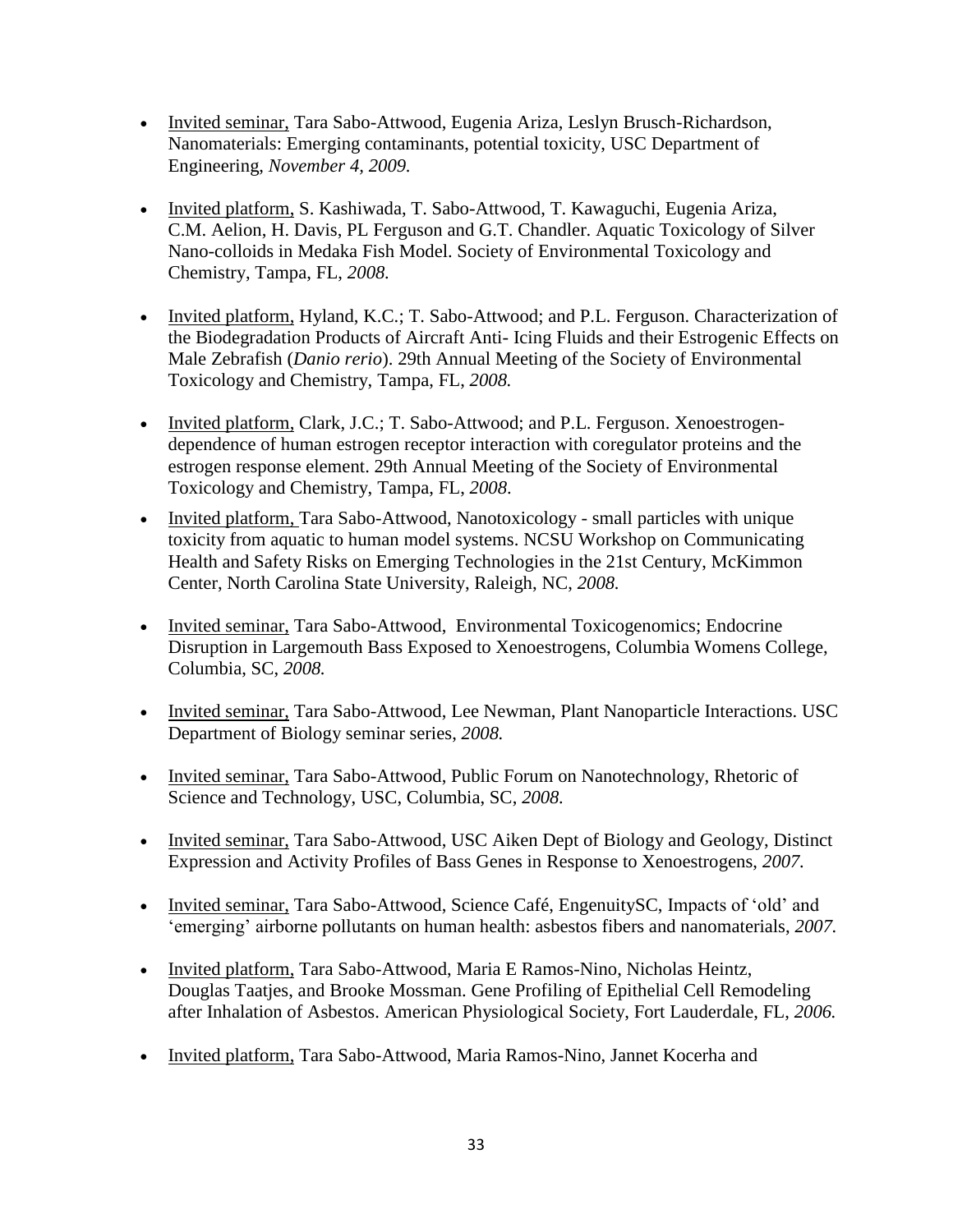Brooke T. Mossman. Transcriptional regulation of hclca1 and mucin production by lung epithelial cells in response to asbestos and smoke. Philip Morris External Research Symposium, Washington, D.C., *2006.*

- Invited seminar, Tara Sabo-Attwood, USC Department of Chemistry and Biochemistry Seminar Series, Complex Regulation of Mucins in a Model of Asbestos-Induced Pulmonary Injury, *2006.*
- Invited seminar, Tara Sabo-Attwood, USC Medical School Department of Immunology and Cell Biology, Inhalation Models of Airborne Particle-Induced Lung Injury, *2006.*
- Invited seminar, Tara Sabo-Attwood, USC Department of Exercise Science Seminar Series, Epithelial cell-specific gene profiling in a model of asbestos-induced pulmonary injury, *2006.*
- Invited seminar, Tara Sabo-Attwood, Savannah River Ecology Laboratory Seminar Series, Distinct Expression and Activity Profiles of Bass Genes in Response to Xenoestrogens, *2006.*

#### **SERVICE ACTIVITIES**

- Judge, Global Health Case Competition, UF, 2017.
- Ladies for Ladies interactive seminar series, UF, 2017.
- Director, EGH seminar series, 2014-present.
- Public Health Executive Committee, UF, 2013-present.
- Executive Leadership Committee, UF, 2013-present.
- Public Health Task Force, UF, 2013-present.
- Organizing Committee, Gordon Research Conference on Nanotechnology, 2016-2017.
- Advisory Board; Environmental Science Nano Journal 2016.
- NIEHS Superfund Research Conference review panel, March 2016
- National Toxicology Review Panel, Feb 2016
- Appointed to the EPA Charted Science Advisory Board, 2016 2019.
- Session Chair, Society of Toxicology and Chemistry, Salt Lake City, UT, Nov 1-5, *2015.*
- Associate Editor, Nano Impact Journal, April, *2015-present.*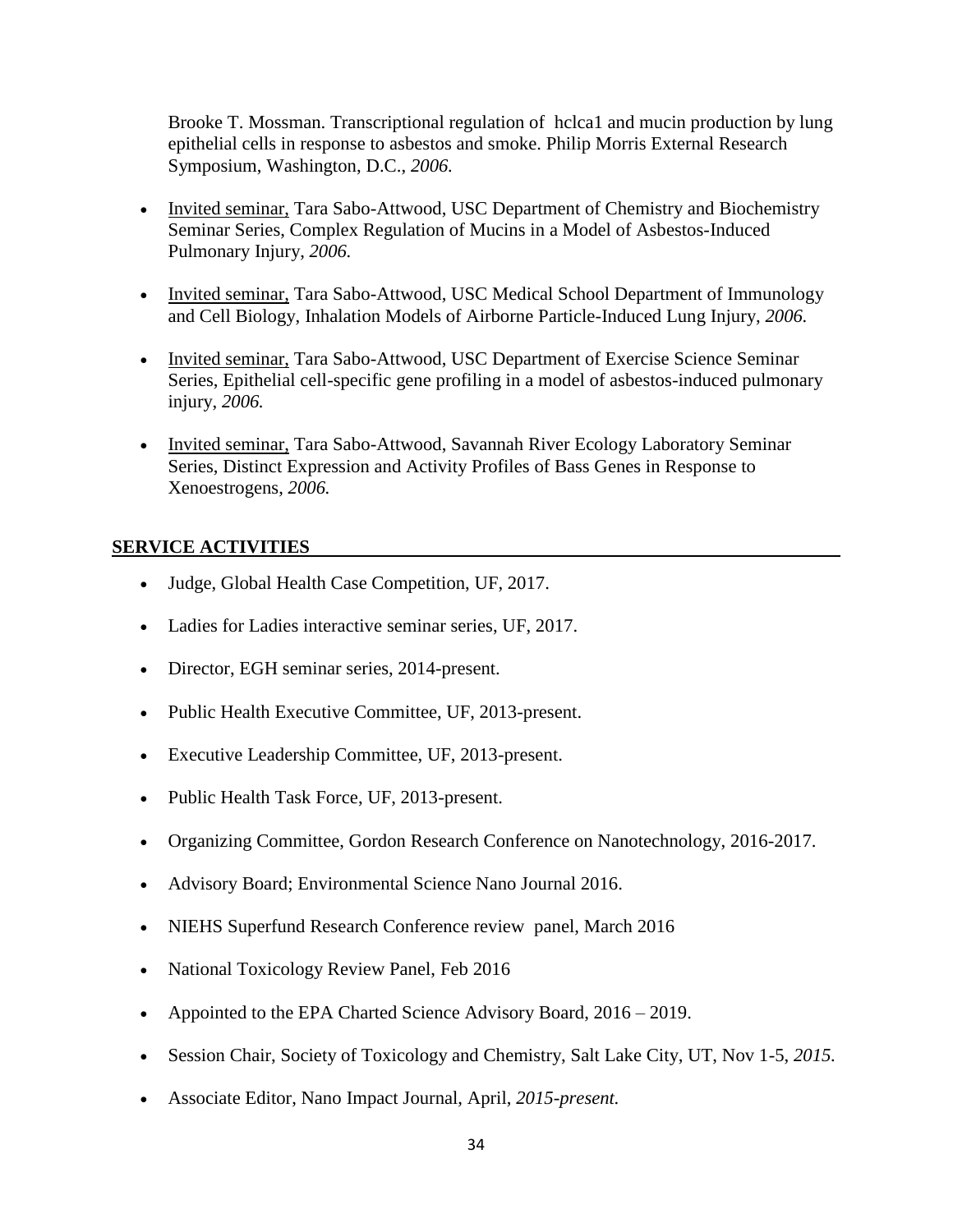- Elected Junior Councilor, Society of Toxicology Special Section on Nanotoxicology Board, May *2015-present.*
- Organizing committee, International Conference on Nanoscience and Nanotechnology in the Environment, USC, *2014*.
- Organizing committee, NSF grantees meeting, Washington DC, Dec 4-5, *2013.*
- EGH Curriculum Committee, *2013-present.*
- Session Chair, NSF grantees meeting, Washington DC, Dec 4-5, *2013.*
- Organizing Committee, InterAmerican Academy of Sciences Horizons, Chihuahua, Mexico, Nov *2012-present.*
- Judge, MPH Research Presentation Day, University of Florida, *2011, 2012, 2013, 2014, 2015.*
- Editorial Board, Frontiers in Genetics; Toxocogenomics, *2011-present*.
- Public Health Marshall, University of Florida, *2011-2014.*
- Public Health and Health Professions Executive Committee, *2011-present.*
- Graduate Coordinator, Department of Environmental and Global Health, *2011-2012.*
- Chair, faculty search committee for Department of Environmental and Global Health, *2011.*
- Faculty search committee member, physiological sciences, *2011.*
- Co-Chair, Linking properties of nanomaterials with effects, Society of Toxicology and Chemistry, Portland Oregon, *November 2010*.
- Co-Chair, International Conference on Nanoscience and Nanotechnology in the Environment, Clemson University, *August 2010*.
- Session Chair, International Conference on Nanoscience and Nanotechnology in the Environment, Clemson University, *August 2010*.
- Session Chair, Society of Environmental Toxicology and Chemistry, Portland OR, *2010*.
- External Advisory Board Member, Center for the Environmental Implications of Nanotechnology, Duke University, *2010*, *2011*.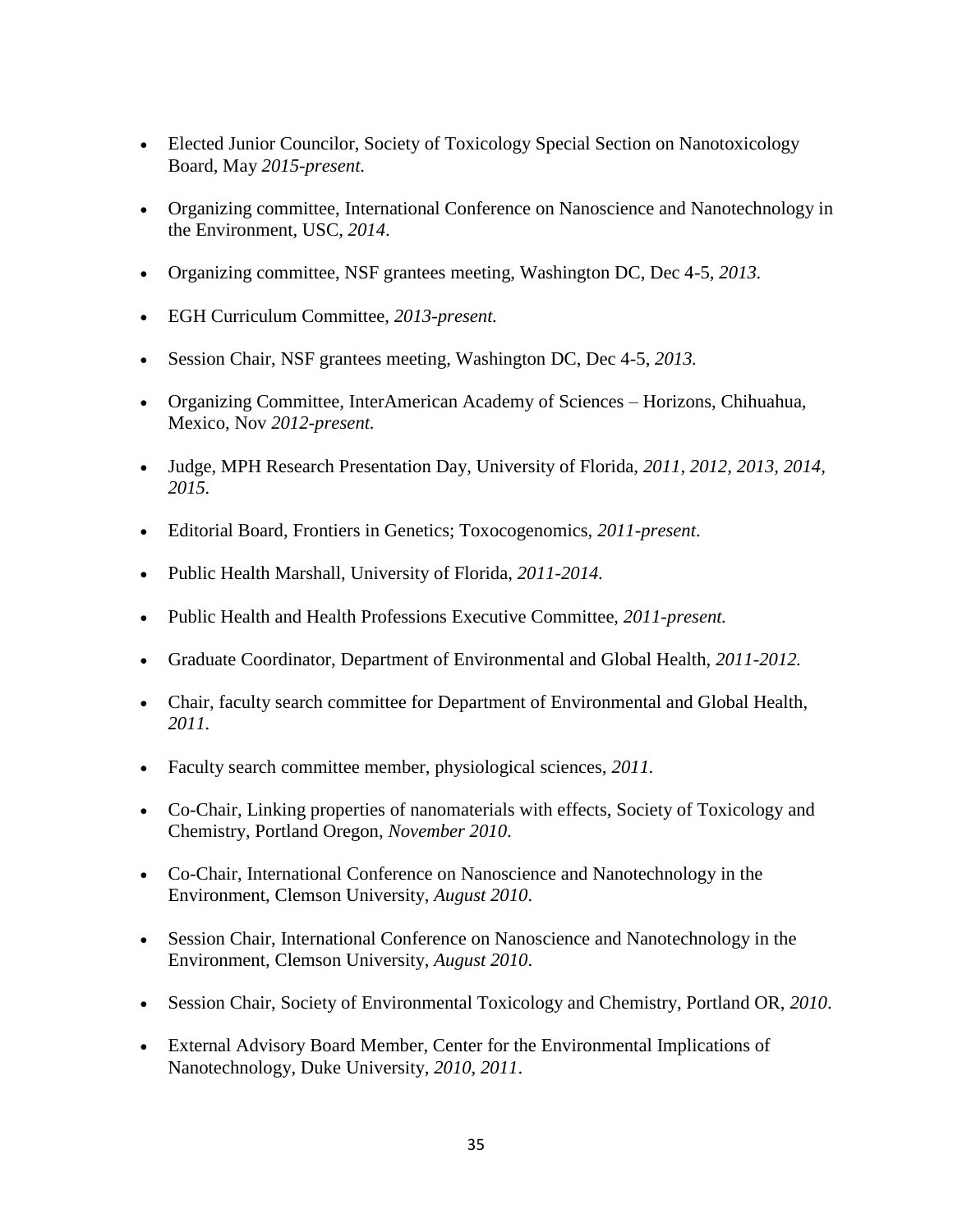- Team leader Nano-Environmental Focus Group, USC NanoCenter, *2007-2010*.
- Student Judicial Committee, University of South Carolina*, 2009*.
- Graduate Admissions Committee, University of South Carolina, *2008-2010*.
- Faculty Senate Representative, University of South Carolina*, 2007-2009.*
- ASPH Research Advisory Committee (RAC), University of South Carolina, *2007-2009.*
- ASPH Student Awards Committee, University of South Carolina*, 2009.*
- Judge for USC Science and Engineering Fair, Columbia, SC, *2009*.
- Panel for Public Forum on Nanotechnology, University of South Carolina, *2008.*
- Environmental Genomics Core Facility Technical Advisory Committee, University of South Carolina *2007.*
- ASPH Graduate Student Orientation Program Session Co-chair, University of South Carolina *2006-2007.*

#### *PANEL REVIEWER:*

NIH/NHLBI study section (NANO), *2014, 2015, 2016* AAAS Research Competitiveness Program (KACST), Review Panel, *2015* Natural Environment Research Council (NERC), Ad hoc review, *2015* Clemson University Experiment Station Program, *2012* Research Programme Aristeia, Ad hoc review, *2012* EPA STAR Review Panel, *2012, 2015* NSF CBET Nanotechnology Ad hoc review, *2011, 2013* NSF CBET CAREER Review Panel, *2009* International Sciences and Technology Center (ISTC/U.S. Civilian Research and Development Foundation, Ad hoc review, *2006*

#### *JOURNAL REVIEWER*:

ACSNano Analytical and Bioanalytical Chemistry Aquatic Toxicology Biology of Reproduction Chemospehere Comparative Biochemistry and Physiology Ecotoxicology and Environmental Safety Environmental Health Perspectives Environmental Pollution